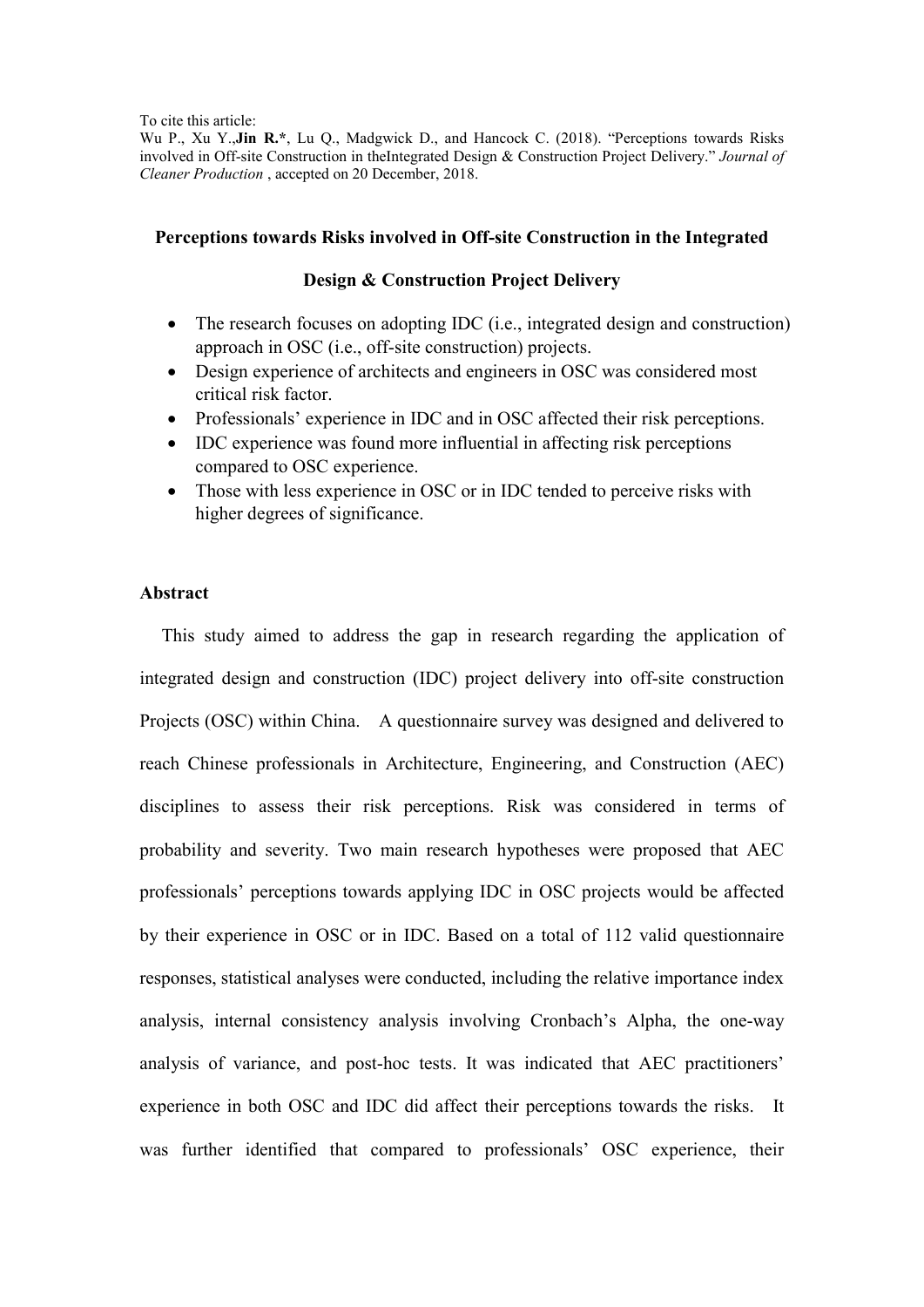experience or knowledge in IDC played a more significant role in affecting their risk perceptions. Those with little experience in OSC or IDC tended to perceive risks with a higher degree of significance. This study contributes to the body of knowledge in terms of integrating OSC with IDC, by addressing the research question of whether the experience level in OSC and in IDC would impact AEC professionals' risk perceptions. Future research could continue this study by adopting empirical case studies to evaluate risks when applying IDC in OSC projects.

**Keywords:** Off-site construction; integrated design and construction; project delivery method; subgroup analysis; risk perception; China.

## **1. Introduction**

Off-site construction (OSC) is a new construction method that moves the building process from the physical jobsite into a controlled factory environment (Jiang et al., 2018; Mostafa and Chileshe, 2018). It has been recognized as the way to transform the construction sector from a labour-intensive to a modernized green industry (Gan et al., 2018) and considered a sustainable practice in the construction industry (Ma et al., 2018). OSC can reduce project duration, reduce waste, enhance safety performance, and improve the project quality (Tam et al., 2015; Li et al., 2016; Chen et al, 2017). As one of the main economic contributor, China's construction industry has been undergoing a high growth rate in recent decades (Ji et al., 2017). The traditional in-situ construction approach is causing challenges to China such as carbon emission (Wang et al., 2016) and overwhelmed waste generated (Yuan, 2013). The new urbanization movement in China is causing more resource consumption especially in the construction industry (Fernández, 2008) due to the growing housing demand. China could benefit from OSC in terms of improving the environmental sustainability, achieving higher project quality, and enhancing construction innovation (Mao et al.,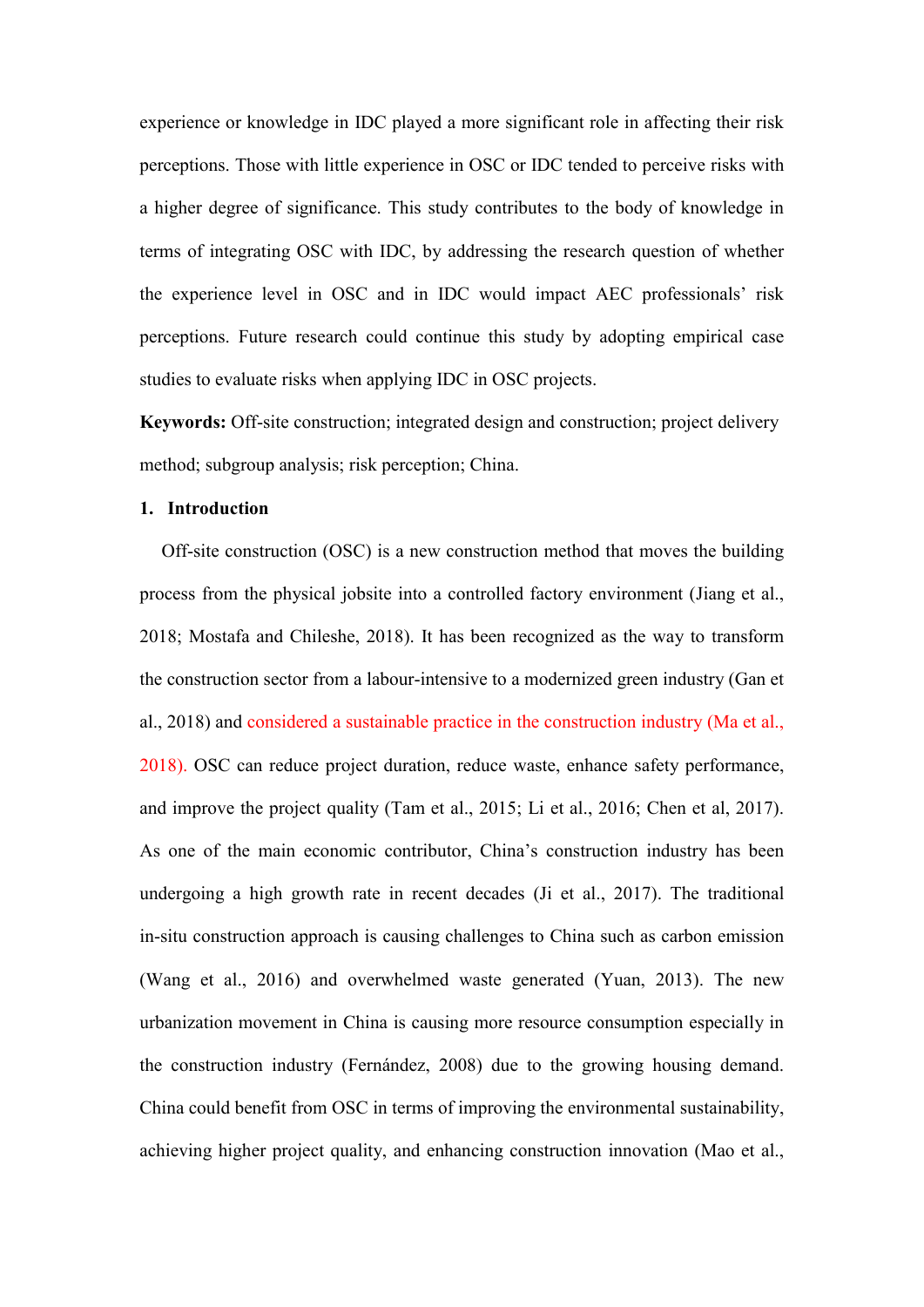2016). However, there are several barriers in promoting OSC in China's architecture, engineering, and construction (AEC) industry, such as higher initial project cost (Hong et al., 2018), lack of knowledge or expertise (Gan et al., 2018), and absence of government regulation and incentives (Mao et al., 2013).

In recent years, practitioners (e.g., Jiang et al., 2015; Wang et al., 2015; Zhao, 2017) in China's construction industry recommended the incorporation of integrated design & construction (IDC) such as Design-Build project delivery method in OSC projects. Governmental authorities such as Shanghai Housing and Urban and Rural Construction Management Committee (i.e., SHURCMC, 2016) also suggested that OSC be implemented under the IDC project delivery approach (e.g., Design-Build). A review of the recent years' research and practice in OSC revealed several gaps, including: 1) there have been limited studies focusing on the risk perceptions of professionals towards potential barriers despite that these barriers having been identified in previous studies (e.g., Zhang et al., 2014); 2) existing studies (e.g., Wang et al., 2018) targeting on risk evaluation for China's OSC projects have not linked OSC in the IDC context; 3) there have also been insufficient studies targeting on OSC practice under the IDC approach; and further 4) there have been limited investigations on whether professionals ' experience would affect their risk perceptions towards OSC. The collaborative management among stakeholders has a significant impact on OSC project performance (Gan et al., 2018a; Xue et al., 2018). It is likely that project team members would have different experience levels in OSC. The experience levels in OSC could affect stakeholders' perceptions towards barriers in OSC projects (Rahman, 2014). Therefore, studying the effects of experience levels on practitioners' perceptions towards risks involved in OSC is important for enhancing the stakeholders' collaboration.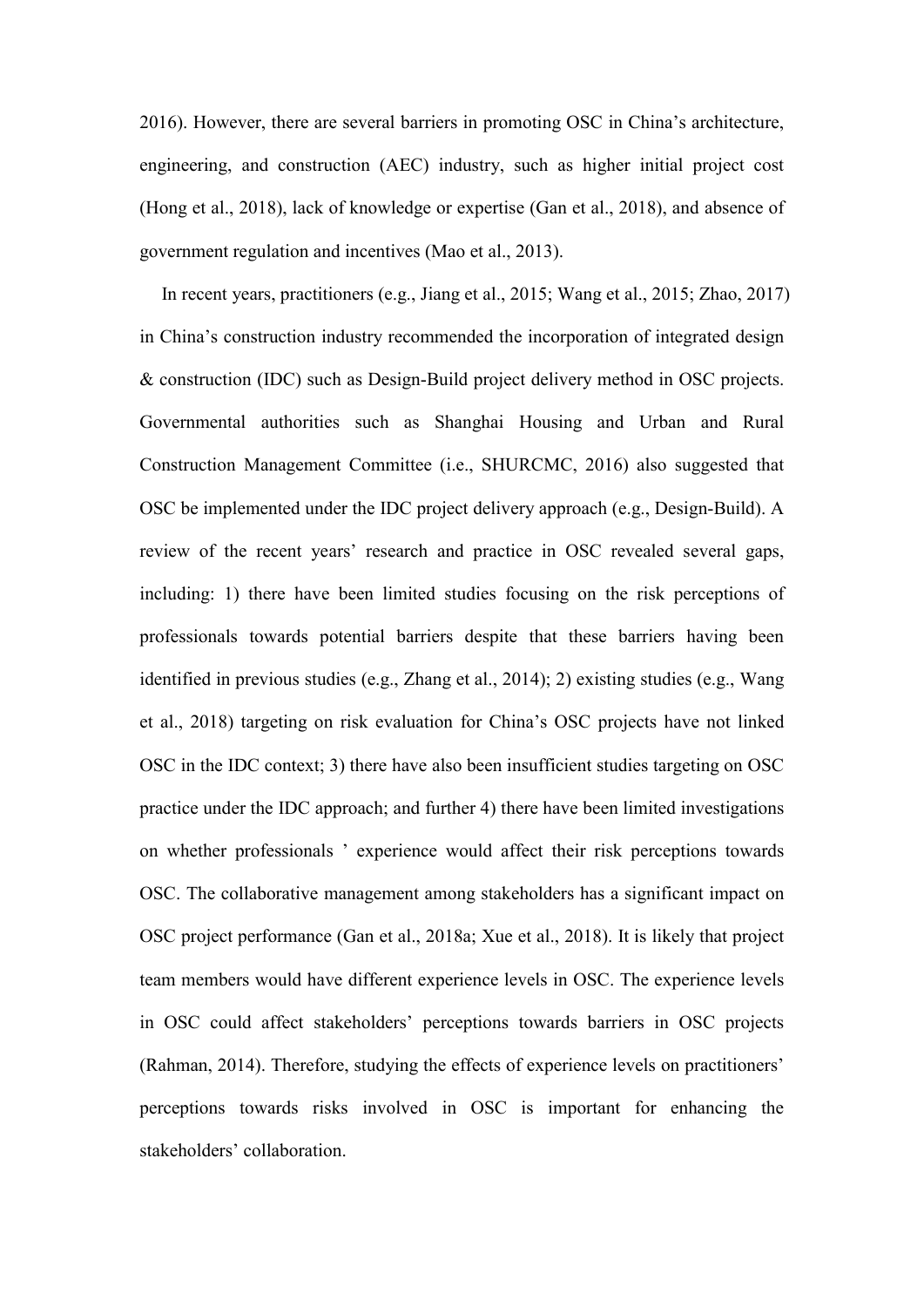This study aims to investigate the risk perceptions of professionals towards OSC when adopting the IDC approach in China, the objectives of this study are: 1) to define major risk items involved in adopting OSC in China 2) to unveil the overall risk perceptions of OSC practice among Chinese practitioners; and 3) to investigate the subgroup variations of perceptions towards OSC practice adopting the IDC approach. Subgroups in this study were defined according to practitioners experience levels in OSC or in IDC approach. Risks in this study were measured according to their probability of occurrence, severity, and risk score

#### **2. Literature review**

## *2.1. Implementation of OSC in China*

Zhang et al. (2014) reviewed the historical movement of industrialized building in China since 1950s. The use of precast building components has been increasing in China since the middle 2000s due to the rapid development of the national economy, growing labour costs, and increased demand for environmental sustainability (Zhang et al., 2014). In recent years, the Chinese government has put forward the modernized, productive, and environmentally-sustainable concepts in its new-urbanization movement (Mu, 2015). The State Council of China (2016) has also highlighted the importance of promoting OSC for the industry and set the goal that *30%* of new buildings should adopt an OSC approach in the following decade. It has become mandatory to adopt OSC for affordable housing development in several metropolitan cities such as Beijing, Shenzhen, and Chongqing (Gan et al., 2018b). To echo the national strategy of promoting OSC, the industry practitioners and regional construction authorities have being exploring the workable measures in implementing prefabricated construction. For example, pilot residential construction project has reached the prefabrication rate between *50%* and *70%* in Shanghai (SHURCMC,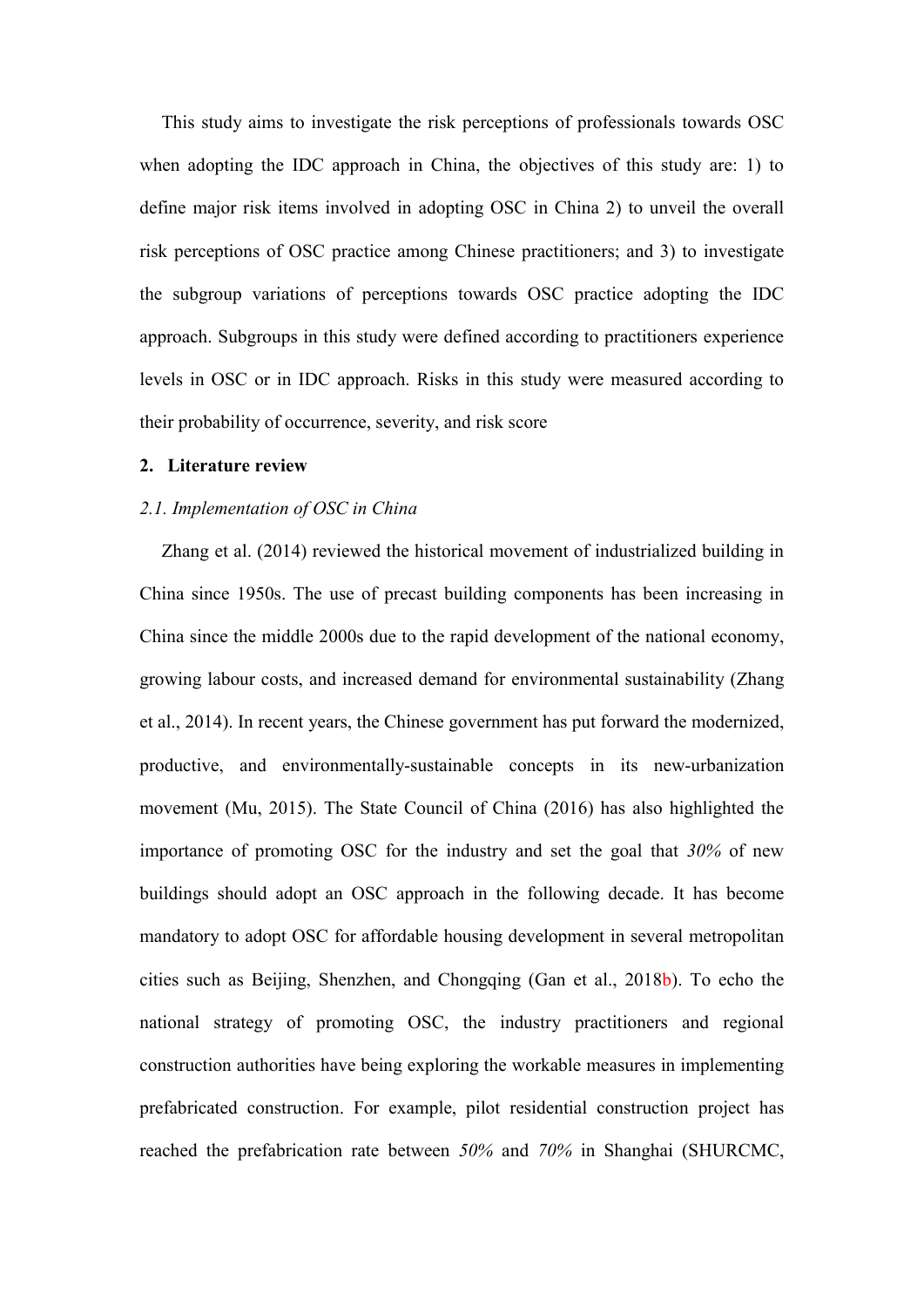2016). Despite the fast movement and active promotion from the government, the development of OSC in China is still in the early stage as indicated by Hong et al. (2018). According to Mao et al. (2016), the projected market share of OSC in China remained below 2% in China's construction sector, far below the national target. Multiple barriers and risks could be encountered in implementing OSC in China, such as incomplete relevant policies and standards (Jiang et al., 2018).

## *2.2. OSC and IDC-featured project delivery*

The underlying interrelationships and the interaction effects of the activities should be considered in adopting OSC (Li et al., 2014). These interactions in OSC involve the multi-stakeholder collaboration (Xue et al., 2018), project planning and design (Hosseini et al, 2018b), as well as information sharing among multiple project parties throughout the process of design, manufacturing, storage, transportation, and site assembly (Li et al., 2016). Integrated project delivery (IPD) could be a potential approach to overcome the fragmented feature in traditional construction (Nawi et al., 2014). Inadequate use of resources and schedule delay have been an issue in OSC (Kong et al., 2017).

IPD was suggested by Grosskopf et al. (2017) as one managerial strategy to enhance the OSC practice, as IPD could improve the multi-party collaboration throughout the fabrication, transportation, and construction of off-site projects (Osman et al., 2015). Besides IPD, other fast-track project delivery methods (e.g., Design-Build) could also provide the systematic support to OSC implementation (Jin et al., 2018). Using Design-Build as an example of IDC project delivery method, there is one single-entity namely Design-Build team (Bogus et al., 2013) to provide the design and construction services to the client. Compared to the more traditional design-bid-build procurement, the procurement of design and construction in IDC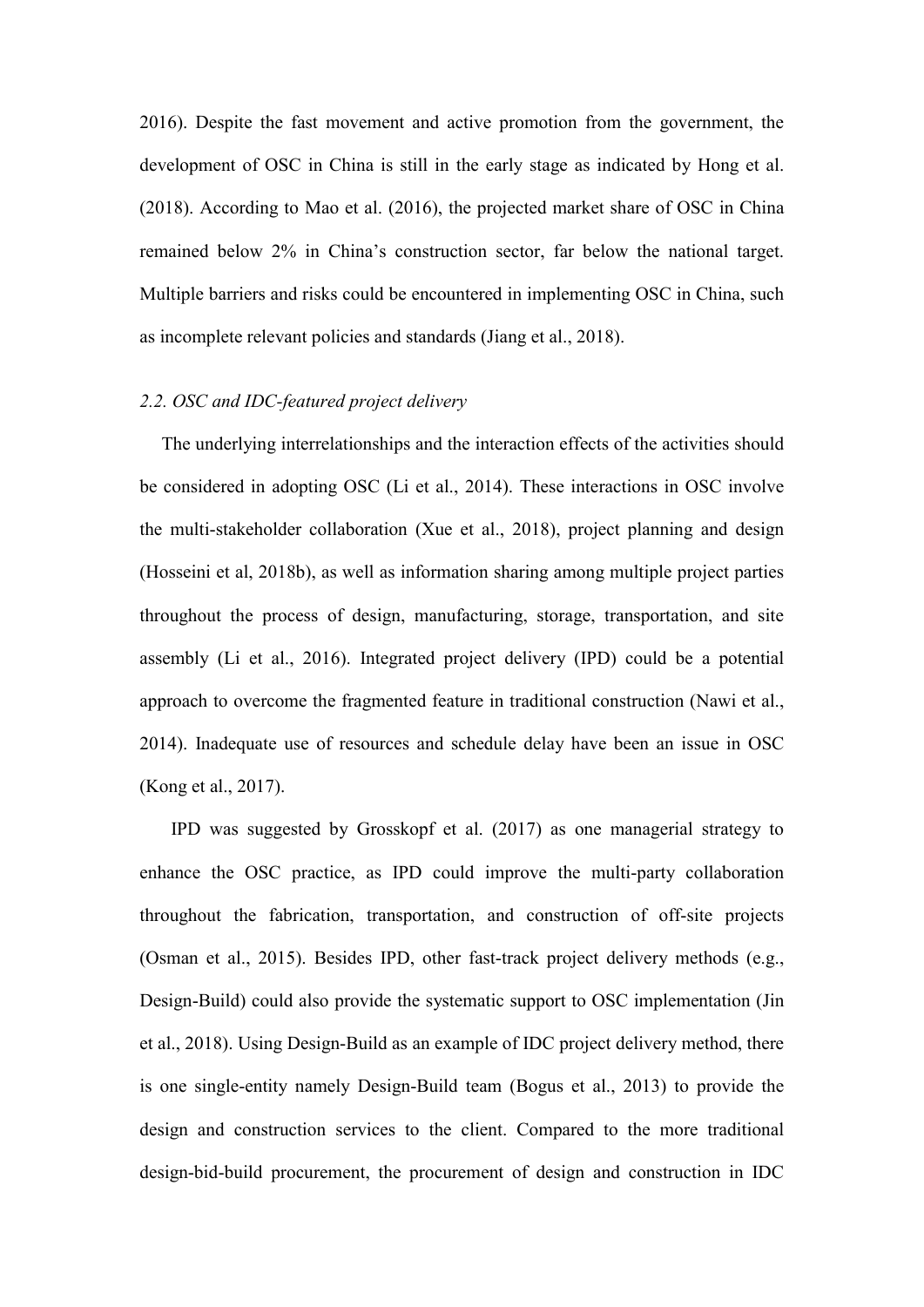approach (e.g., Design-Build or Construction Management at Risk) tends to focus more on quality rather than bidding price (Jin, 2010). Jin et al. (2018) stated that limited studies have addressed the inter-relatedness between the project delivery system and OSC.

## *2.3. Risks involved in OSC projects*

Although OSC is expected to improve the sustainability performance and increase the housing affordability (Mostafa et al., 2014b), barriers encountered in OSC implementation have also raised the concern, for example, increased design complexity brought by off-site manufacturing leading to slower responses to customer demands (Mostafa et al., 2014a) and the barriers for OSC to achieve lean (Mostafa et al., 2016). As a result, risks involved in OSC projects as compared to conventional site-cast project cannot be downplayed. These risks include, but may not be limited to:

- insufficiently developed laws, policies, and standards for OSC (Jiang et al., 2018a; Jiang et al., 2018b);
- uncertainty in engineering performance of OSC projects due to lack of technical standards (Minghini et al., 2016);
- the lack of design code could lead to more specific concerns in the design stage in OSC projects, such as the performance of connections between prefabricated structural components (Vaghei et al., 2016);
- the risk in design uncertainty of joints between prefabricated components could lead to further risks in construction quality (Liao, 2018);
- OSC design inadequately accommodating the local condition such as supply chain management (Zhang et al., 2014; Hong et al., 2018);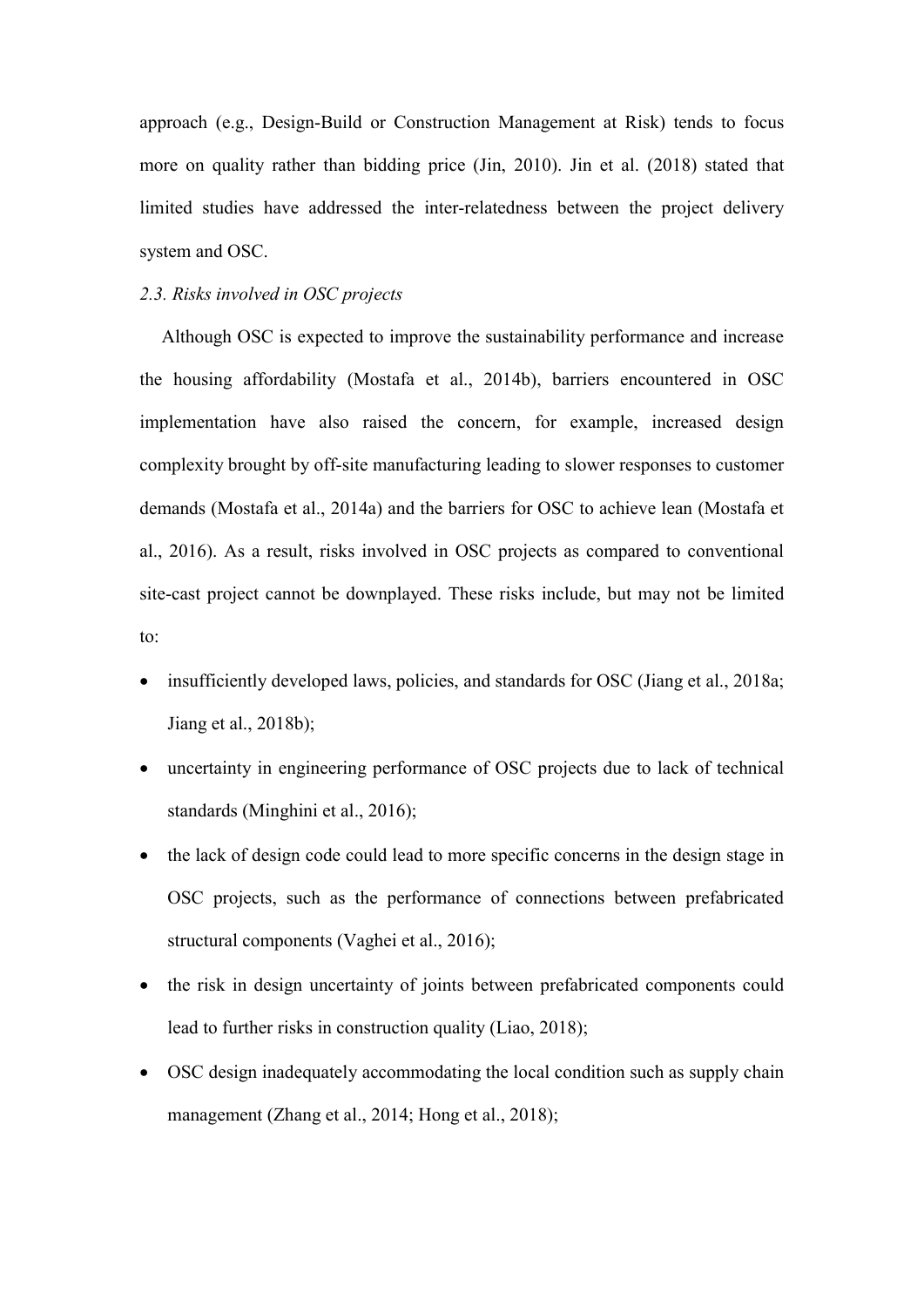- insufficient knowledge or experience of industry professionals in the design, construction, or management of OSC projects (Luo et al., 2017);
- inadequate communication among OSC project teams such as lack of coordination between architects and contractor (Luo et al., 2015; Ismail et al., 2016; Pozin et al., 2017);
- Higher initial cost (Mao et al., 2013; Mao et al., 2016)

Among these factors, Luo et al. (2015) identified these five risks more critical, namely: "poor cooperation between multi-interface," "inappropriate design codes and standards for industrialized buildings," "lack of management practices and experiences," "enormous difficulty in achieving return on high initial investment," as well as "lack of a quality monitoring mechanism for the production process." All these aforementioned risk items in OSC projects were also recognized by Mao et al. (2013), with other risks also identified, for instance, improper storage or site layout of prefabricated components, the regular need for mobile crane to lift large load components, durability of prefabricated components, damage of prefabricated elements during transportation, and lack of quality monitoring on prefabricated components.

### *2.4. Risks encountered in IDC project delivery*

Despite of the potential benefits of adopting IDC approach in construction projects, such as improved project performance in cost and scheduling (Konchar and Sanvido, 1998), risks involved in IDC projects should also be noticed. These risks could include:

 decision-making in the procurement stage for the owner (Ling et al., 2004), such as uncertainties of developing the procurement strategies to the design and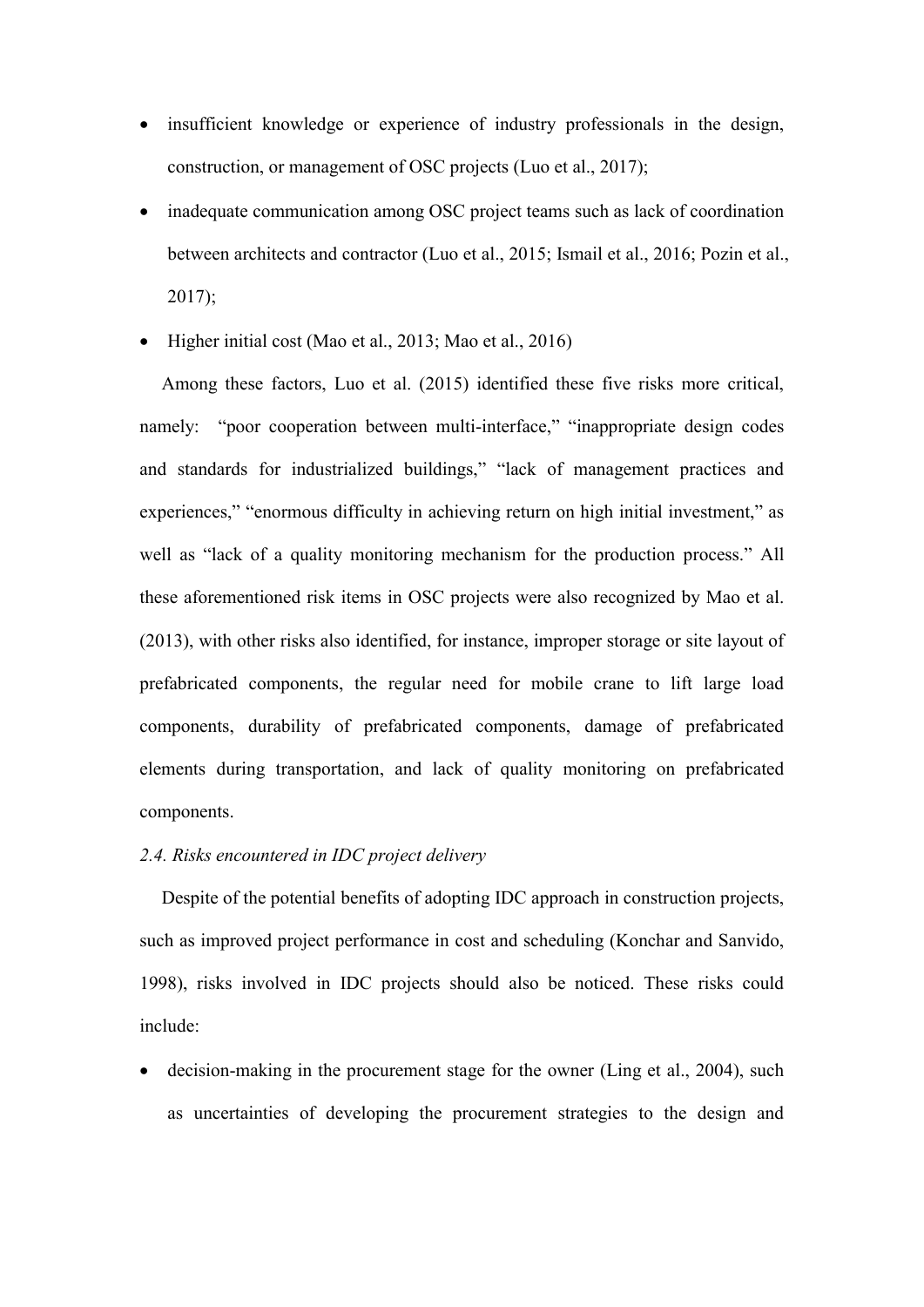construction teams (e.g., Design-Build firm) according to the procedure described by Mialiaccio et al. (2009);

- teamwork and partnering in the IDC approach as emphasized by Chan et al. (2001), for example, different working methods among partners (Bing et al., 2005);
- lack of experience of the project team members in IDC (Bing et al., 2005), which could result in reservations of multiple stakeholders about adopting IDC as indicated by Kent and Becerik-Gerber (2010);
- the uncertainty of how IDC approach would affect supply chain, and further including the final project performance as indicated by Mesa et al. (2016).

More risks involved in IDC-featured project delivery could be found in the existing literature, such as stakeholders' reluctance with change from traditional delivery method, lack of qualified personnel within the organization to handle IDC approach, and the owner's loss of control of the design process as described by Shrestha et al. (2016).

## **3. Methodology**

## *3.1. Definition of risks involved in OSC projects*

Potential risk items involved in OSC projects in China were identified by comprehensive literature review and then placed into categories of general risks, design-related risks, construction-related risks, as well as people and organization-related risks.

The workflow to determine the risk items for OSC projects in IDC project delivery is illustrated in Fig.1.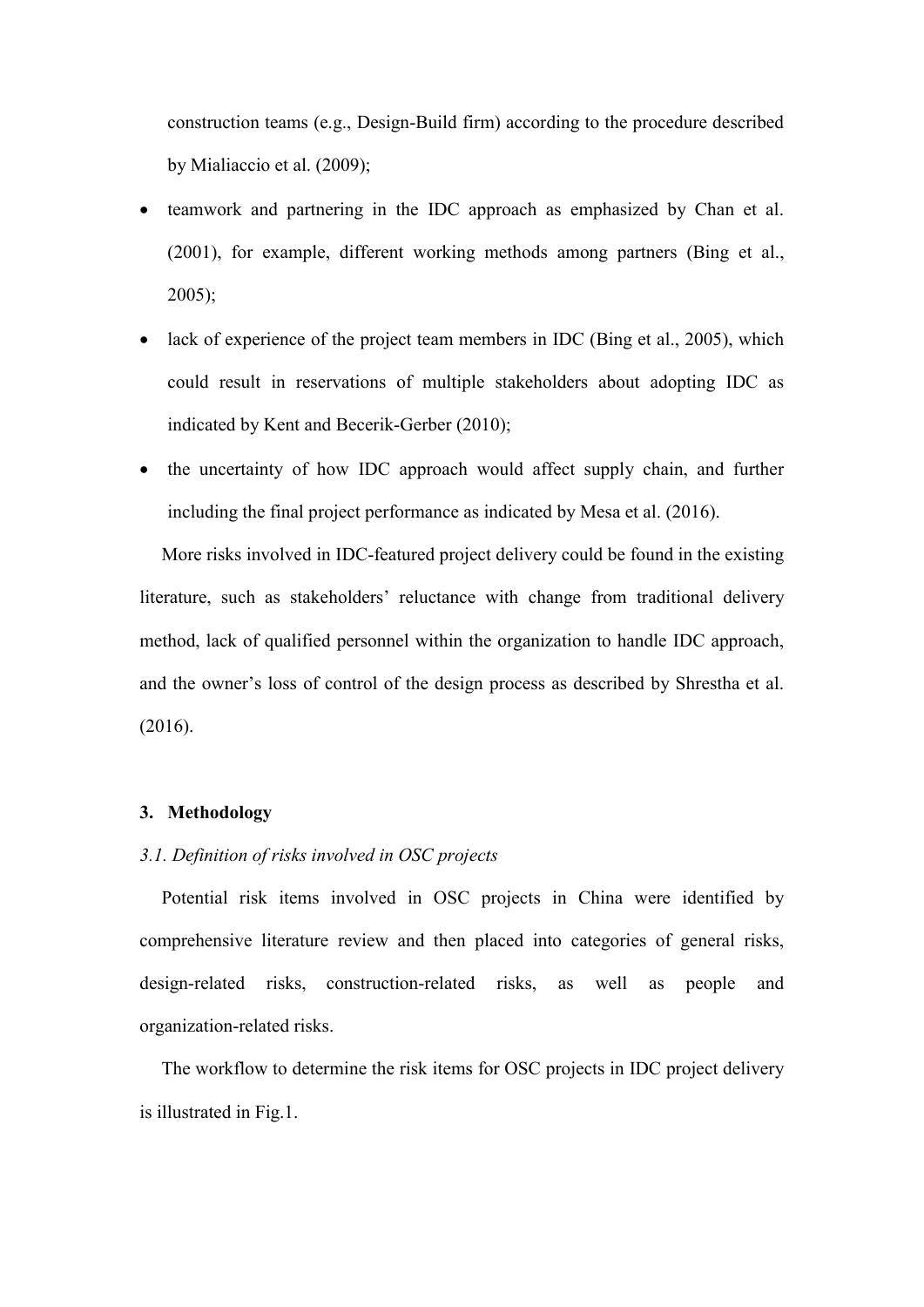

Fig.1. Steps to determine the risk items of implementing OSC

General project risks in the construction industry were reviewed at the beginning. For example, Akintoye et al. (1997) identified the construction project risks came from environmental, design, construction, and organizational issues. Yang (2011) provided a total of *84* risk items involved in overseas construction projects, such as personnel, organizational, social, and technical risks. When focusing on specifically on the OSC projects, multiple risks were identified, such as lack of government incentives, directives, or promotion (Nawi et al., 2011), lack of supply chain (Chiang et al., 2006), lack of codes and standards (Kamar et al., 2009), inflexibility of design (Swierk, 2005), and limited site storage space for prefabricated components (Tam et al., 2007). On the other hand, risks involved in the IDC project delivery (e.g., Design-Build) shared some of the main categories, including political, social, environmental, financial, technical, management, and organizational aspects summarized by He (2008).

Based on the risks identified in prior literature review (i.e., risks in OSC projects and risks involved in IDC delivery approach), the follow-up step was to integrate the risk factors between OSC and IDC for this study in China. It was indicated by Gan et al. (2018b) that barriers and risks in adopting OSC might vary between countries. Therefore, it was important to tailor the initially defined risk items in the China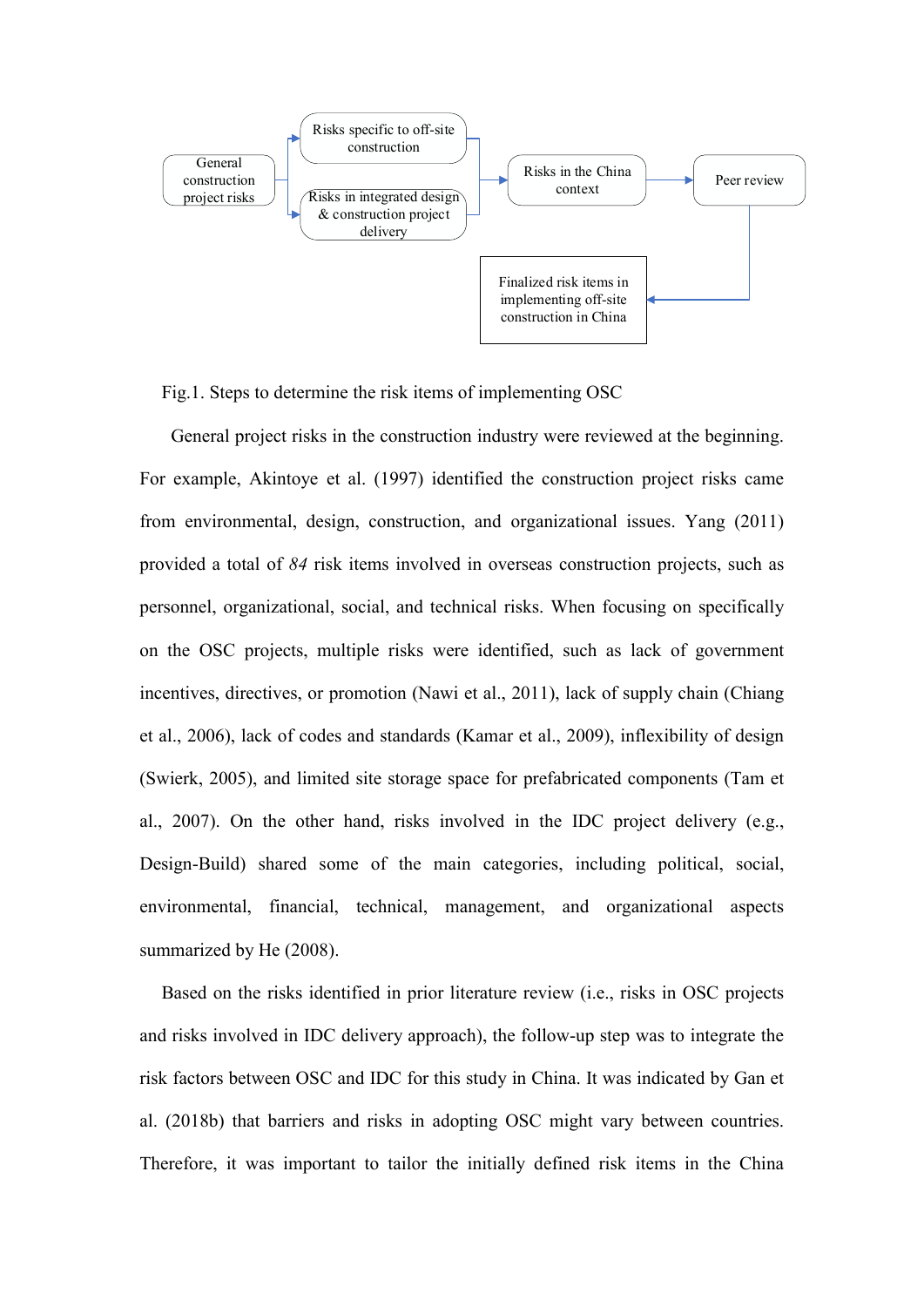context. For example, the local supply chain could vary significantly between different regions of China (Hong et al., 2018) and the project delivery for OSC should consider the local supply chain conditions. The peer review process involved two academics and two industry practitioners in China's AEC industry to ensure that the initiated items were clearly described and representing the typically critical issues in China's OSC sector. Following the workflow illustrated in Fig.1, a total of *14* key risk items were finalized as displayed in Table 1.

**Table 1.** Finalized list of risk items associated with implementing OSC in IDC project delivery

| Category       | <b>Risk item</b>                             | <b>Description</b>                                                        | <b>Reference</b> in   |
|----------------|----------------------------------------------|---------------------------------------------------------------------------|-----------------------|
|                |                                              |                                                                           | the China             |
|                |                                              |                                                                           | context               |
| General risks, | GR1: law, policy, and                        | Insufficiently developed regulation and policies                          | Ji et al. (2017);     |
|                | regulation                                   | to promote OSC(e.g., lack of incentive policy                             | Gan et al.            |
|                |                                              | from the government)                                                      | (2018)                |
|                | GR2: resilience                              | Uncertainty of prefabricated structure in resisting                       | Jiang et al.          |
|                | performance                                  | natural disasters and its resilience performance                          | (2018)                |
| Design-        | DR1: design                                  | Insufficient consideration of the local supply                            | Hong et al.           |
| related risks  | incorporating the                            | chain condition in the design stage                                       | (2018)                |
|                | local condition                              |                                                                           |                       |
|                | DR2: design                                  | Insufficient experience of architects and                                 | Liao (2018)           |
|                | experience of                                | engineers in designing for prefabricated                                  |                       |
|                | architects and                               | buildings, such as utilizing BIM for design                               |                       |
|                | engineers                                    |                                                                           |                       |
|                | DR3: interdisciplinary                       | Lack of detailed design meeting multi-party                               | Zhao (2017)           |
|                | design coordination                          | needs in the pre-construction stage (e.g. design                          |                       |
|                | for prefabricated                            | coordination between structural and plumbing                              |                       |
|                | components                                   | systems))                                                                 |                       |
|                | DR4: design code for<br>standardized modular | Lack of standards for modular members that can                            | China<br>Construction |
|                |                                              | be adopted consistently in the design and<br>construction across projects | News (2016);          |
|                | components                                   |                                                                           | Chu et al.,           |
|                |                                              |                                                                           | (2017)                |
|                | DR5: joint design for                        | Lack of well-established design code or standard                          | Ji et al. (2013)      |
|                | connecting off-site                          | for joints to connect modular components on-site                          |                       |
|                | components                                   |                                                                           |                       |
| Construction-  | CR1: site storage and                        | Lack of properly planned storage space causing                            | Jiang et al.,         |
| related risks  | security for off-site                        | extra issues such as higher transportation cost and                       | (2015); Wang et       |
|                | manufactured                                 | security of modular components                                            | al. (2015)            |
|                | components                                   |                                                                           |                       |
|                | CR2: safety and                              | The gap between the needs for temporary                                   | Tian (2014);          |
|                | function of temporary                        | structures to precisely assembly modular                                  | Jiang et al.          |
|                | structures on-site                           | components and the functional quality of existing                         | (2016)                |
|                |                                              | temporary structures                                                      |                       |
|                | CR3: construction                            | The lack of specifications for quality assurance                          | Chang and Fan         |
|                | quality specification                        | and quality control of joints between modular                             | $(2016)$ ; Jiang et   |
|                | for joints                                   | components (e.g. the strength of site-cast concrete                       | al. (2016); Liao      |
|                |                                              | in the joints to connect precast concrete members                         | (2018)                |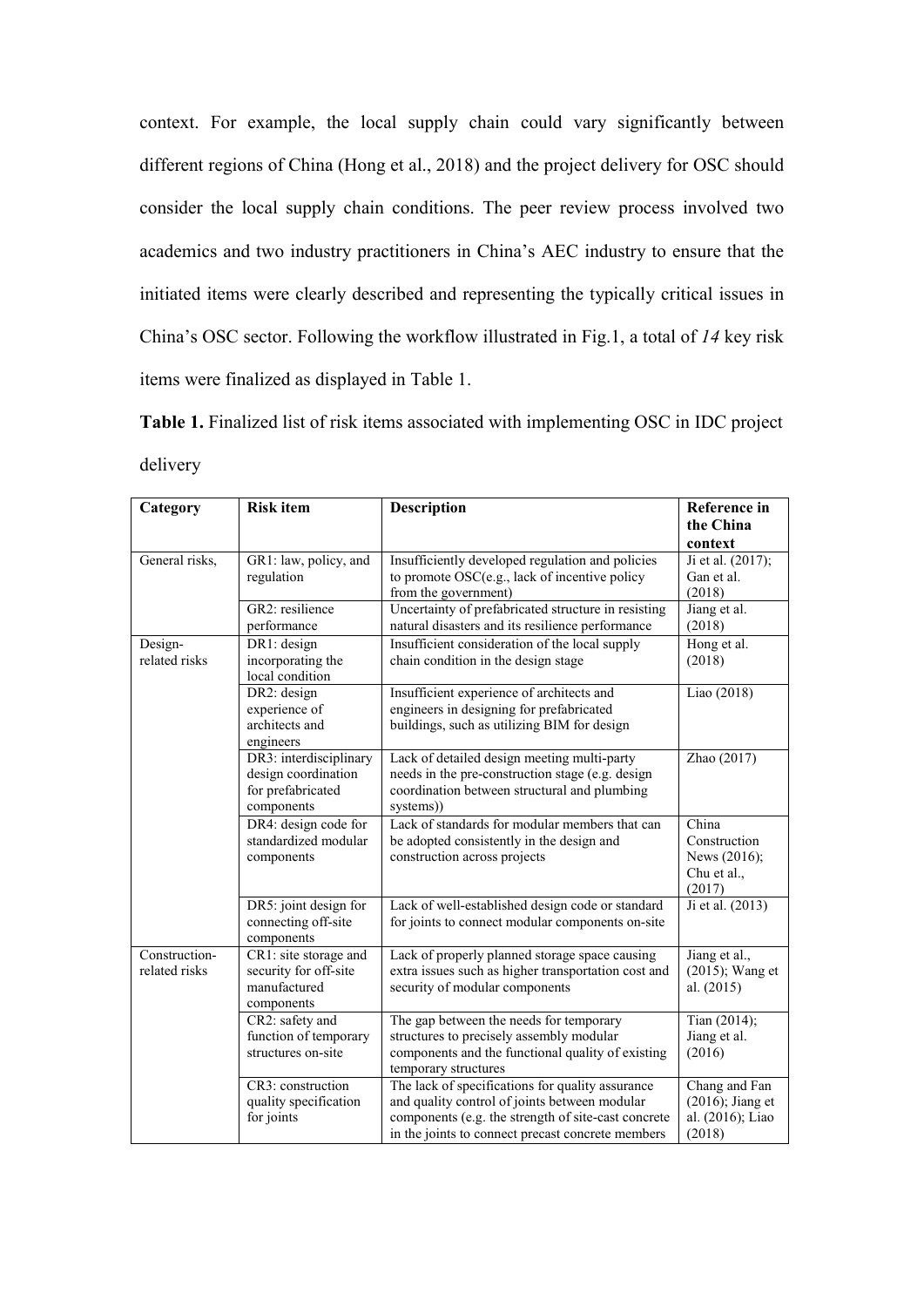| People and<br>organization-<br>related risks | POR1: Experience of<br>employees in<br>OSCprojects                       | Lack of experience or proper training for<br>management personnel, technicians, and workers<br>to work in OSCprojects                                                               | Jiang et al.<br>$(2015)$ ; Guo and<br>Zhang $(2017)$ |
|----------------------------------------------|--------------------------------------------------------------------------|-------------------------------------------------------------------------------------------------------------------------------------------------------------------------------------|------------------------------------------------------|
|                                              | POR2: management<br>risks during the<br>project execution<br>process     | Failure of on-time delivery of prefabricated<br>components or improper site coordination leading<br>to inferior construction quality, delayed<br>completion date, or increased cost | Jiang et al.<br>$(2015)$ ; Guo and<br>Zhang (2017)   |
|                                              | POR3: Coordination<br>and communication<br>among project team<br>members | Insufficient communication and collaboration<br>among multiple project parties during the design,<br>manufacturing, transportation, and site assembly<br>workflow                   | Yan et al.<br>$(2014)$ ; Wang et<br>al. $(2015)$     |
|                                              | POR4: proper<br>maintenance of<br>modular components                     | Improper maintenance and protection in the<br>post-manufacturing stage leading to deteriorating<br>engineering properties of modular components                                     | Su et al. (2016)                                     |

#### *3.2. Questionnaire survey*

Risk identification forms a fundamental part of risk management, and plays a key role leading to risk assessment (Hallikas et al., 2004; He et al. 2008). Probabilistic risk estimated by individuals is subjective due to the influence of social, institutional and cultural factors (Slovic, 1992). With appropriate survey instruments, risk factors or items could be quantified to measure individual responses (Slovic, 1992). In this study, individual risk perceptions were measured through a questionnaire survey approach. The questionnaire survey was designed during January and March of 2018. It comprised of two main parts. The first part which was multiple choice focused on the professional background, experience in OSC projects and IDC project delivery, as well as general opinions of survey participants coming from China's AEC industry. In the second part of the questionnaire, five-point Likert scale questions were initiated to measure AEC professional's risk perceptions towards the 14 defined items listed in Table 1. The five-point Likert scale was adopted to measure the risk perceptions based on the rationales that: (1) it was typically adopted in the field of construction project management especially in risk assessment and management, examples can be found in Chileshe and Kikwasi (2014b), Chileshe et al. (2016), Hosseini et al. (2016a), and Hosseini et al. (2016b); (2) it was also commonly adopted to investigate key issues in OSC projects, such as constraints (Jiang et al., 2018), risk assessment (Mao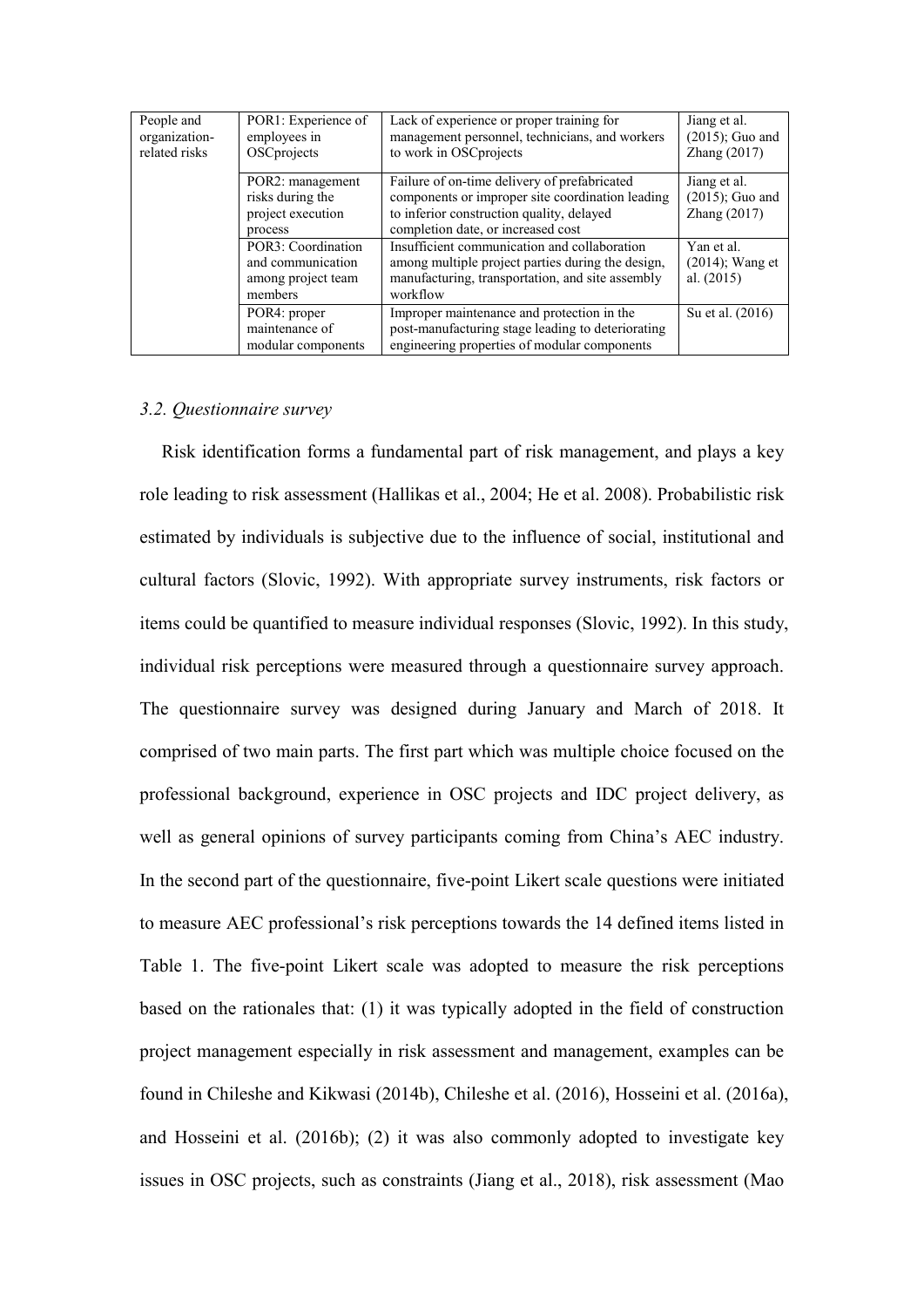et al., 2015), and sustainability performance (Yunus and Yang, 2014); and (3) most importantly, according to the rationale provided by Zou and Zhang (2009) and Zhang et al. 2013), both the probability and the severity of risk items could be measured by a five-point scale. For example, in the study of Zhang et al. (2013), the five-point Likert Scale for the probability was measured as: 1 indicating "very low", 2 meaning "low", 3 being "average", 4 referring to "high", and 5 indicating "very high". Similarly, the severity of risks was measured by Zhang et al. (2013) and Mao et al. (2015) with 1 being "slight or little effect", 2 meaning "some loss", 3 indicating "bad", 4 meaning "very bad", and 5 meaning "worst".

 Risk identification aims to catch the key information including the probability and severity of the target risk (He et al., 2008). Two five-point Likert-scale questions were applied to measure the probability and severity of the risk items in Table 1. The five-point scales for risk probability and severity were employed following the guide provided by Chen (2015) and Ding and Xu (2018). Table 2 provides the description of scale directions.

Table 2. Measurements of risk probability and severity using five-point Likert scales following the guide of Chen (2015) and Ding and Xu (2018).

| Risk scale for                 | <b>Description</b>                                                           | <b>Detailed measurement</b>    |  |  |  |  |  |  |
|--------------------------------|------------------------------------------------------------------------------|--------------------------------|--|--|--|--|--|--|
|                                |                                                                              |                                |  |  |  |  |  |  |
| probability                    |                                                                              |                                |  |  |  |  |  |  |
| 1: almost impossible           | It is generally assumed that the                                             | Likelihood bellow 0.03%        |  |  |  |  |  |  |
|                                | given risk will not happen.                                                  |                                |  |  |  |  |  |  |
| 2: Unlikely                    | This risk is with low probability to                                         | Likelihood between 0.03% and   |  |  |  |  |  |  |
|                                | occur.                                                                       | $0.3\%$                        |  |  |  |  |  |  |
| 3: Occasionally                | This risk might occur.                                                       | Likelihood between 0.3% and 3% |  |  |  |  |  |  |
| 4: Likely                      | This risk happened a few times in                                            | Likelihood between 3% and 30%  |  |  |  |  |  |  |
|                                | previous projects.                                                           |                                |  |  |  |  |  |  |
| 5: Often                       | been occurring<br>This risk has                                              | Likelihood over 30%            |  |  |  |  |  |  |
|                                | frequently.                                                                  |                                |  |  |  |  |  |  |
| <b>Risk scale for severity</b> | <b>Description</b>                                                           |                                |  |  |  |  |  |  |
| 1: Negligible                  | This risk, if occurring, can be considered with little loss.                 |                                |  |  |  |  |  |  |
| 2: Less significant            | This risk, if occurring, could cause some losses, such as affordable         |                                |  |  |  |  |  |  |
|                                | project delay, injuries, or cost to cover the loss.                          |                                |  |  |  |  |  |  |
| 3: Significant                 | This risk, if occurring, would cause some significant losses, such as        |                                |  |  |  |  |  |  |
|                                | somewhat serious delay or increased cost.                                    |                                |  |  |  |  |  |  |
| 4: Critical                    | This risk, if occurring, would cause serious issues to project success, such |                                |  |  |  |  |  |  |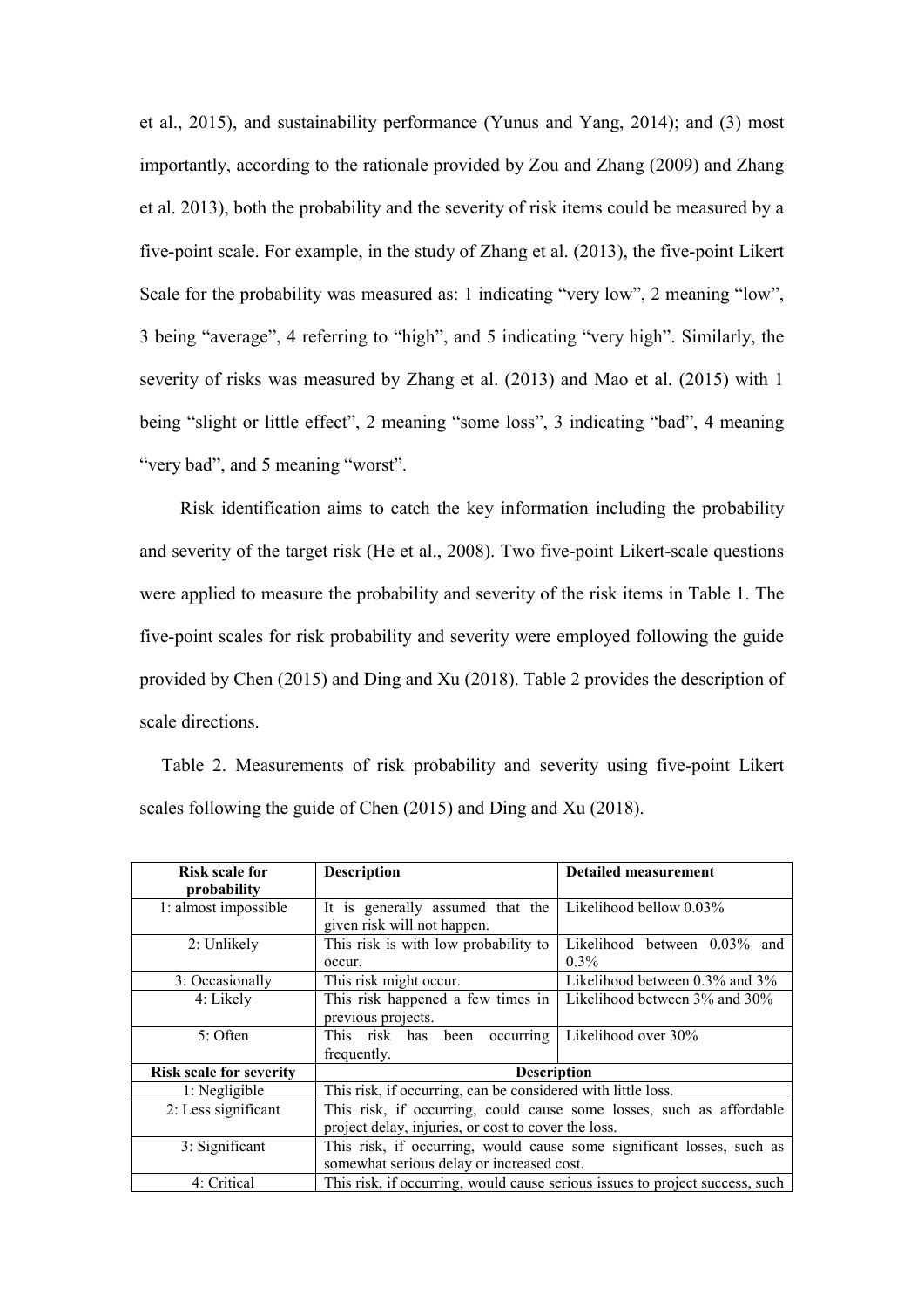|               | as serious health and safety issues, unable to complete the project as<br>originally scheduled, or serious cost overrun. |
|---------------|--------------------------------------------------------------------------------------------------------------------------|
| 5: Disastrous | This risk, if occurring, would cause fatalities, bankrupt, crime, or project<br>failure.                                 |

The definitions of the numerical options were also provided for survey participants in the questionnaire attached in the Appendix.

On-line surveys were sent out during May and June of 2018 targeting Chinese professionals in the network of architecture and construction engineering. Survey participants were provided with the consent and the explanation of the survey purpose in terms of perceiving risks in implementing OSC projects adopting IDC project delivery approach. Potential survey participants were aware that no personal or company information would be collected during the survey, and they could decide to either accept the survey, quit in the middle of the survey, or complete the survey to the best of their knowledge.

#### *3.3. Statistical analysis*

Following the questionnaire survey, the data was collected for follow-up statistical analysis. The statistical analysis aimed to address two main research hypotheses: 1) Professionals' perceptions towards the risks involved in OSC projects adopting IDC approach were affected by their experience level in OSC projects; and 2) Professionals' perceptions towards the same risks were also affected by their experience level in participating in IDC project delivery approach.

The risks encountered in OSC projects adopting IDC approach were measured by three categories, namely the probability, severity, and risk score of each given risk item. The probability and severity were measured by the Likert-scale numerical score from the questionnaire survey. The risk score of each risk item in Table 1 was calculated based on the product of probability and severity using Equation (1):

$$
Risk\ score = \sqrt{Probability*Serverity}
$$

Equation (1)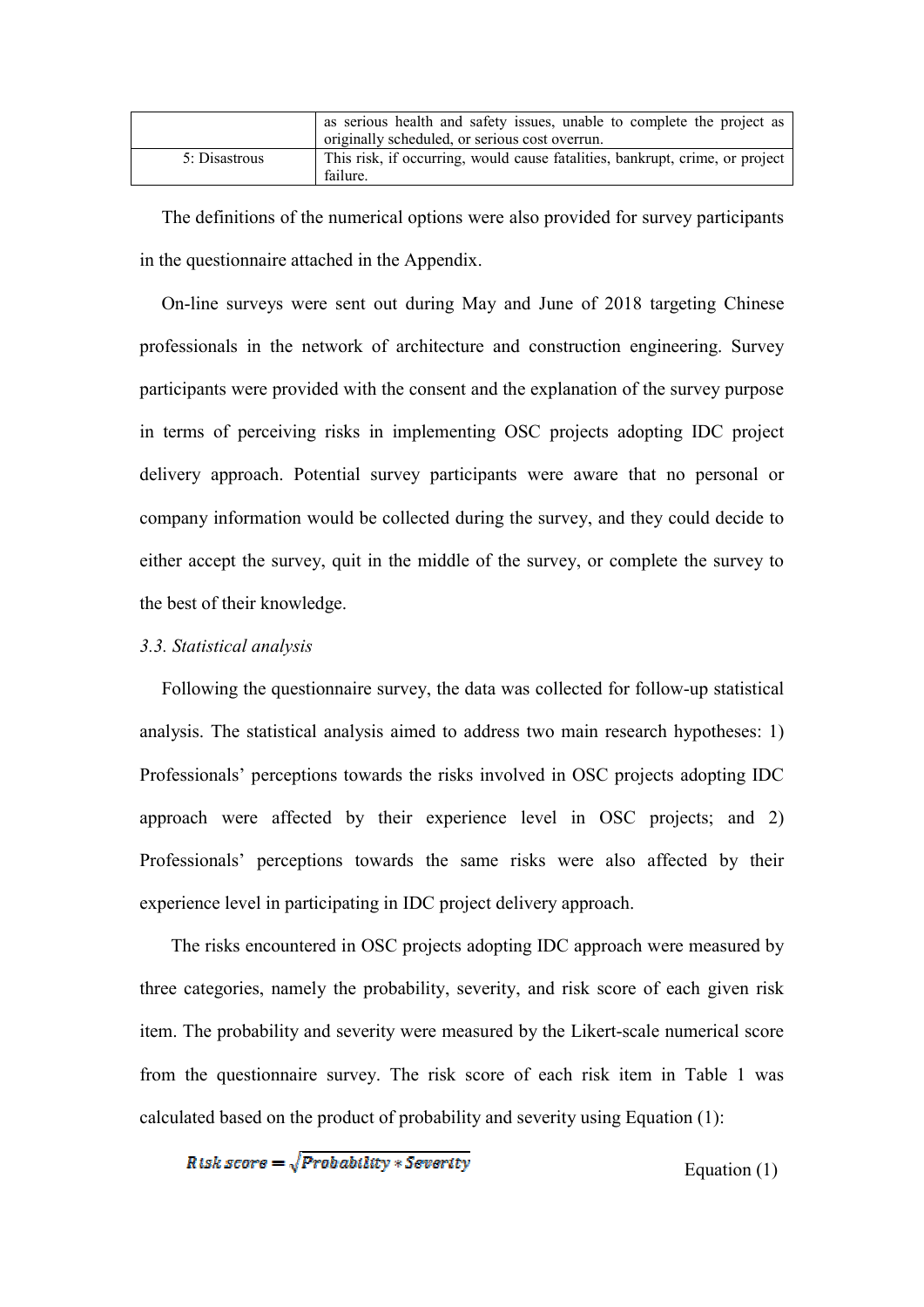It is indicated from Equation (1) that the risk score of each risk item has the same range from 1 to 5. Multiple statistical methods were then adopted in analyzing the survey responses besides the prescriptive statistics (i.e., mean and standard deviation of Likert-scale risk items). These methods included the *relative importance index* (*RII*) analysis, internal consistency analysis involving Cronbach's Alpha, the one-way analysis of variance (ANOVA), and post-hoc tests.

The *RII* value of each risk item was calculated using the same formula provided by Eadie et al. (2013). Ranging from 0 to 1, a higher *RII* score would indicate a higher significance of the risk item in practicing OSC projects adopting IDC approach.

The internal consistency was measured by Cronbach's Alpha value (Cronbach, 1951), which ranged from 0 to 1. A higher Cronbach's Alpha value indicates that a survey respondent who has selected a Likert-scale score to one risk item would be more likely to choose a similar score. An overall Cronbach's Alpha value from 0.70 to 0.95 would be considered satisfied with fair internal interrelatedness (DeVellis, 2003). Besides the overall Cronbach's Alpha value, an individual value was also computed for each risk item in the same question (e.g., probability). The individual value is generally lower than the overall Cronbach's Alpha value, indicating that the given risk item contributes positively to the internal consistency of the same question. Otherwise, an individual value higher than the overall one would mean that survey respondents perceive differently towards this given risk item as compared to what they would normally view the remaining items. Corresponding to every individual Cronbach's Alpha value, there is an item-total correlation that demonstrates the correlational relationship between the given risk item and the remaining items.

ANOVA was adopted as the parametric method to compare the Likert-scale questions among subgroups divided according to either survey respondents' level of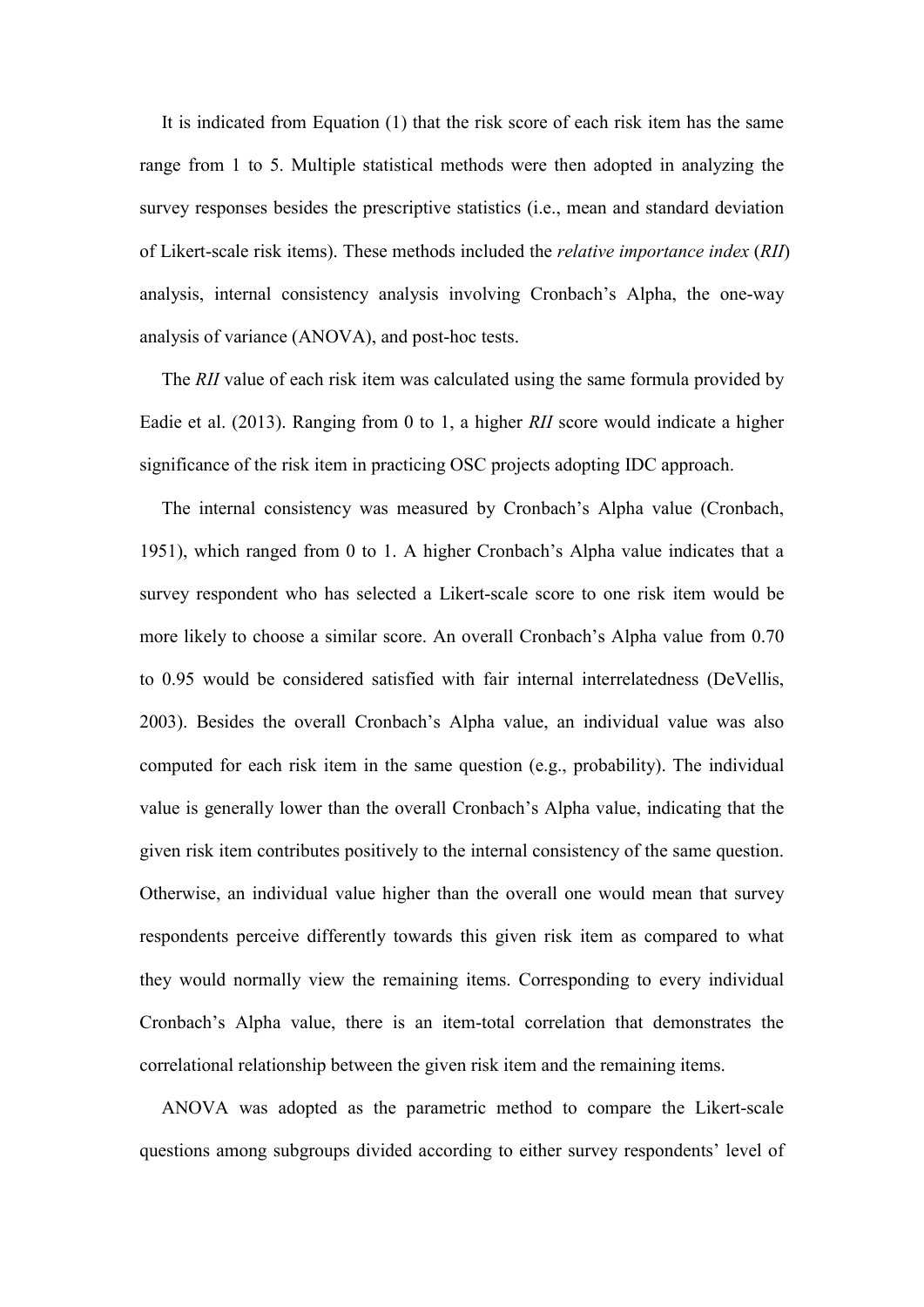experience in OSC projects or their experience in IDC project delivery approach. Parametric methods have been proved of their robustness (e.g., Carifio and Perla, 2008; Norman, 2010) in analyzing data samples that were either small or not normally distributed. Studies such as Tam (2009) and Xu et al. (2018) have applied parametric methods in the field of construction engineering and management in evaluating survey data from questionnaires. The null hypothesis of ANOVA was that AEC professionals from different levels of experiences in OSC or IDC held consistent perceptions towards the given risk item. A *F* value and a corresponding *p* value were computed for each risk item under each risk category (i.e., probability, severity, or risk score). Based on the level of significance at 5%, a *p* value lower than 0.05 would reject the null hypothesis and support the research hypothesis that survey respondents' perceptions towards the given risk item is affected by their level of experience in OSC or IDC.

Following ANOVA, post-hoc tests were performed to further identify the significant differences between pairs of subgroups. Post-hoc tests could confirm where the significant differences occur among groups (Laerd Statistics, 2018). Two types of post-hoc methods were adopted in the statistical analysis, namely Tukey Simultaneous and Fisher Individual. Both of them were conducted based on the 95% Confidence Intervals (CI). The Tukey's test was suitable for exploring which subgroups differ from the overall sample by comparing the mean values, and the Fisher's test could identify which pairs of means were statistically different (Statistics How To, 2018). More details of applying Tukey Simultaneous and Fisher Individual in the field of construction management can be found in Han et al. (2018).

### **4. Results and findings**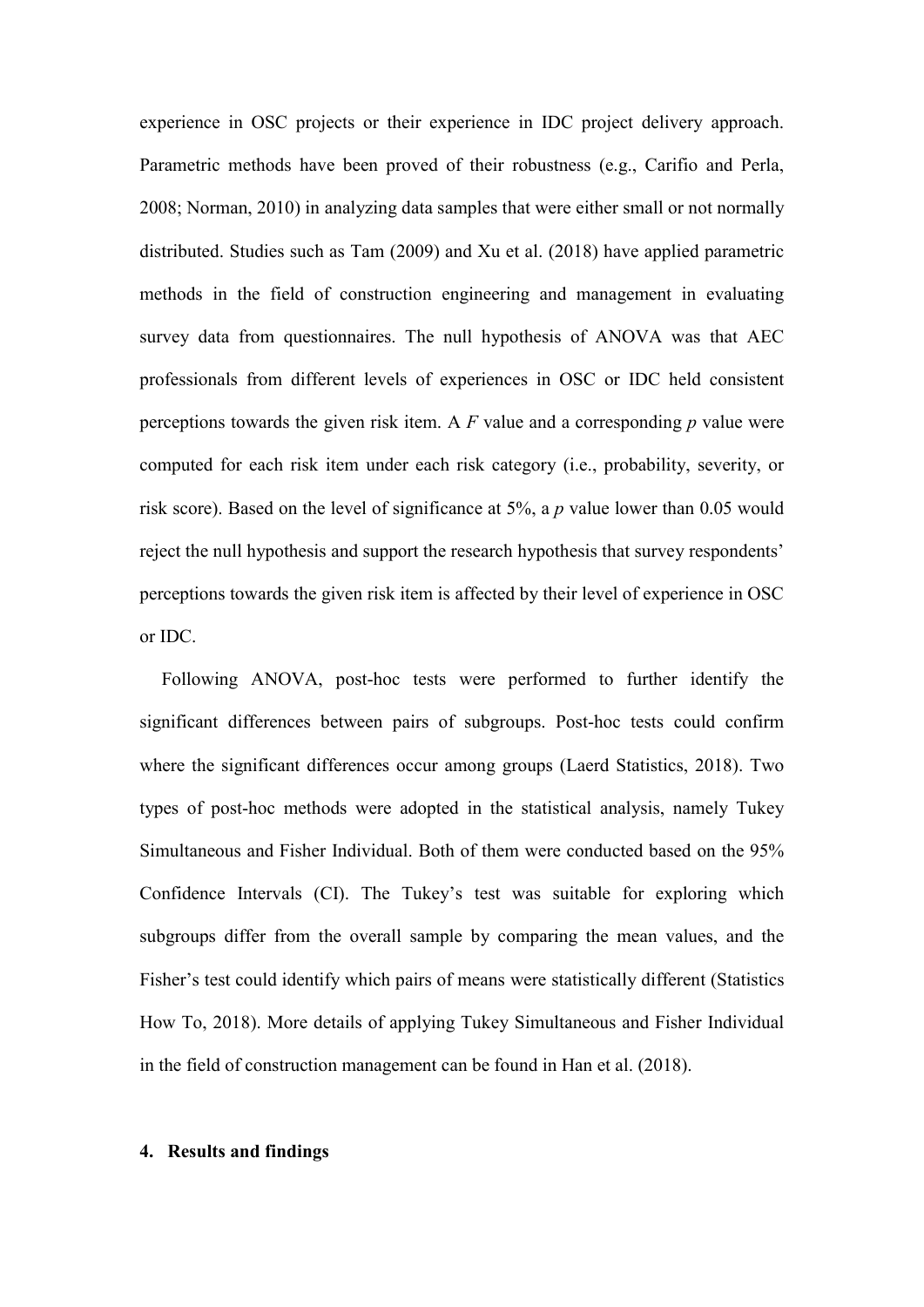By the end of June 2018, out of the 1,189 on-line questionnaire surveys a total of 189 responses were received. Excluding those incompletely filled questionnaires and those who chose the same answers for all Likert-scale items within the same question following the screening procedure suggested by Smits et al. (2017), finally a total of 112 completed valid questionnaires were adopted for the follow-up data analysis.

# *4.1. Background of survey participants*

The professional background of survey participants is summarized in Fig.2.





Other professional organizations in Fig.2 included governmental authorities, quality inspections, and material testing. The overall sample was then divided according to their levels of experience in OSC and IDC. As displayed in Fig.3, four different levels of OSC from EOSC1 to EOSC4 were defined. Similarly, another four levels of IDC experience were defined from EIDC1 to EIDC4.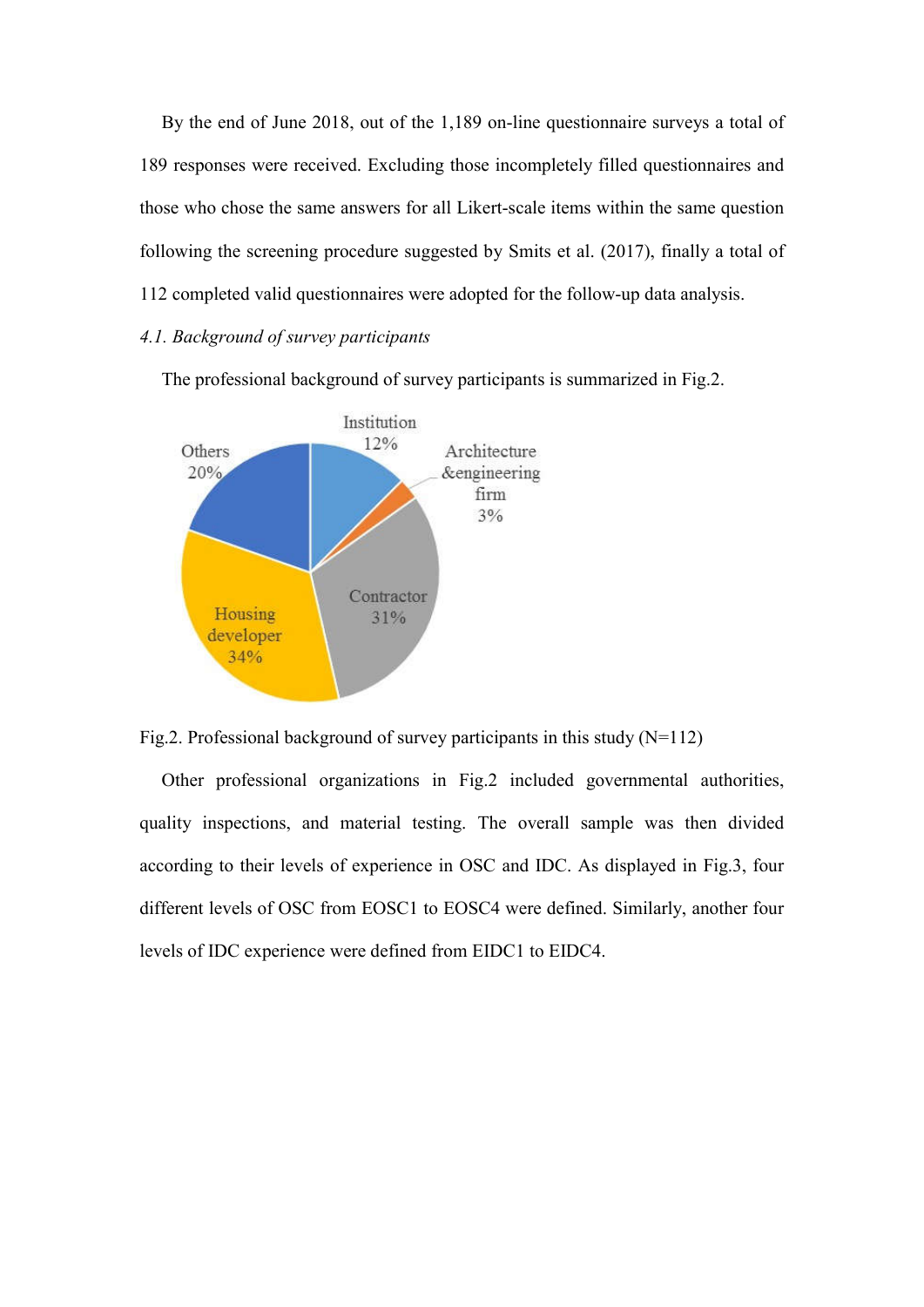

EOSC1: with sufficient practical experience working in OSC projects EOSC2: with certain knowledge but limited

practices in OSC projects EOSC3: with limited knowledge in OSC projects EOSC4: Little knowledge or experience in OSC





EIDC1: with sufficient practical experience working in IDC project delivery EIDC2: with certain knowledge but limited practices in IDC project delivery EIDC3: with limited knowledge in IDC projects EIDC4: Little knowledge or experience in IDC

b) Percentages of survey respondents from different experience levels in IDC

Fig.3. Professional experience of survey participants in terms of OSC projects and IDC project delivery (N=112)

Consistent to what was indicated by Hong et al. (2018) that China was still in the early stage of developing OSC. The majority of survey participants in this survey had limited experience or knowledge in OSC. A slightly higher percentage of survey participants had practical experiences in the IDC approach according to Fig.3.

*4.2. General perceptions towards OSC and IDC applied in OSC* 

Survey participants were further asked with two general perceptions regarding whether OSC would be more widely applied in China's building sector, as well as how applying the IDC approach in OSC would affect project risks. Fig.4 lists the percentages survey participants who selected each option.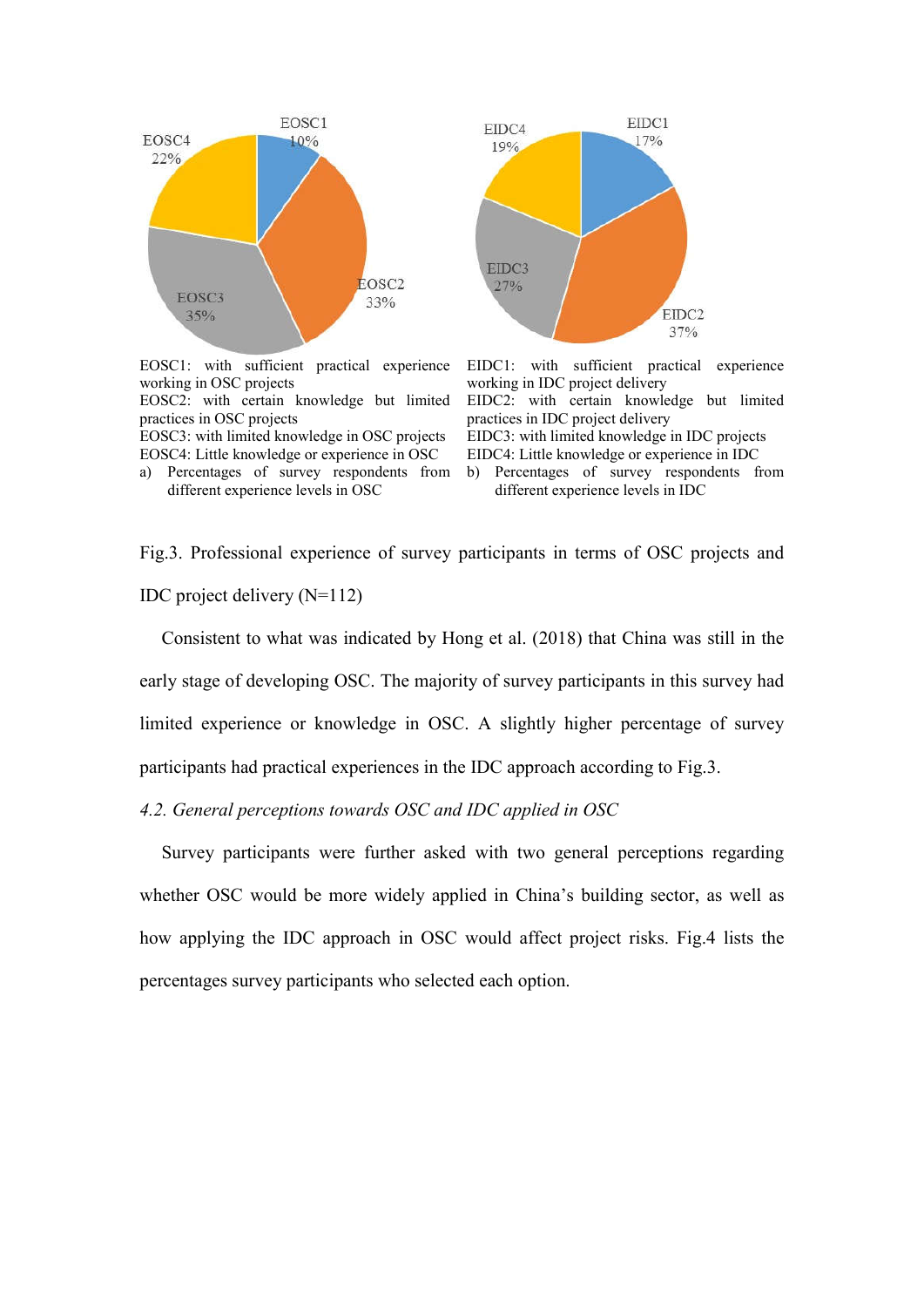

c) Responses to the question of whether OSC should be widely applied in China's building sector

d) Responses to the question of applying IDC in OSC

Fig.4. General perceptions of survey participants in terms of OSC projects and IDC applied in OSC

Those who chose "others" in the question of whether OSC would be more widely applied were asked to provide further details. These detailed responses included:

- the OSC technology was not ready and implementing OSC in China still had higher risks;
- OSC might not be ready currently. But it could gain a wider application in the long run;
- whether or not to apply OSC in building projects depended on the project size and the specific project requirements;
- the government was actively promoting the implementation of OSC projects;
- it remained unsure whether OSC should be promoted.

Fig.4 indicates that survey respondents held generally varied perceptions of the visions of OSC movement. The percentages of respondents who chose positive and conservative views of OSC in China were not significantly different. Similarly, not a single option dominated the responses regarding how applying IDC in OSC projects would affect project risks.

*4.3. Probability of risks involved in implementing OSC in the IDC project delivery*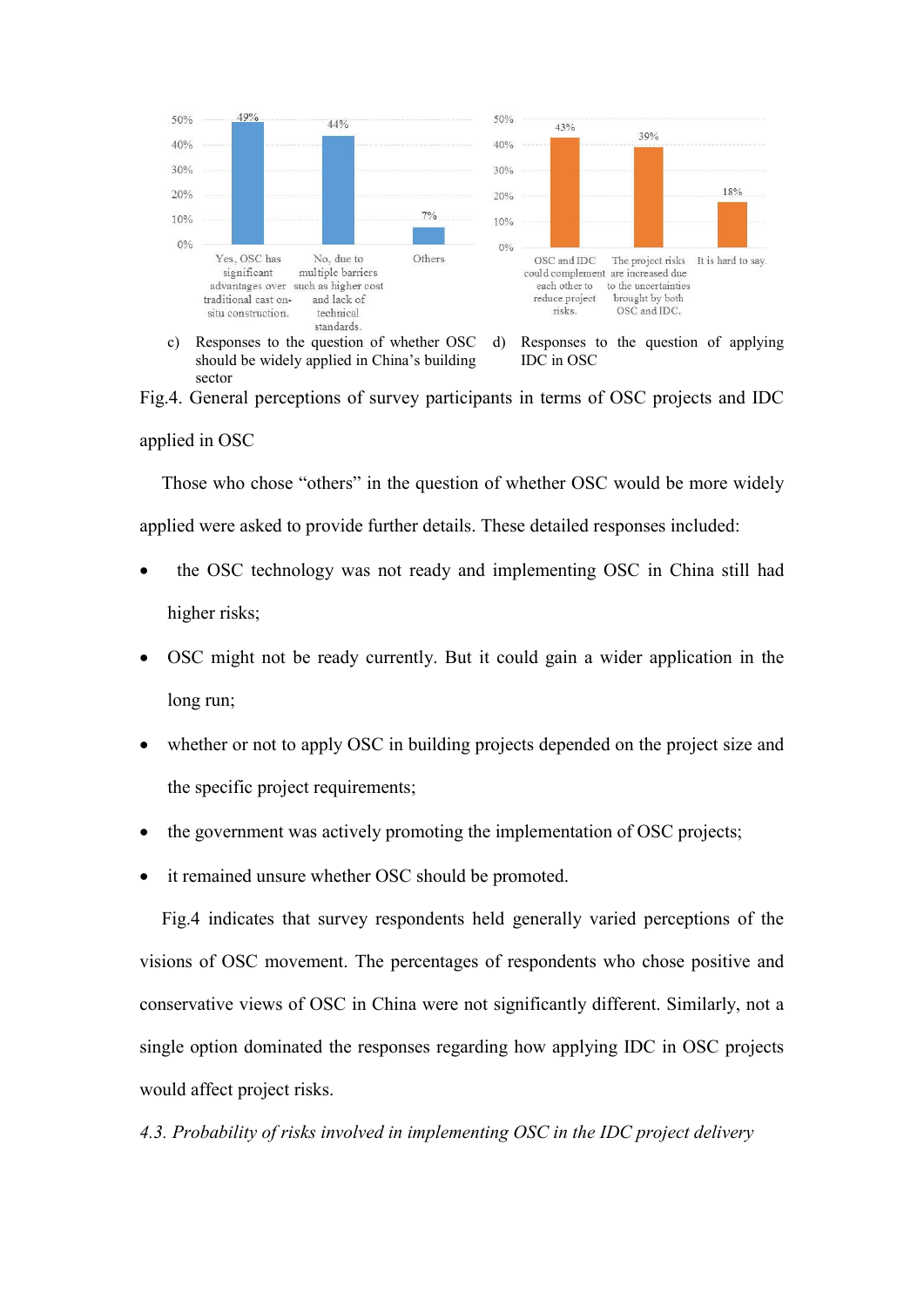A further analysis of the survey sample's perceptions towards multiple risk items identified in Table 1 was then conducted. The varied general perceptions indicated in Fig.4 also motivated the exploration of potential causes of variations among the overall survey population. Table 3 summarizes the overall perception of survey participants towards the probability of occurrence of risk items.

**Table 3.** Statistical analysis of survey participants towards the probability of risks involved in OSC in the IDC project delivery (overall Cronbach's Alpha value = 0.8779)

| <b>Risk item</b> | Item-total<br>Correlation | Cronbach's<br><b>Alpha</b> | Mean  | <b>Standard</b><br><b>Deviation</b> | <i>RII</i> | Ranking        |
|------------------|---------------------------|----------------------------|-------|-------------------------------------|------------|----------------|
| GR <sub>1</sub>  | 0.3520                    | 0.8793                     | 1.839 | 0.800                               | 0.368      | 13             |
| GR <sub>2</sub>  | 0.5098                    | 0.8713                     | 1.795 | 0.761                               | 0.359      | 14             |
| DR1              | 0.3653                    | 0.8780                     | 2.482 | 0.747                               | 0.496      | 10             |
| DR <sub>2</sub>  | 0.3870                    | 0.8789                     | 2.991 | 0.895                               | 0.598      | 1              |
| DR <sub>3</sub>  | 0.5611                    | 0.8690                     | 2.607 | 0.702                               | 0.521      | 3              |
| DR4              | 0.6460                    | 0.8647                     | 2.580 | 0.755                               | 0.516      | 6              |
| DR5              | 0.6207                    | 0.8661                     | 2.625 | 0.724                               | 0.525      | $\overline{2}$ |
| CR1              | 0.5777                    | 0.8681                     | 2.607 | 0.727                               | 0.521      | 3              |
| CR <sub>2</sub>  | 0.6122                    | 0.8661                     | 2.607 | 0.809                               | 0.521      | $\overline{3}$ |
| CR <sub>3</sub>  | 0.6189                    | 0.8664                     | 2.438 | 1.020                               | 0.488      | 12             |
| POR <sub>1</sub> | 0.6105                    | 0.8667                     | 2.527 | 0.710                               | 0.505      | 9              |
| POR <sub>2</sub> | 0.6738                    | 0.8641                     | 2.473 | 0.684                               | 0.495      | 11             |
| POR3             | 0.5320                    | 0.8703                     | 2.536 | 0.709                               | 0.507      | 8              |
| POR <sub>4</sub> | 0.6555                    | 0.8651                     | 2.545 | 0.670                               | 0.509      | 7              |

Note: bold values in Table 3 indicate that survey participants tended to hold different perceptions towards the given risk item as they would do to other items. The same rule applies to other follow-up tables regarding the Item-total Correlation and Cronbach's Alpha.

The overall Cronbach's Alpha value at 0.8779 indicates a fairly good internal consistency. None of the risk items received an average score of over 3.000, meaning that no risks were identified as likely to occur. The highest ranked risk item in Table 3 is DR2 related to the design experience of designers in OSC, indicating that survey respondents perceived lack of design experience for OSC projects the most frequently occurring issues. This was consistent with findings from previous studies (e.g., Yunus and Yang, 2014; Luo et al., 2017) that designer readiness for OSC was one of the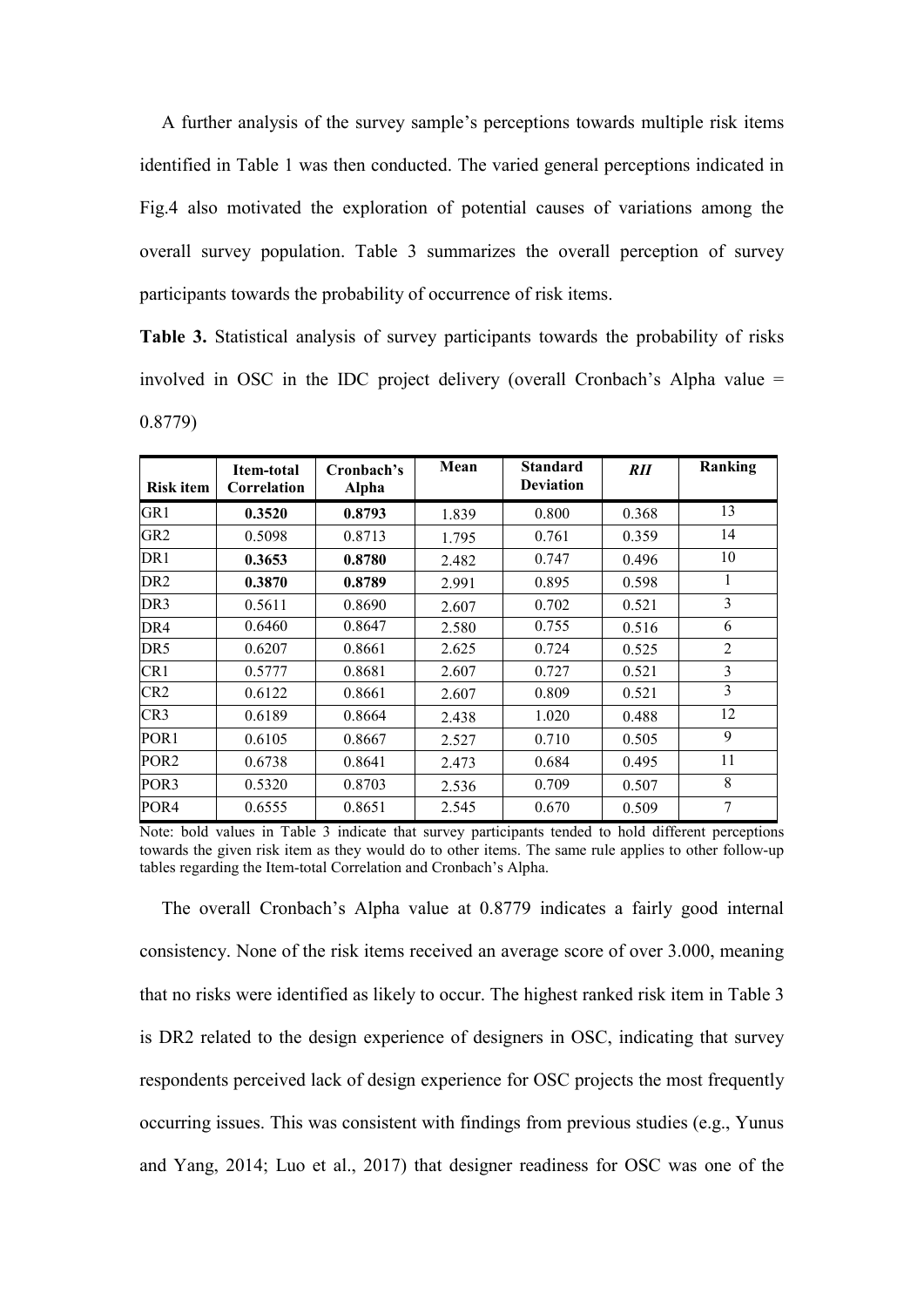main critical factors to implement OSC. The second highest ranked risk item according to RII values calculated in Table 3 is DR5 (i.e., insufficient design code for joints between prefabricated components). It has been emphasized and evaluated in multiple studies (e.g., Kim et al., 2017; Lee et al., 2017; Park et al., 2017) of the connection joints between modular members. In contrast, the two general risk items (i.e., GR1 and GR2) were perceived as least likely to occur among the 14 risk items. It is found from Table 3 that design related risks were identified by survey participants as more likely to occur compared to risks in construction, people and organization, or the general category.

The risk item DR2, together with DR1 (i.e., design insufficiently incorporating the local condition) and GR1 (i.e., insufficiently developed regulations and policies), received higher individual Cronbach's Alpha values than the overall value. Therefore, it was suggested that survey participants tended to have varied views towards DR1, DR2, and GR1, as they would normally do to other risk items. Survey participants' varied views on these three risk items is also evidenced by the corresponding lower Item-total Correlation. Table 4 and Table 5 provides the subgroup analysis of survey participants' perceptions towards the probabilities of risk items.

**Table 4.** Statistical comparison of subgroup perceptions towards the probability of risks involved in OSC (subgroups divided according to survey participants' experience in OSC)

| <b>Risk</b>     |       | Subgroup mean value |                                 |       |      | <b>ANOVA</b>       | <b>Post-hoc analysis</b>                                                   |
|-----------------|-------|---------------------|---------------------------------|-------|------|--------------------|----------------------------------------------------------------------------|
| item            | EOSC1 | EOSC2               | $\overline{EOSC3 EOSC4 Fvalue}$ |       |      | <i>p</i> value     |                                                                            |
| GR1             | 1.273 | 1.811               | 1.846                           | 2.120 | 3.04 | 0.032 <sup>a</sup> | EOSC4 and EOSC1 held significantly<br>different views                      |
| GR2             | 1.545 | 1.811               | 1.564                           | 2.240 | 4.92 | 0.003 <sup>a</sup> | EOSC4 held significantly different<br>views with the other three subgroups |
| DR <sub>1</sub> | 2.636 | 2.486               | 2.359                           | 2.600 | 0.71 | 0.547              | No significant differences                                                 |
| DR <sub>2</sub> | 3.182 | 3.027               | 2.897                           | 3.000 | 0.32 | 0.809              | No significant differences                                                 |
| DR <sub>3</sub> | 2.364 | 2.595               | 2.641                           | 2.680 | 0.56 | 0.644              | No significant differences                                                 |
| DR <sub>4</sub> | 2.455 | 2.459               | 2.513                           | 2.920 | 2.29 | 0.083              | EOSC4 held somewhat different                                              |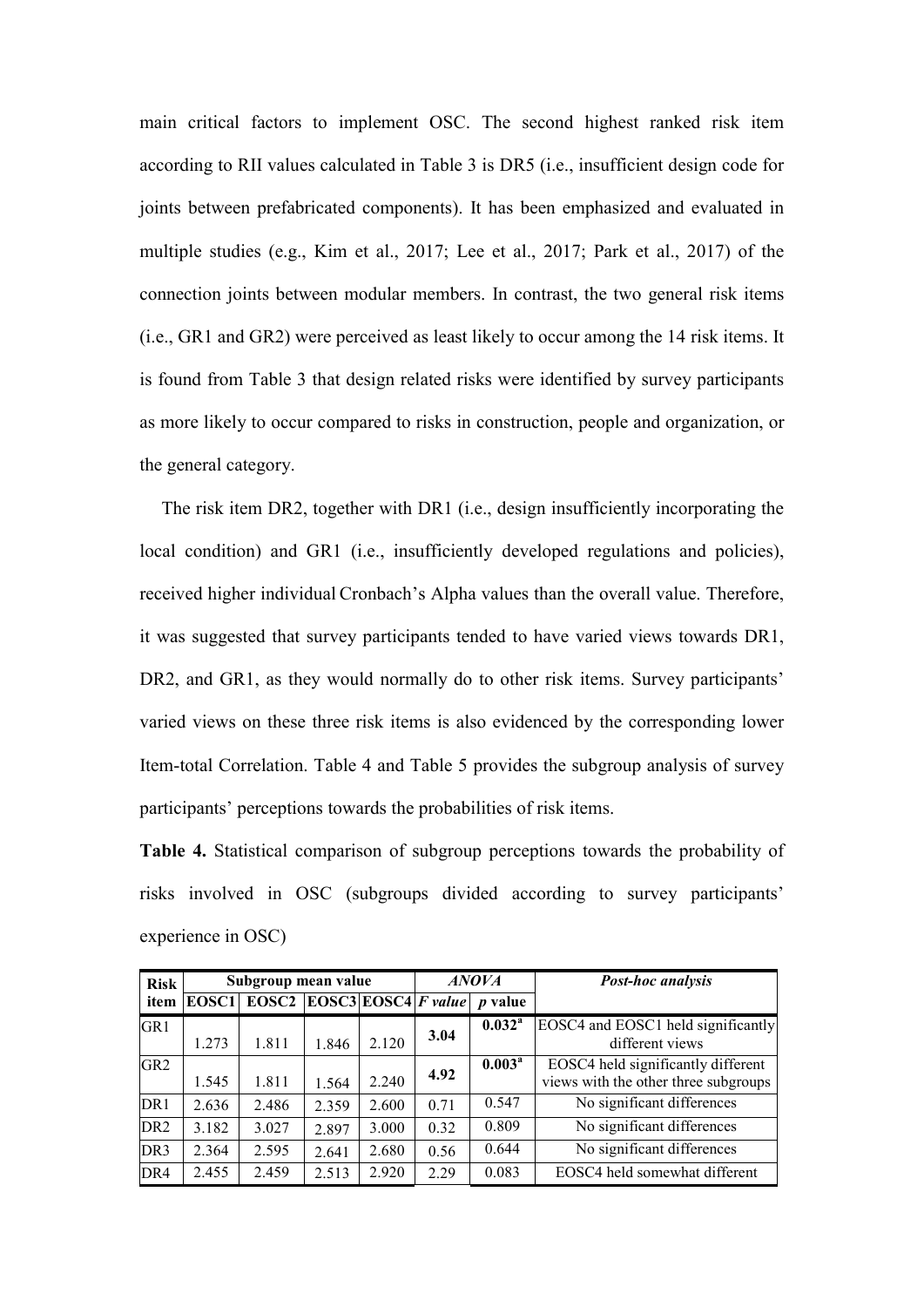|                  |       |       |       |       |      |       | views with EOSC1 and EOSC2                        |
|------------------|-------|-------|-------|-------|------|-------|---------------------------------------------------|
| DR <sub>5</sub>  | 2.727 | 2.514 | 2.564 | 2.840 | 1.20 | 0.314 | No significant differences                        |
| CR <sub>1</sub>  | 2.636 | 2.486 | 2.538 | 2.880 | 1.66 | 0.179 | EOSC4 held somewhat different<br>views with EOSC2 |
| CR2              | 2.818 | 2.595 | 2.590 | 2.560 | 0.28 | 0.839 | No significant differences                        |
| CR <sub>3</sub>  | 2.636 | 2.351 | 2.564 | 2.280 | 0.62 | 0.604 | No significant differences                        |
| POR <sub>1</sub> | 2.545 | 2.568 | 2.410 | 2.640 | 0.60 | 0.617 | No significant differences                        |
| POR <sub>2</sub> | 2.545 | 2.568 | 2.308 | 2.560 | 1.18 | 0.322 | No significant differences                        |
| POR <sub>3</sub> |       |       |       |       | 2.02 | 0.116 | EOSC4 held somewhat different                     |
|                  | 2.545 | 2.541 | 2.359 | 2.800 |      |       | views with EOSC3                                  |
| POR <sub>4</sub> | 2.364 | 2.595 | 2.436 | 2.720 | 1.26 | 0.292 | No significant differences                        |
| $Ave^b$          | 2.448 | 2.458 | 2.399 | 2.631 | 1.25 | 0.295 | No significant differences                        |

 $\frac{a}{a}$ : A *p* value lower than 0.05 indicates significantly different perceptions among subgroups towards the given risk item. The same rule applies to the ANOVA results in follow-up tables.  $\frac{5}{1}$ . Ave. in the last row of Table 4 measures the average Likert-scale value of the 14 risk items for each survey respondent.

It can be found from Table 4 that two of the risk items (i.e., GR1 and GR2) received significantly different views from subgroups divided by different levels of experience in OSC projects. Especially for risk item GR1, those with higher level of OSC experience would perceive a lower probability of occurrence. Although most risk items received generally consistent views among subgroups of survey participants based on ANOVA, the post-hoc analysis further identified pairs of subgroups that held more different perceptions. For example, those with little OSC experience perceived the insufficient design code for modular components with higher chance of occurrence, compared to those with practical experience or knowledge in OSC. Fig.5 showcases the pair-based comparisons for GR1.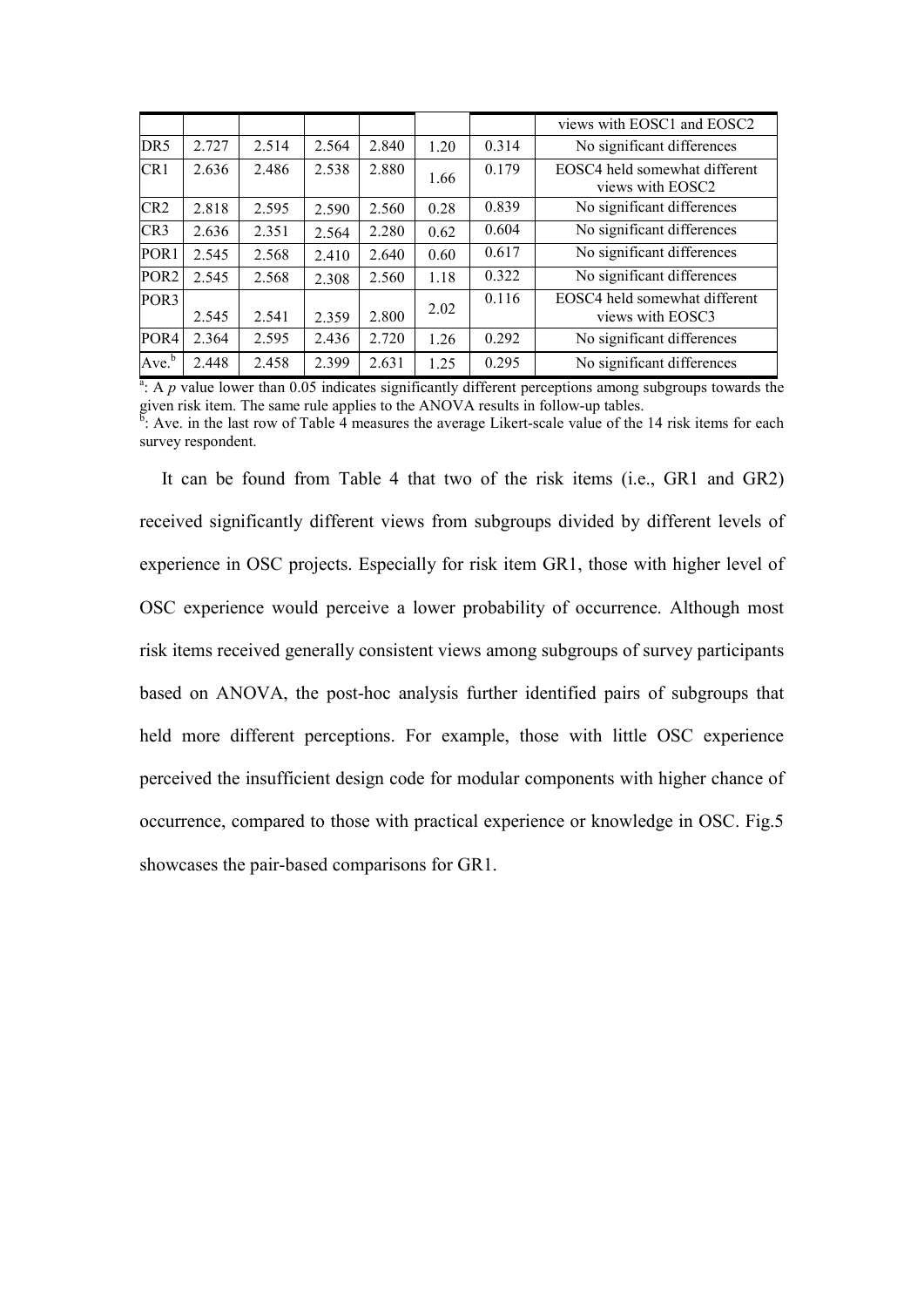

Fig.5. Pair-based comparisons between subgroups through post-hoc analysis for risk item GR1

Fig.5 demonstrates an example of how the significantly different perceptions between pairs of subgroups were identified through post-hoc analysis. For the risk item GR1 related to law, policy, and regulation, subgroup of EOSC4 (i.e., those with little OSC experience) tended to perceive it with a significantly higher probability of occurrence compared to those with sufficient practical OSC experience.

**Table 5.** Statistical comparison of subgroup perceptions towards the probability of risks involved in OSC (subgroups divided according to survey participants' experience in IDC)

| <b>Risk</b>     | Subgroup mean value |       |       |             | <b>ANOVA</b> | <b>Post-hoc analysis</b> |                                                                             |
|-----------------|---------------------|-------|-------|-------------|--------------|--------------------------|-----------------------------------------------------------------------------|
| item            | EIDC1               | EIDC2 |       | EIDC3 EIDC4 |              | $F$ value $p$ value      |                                                                             |
| GR1             | 1.632               | 1.714 | 1.900 | 2.190       | 2.25         | 0.087                    | EIDC4 held somewhat different views<br>with EIDC1 and EIDC2.                |
| GR <sub>2</sub> | 1.632               | 1.691 | 1.700 | 2.286       | 3.91         | 0.011                    | EIDC4 held significantly different<br>views with the other three subgroups. |
| DR <sub>1</sub> | 2.474               | 2.595 | 2.267 | 2.571       | 1.26         | 0.291                    | No significant differences                                                  |
| DR <sub>2</sub> | 2.947               | 3.000 | 3.000 | 3.000       | 0.02         | 0.997                    | No significant differences                                                  |
| DR <sub>3</sub> | 2.632               | 2.524 | 2.533 | 2.857       | 1.21         | 0.310                    | No significant differences                                                  |
| DR <sub>4</sub> | 2.368               | 2.524 | 2.500 | 3.000       | 3.01         | 0.033                    | EIDC4 held significantly different<br>views with the other three subgroups. |
| DR <sub>5</sub> | 2.368               | 2.738 | 2.467 | 2.857       | 2.42         | 0.070                    | EIDC4 held somewhat different views<br>with EIDC1.                          |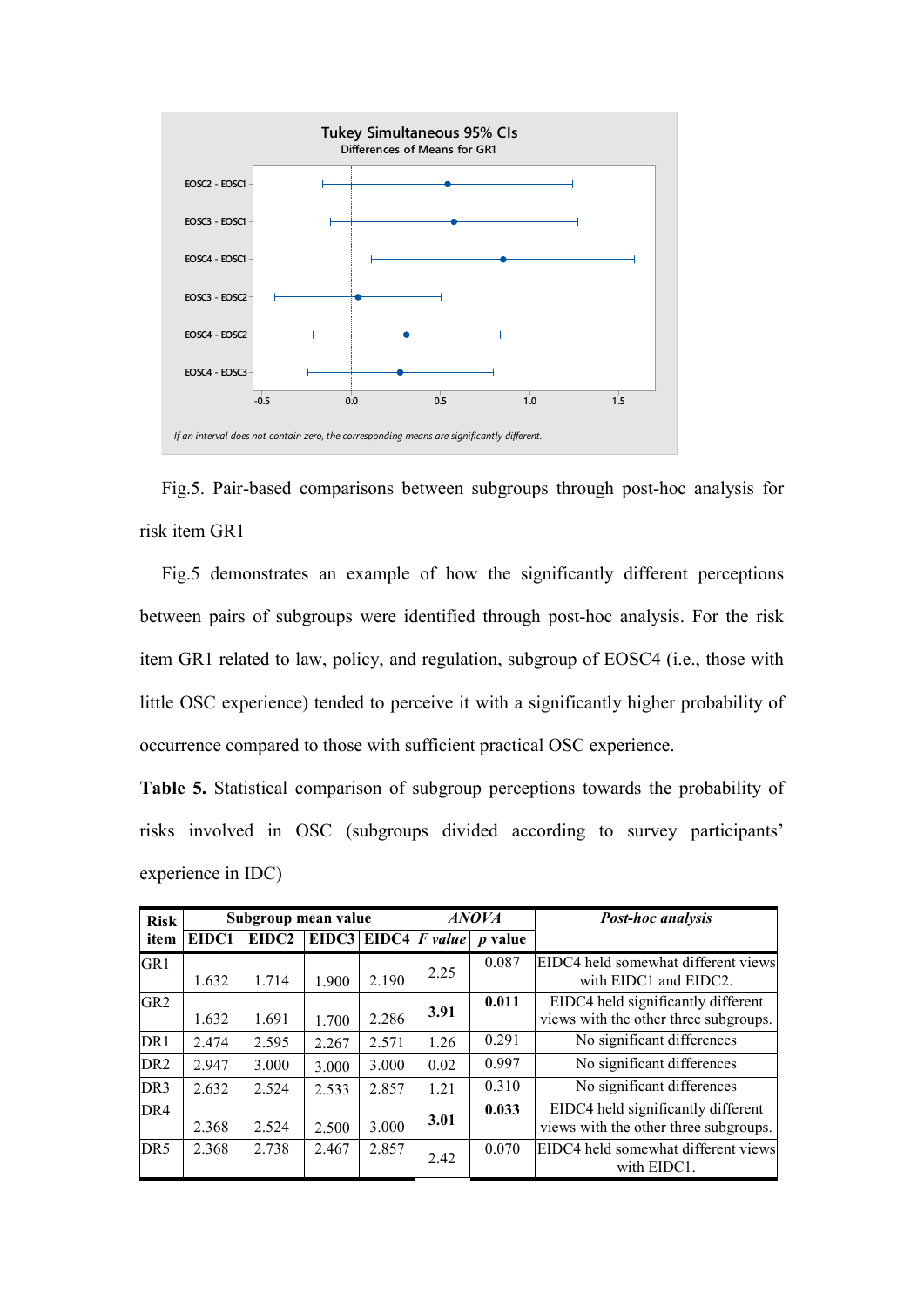| CR1              | 2.368 | 2.476 | 2.633 | 3.048 | 4.02 | 0.009 | EIDC4 held significantly different<br>views with the other three subgroups. |
|------------------|-------|-------|-------|-------|------|-------|-----------------------------------------------------------------------------|
| CR <sub>2</sub>  | 2.421 | 2.643 | 2.600 | 2.714 | 0.48 | 0.698 | No significant differences                                                  |
| CR <sub>3</sub>  | 2.526 | 2.524 | 2.300 | 2.381 | 0.35 | 0.793 | No significant differences                                                  |
| POR <sub>1</sub> | 2.368 | 2.548 | 2.533 | 2.619 | 0.44 | 0.725 | No significant differences                                                  |
| POR <sub>2</sub> | 2.316 | 2.548 | 2.433 | 2.524 | 0.57 | 0.638 | No significant differences                                                  |
| POR <sub>3</sub> | 2.474 | 2.452 | 2.500 | 2.810 | 1.32 | 0.271 | No significant differences                                                  |
| POR <sub>4</sub> | 2.474 | 2.500 | 2.467 | 2.810 | 1.38 | 0.253 | No significant differences                                                  |
| Ave.             | 2.357 | 2.463 | 2.417 | 2.690 | 2.01 | 0.117 | EIDC4 held somewhat different views<br>with EIDC1 and EIDC3.                |

Those subgroups (i.e., GR2, DR4, and CR1) found with *p* values lower than *0.05* indicated significantly different perceptions towards the given risk item as seen in Table 5. Other risk items (e.g., DR5 related to joint design for connecting off-site components), although with *p* values over 0.05 suggesting insignificant overall subgroup differences, could still be identified with different perceptions between a pair of subgroups. Fig. 6 displays the post-hoc analysis identifying the significantly different perceptions between EIDC4 and EIDC1.



Fig.6. Pair-based comparisons between subgroups through post-hoc analysis for risk item DR5

It is indicated from Table 5 and Fig.6 that those with little IDC experience perceived a significantly higher probability of occurrence of risk item DR5 compared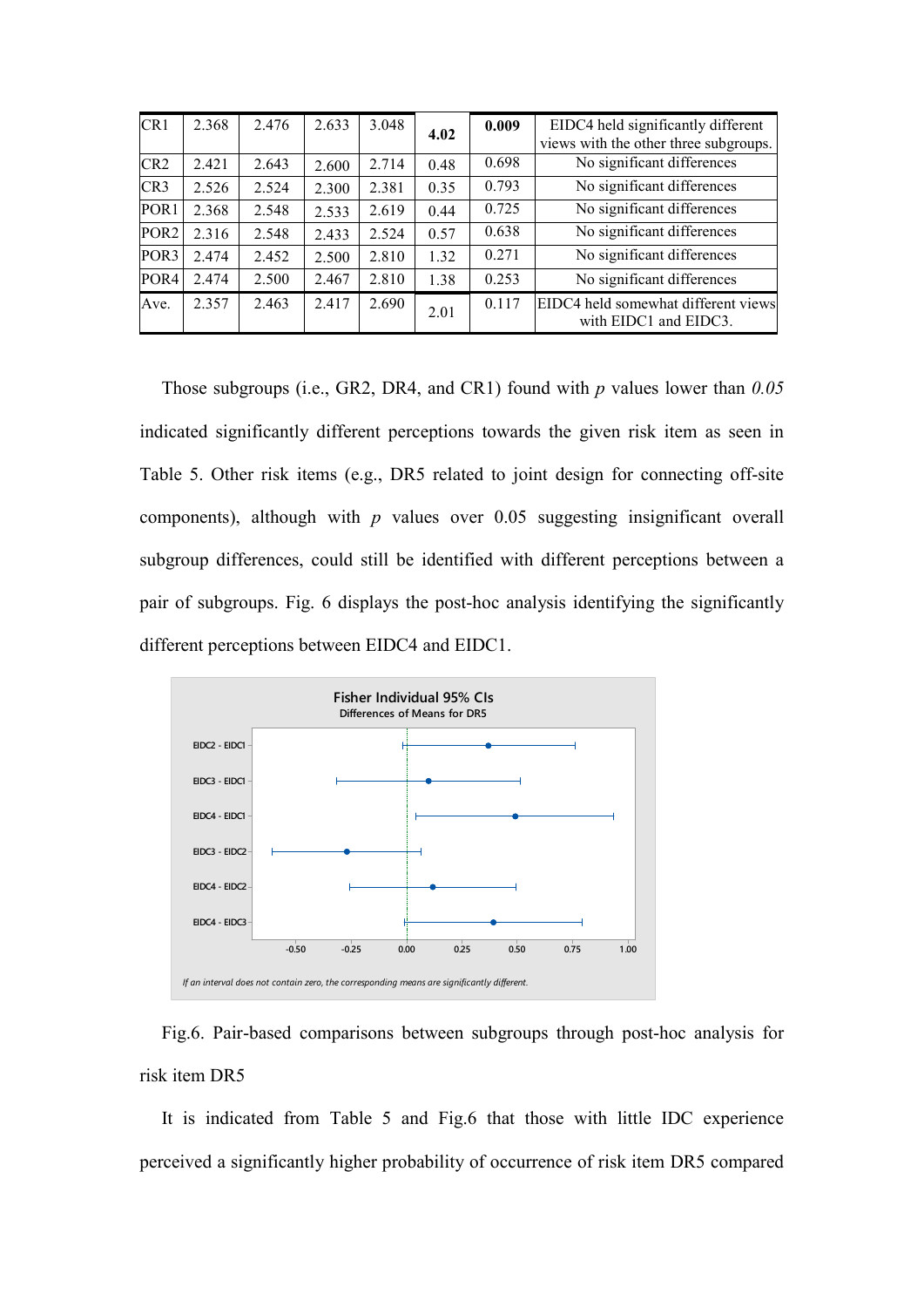to those with most experience in IDC. Subgroup analysis reveals that there were more variations of perceptions towards risk probability among subgroups divided according to IDC experience compared to subgroups by OSC experience. The average perception analysis in Table 5 suggests that EIDC4 held differed views than those with more IDC experience or knowledge. It is also fair to summarize that AEC professionals with either less OSC or IDC experience would be more likely to overestimate the probability of risk items involved in OSC projects.

*4.4. Severity of risks involved in implementing OSC in the IDC project delivery* 

The second Likert-scale question focused on the severity of the 14 defined risk items. Adopting the consistent statistical methods, the overall sample analysis is summarized in Table 6.

**Table 6.** Statistical analysis of survey participants towards the severity of risks involved in OSC in the IDC project delivery (overall Cronbach's Alpha value = 0.8952)

| <b>Risk item</b> | Item-total<br>Correlation | Cronbach's<br>Alpha | Mean  | <b>Standard</b><br><b>Deviation</b> | <i>RII</i> | Ranking        |
|------------------|---------------------------|---------------------|-------|-------------------------------------|------------|----------------|
| GR1              | 0.5278                    | 0.8926              | 1.286 | 1.150                               | 0.257      | 14             |
| GR <sub>2</sub>  | 0.5506                    | 0.8907              | 1.321 | 1.100                               | 0.264      | 13             |
| DR <sub>1</sub>  | 0.5729                    | 0.8900              | 1.402 | 1.143                               | 0.280      | 12             |
| DR <sub>2</sub>  | 0.4660                    | 0.8930              | 2.732 | 0.880                               | 0.546      | 1              |
| DR <sub>3</sub>  | 0.5245                    | 0.8903              | 2.518 | 0.805                               | 0.504      | 6              |
| DR <sub>4</sub>  | 0.6257                    | 0.8869              | 2.536 | 0.709                               | 0.507      | 5              |
| DR5              | 0.6271                    | 0.8866              | 2.509 | 0.735                               | 0.502      | 7              |
| CR <sub>1</sub>  | 0.6175                    | 0.8868              | 2.554 | 0.757                               | 0.511      | 3              |
| CR <sub>2</sub>  | 0.6816                    | 0.8841              | 2.625 | 0.796                               | 0.525      | $\overline{2}$ |
| CR3              | 0.6358                    | 0.8855              | 2.339 | 0.906                               | 0.468      | 10             |
| POR <sub>1</sub> | 0.6216                    | 0.8869              | 2.554 | 0.721                               | 0.511      | 3              |
| POR <sub>2</sub> | 0.6627                    | 0.8855              | 2.402 | 0.716                               | 0.480      | 8              |
| POR3             | 0.6087                    | 0.8872              | 2.313 | 0.760                               | 0.463      | 11             |
| POR <sub>4</sub> | 0.6296                    | 0.8865              | 2.366 | 0.747                               | 0.473      | 9              |

The overall Cronbach's Alpha value at 0.8952 indicates a higher degree of internal consistency among survey respondents' perceptions towards the severity of the risk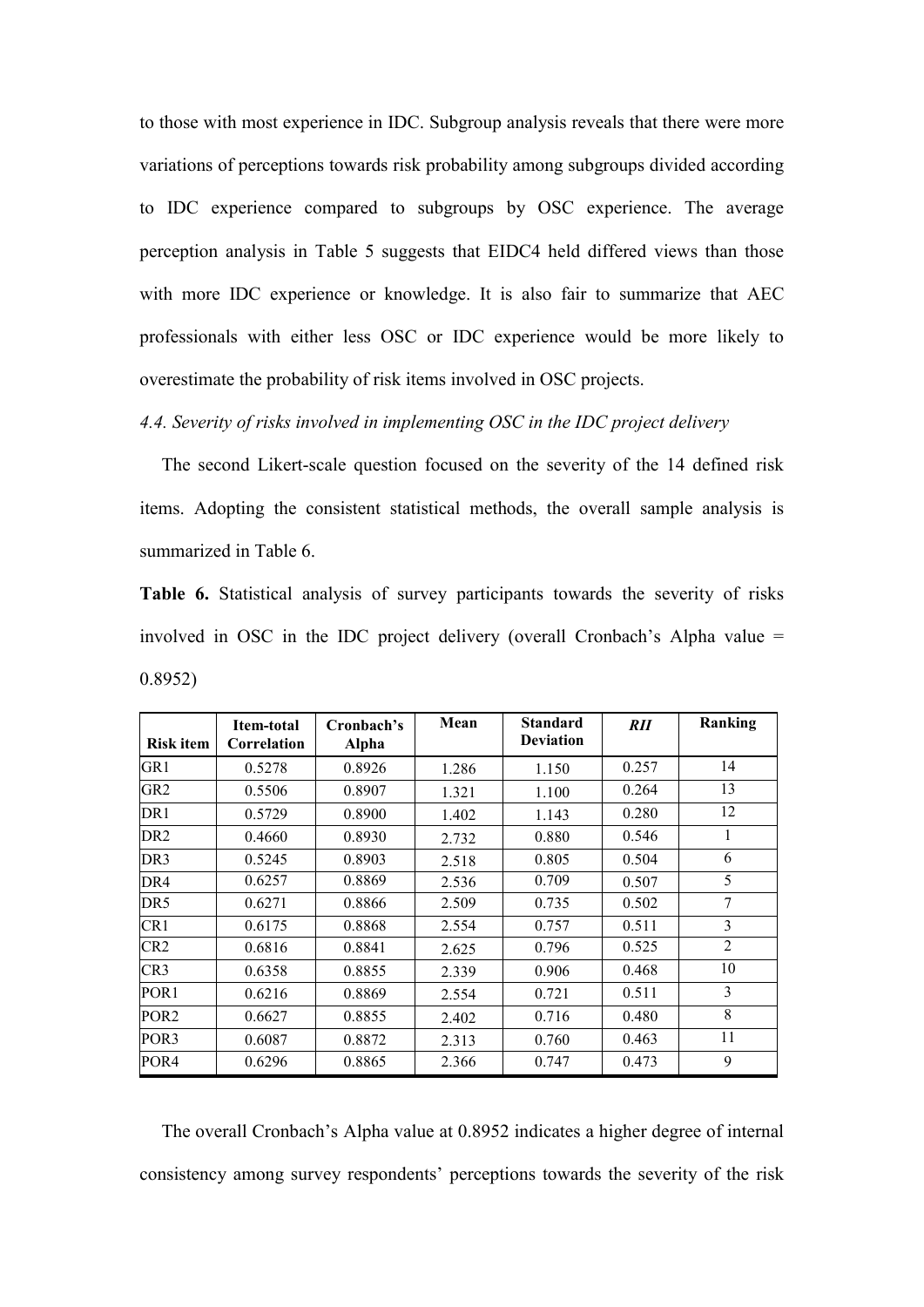items. All individual Cronbach's Alpha values lower than the overall value mean that survey respondents held no significantly different views towards any individual risk items. Somewhat similar to the *RII* ranking of probability, the two general risk items (i.e., GR1 and GR2) are ranked the bottom in terms of their severity. The same risk item (i.e., DR2) was ranked highest in terms of both its probability and severity. But somewhat different from the measurement of risk probability in Table 3, other highly ranked risk items with higher severity fell more evenly into the categories among design, construction, and people and organization, including CR2 (i.e., safety and functions of temporary structures) and POR1 (i.e., experience and training of employees specifically for OSC projects). As the alternative to the conventional in-situ construction, Arashpour et al. (2018) emphasized the importance of skill transferability, training, and safety considerations in OSC. Fard et al. (2017) evaluated the safety performance for OSC projects involving the manufacturing and site construction activities and suggested that more research was needed on stabilizing stabilizing structures during their permanent installation as well as developing safety training programs for OSC. Further subgroup analyses were conducted and summarized in Table 7 and Table 8.

**Table 7.** Statistical comparison of subgroup perceptions towards the severity of risks involved in OSC (subgroups divided according to survey participants' experience in OSC)

| <b>Risk</b>     |       | Subgroup mean value |       |       |                                     | <b>ANOVA</b>   | <b>Post-hoc analysis</b>                                                    |
|-----------------|-------|---------------------|-------|-------|-------------------------------------|----------------|-----------------------------------------------------------------------------|
| item            | EOSC1 | EOSC2               |       |       | $\text{EOSC3}$ EOSC4 <i>F value</i> | <i>p</i> value |                                                                             |
| GR <sub>1</sub> | 0.909 | 1.270               | 1.205 | 1.600 | 1.08                                | 0.359          | No significant differences                                                  |
| GR <sub>2</sub> | 1.091 | 1.270               | 1.103 | 1.840 | 2.67                                | 0.051          | EOSC4 held somewhat different<br>views with EOSC2 and EOSC3.                |
| DR <sub>1</sub> | 1.044 | 1.077               | 0.999 | 1.338 | 3.08                                | 0.031          | EOSC4 held significantly different<br>views with the other three subgroups. |
| DR <sub>2</sub> | 3.000 | 2.730               | 2.615 | 2.800 | 0.61                                | 0.609          | No significant differences                                                  |
| DR <sub>3</sub> | 2.727 | 2.568               | 2.308 | 2.680 | 1.54                                | 0.208          | No significant differences                                                  |
| DR <sub>4</sub> | 2.636 | 2.459               | 2.436 | 2.760 | 1.32                                | 0.272          | No significant differences                                                  |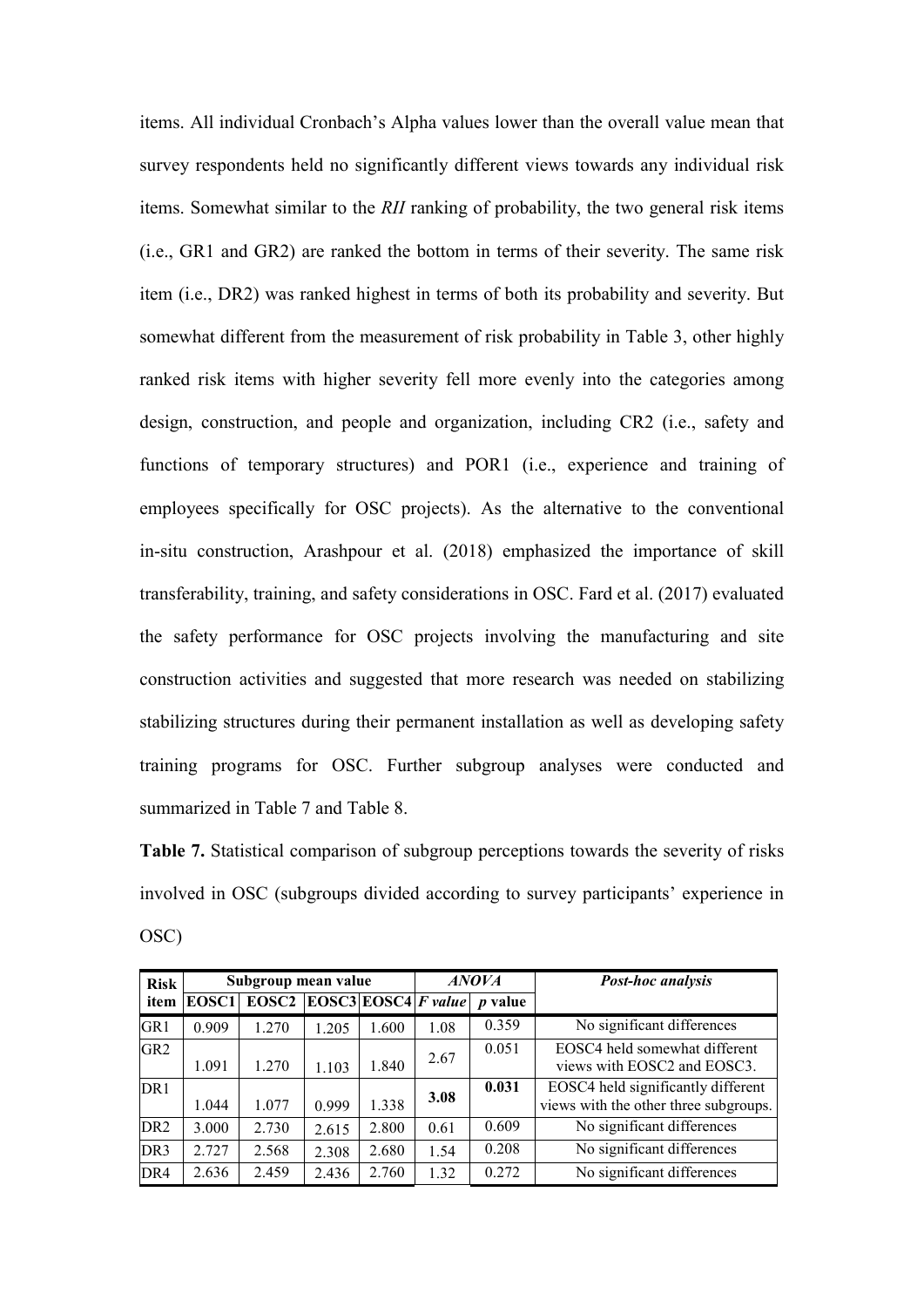| DR5              | 2.727 | 2.459 | 2.462 | 2.560 | 0.47 | 0.706 | No significant differences                                        |
|------------------|-------|-------|-------|-------|------|-------|-------------------------------------------------------------------|
| CR1              | 2.818 | 2.432 | 2.436 | 2.800 | 2.01 | 0.116 | No significant differences                                        |
| CR <sub>2</sub>  | 2.727 | 2.703 | 2.436 | 2.760 | 1.16 | 0.329 | No significant differences                                        |
| CR <sub>3</sub>  | 2.364 | 2.351 | 2.077 | 2.720 | 2.68 | 0.050 | EOSC4 held significantly different<br>views with EOSC3.           |
| POR <sub>1</sub> | 2.727 | 2.514 | 2.487 | 2.640 | 0.47 | 0.701 | No significant differences                                        |
| POR <sub>2</sub> | 2.545 | 2.216 | 2.308 | 2.760 | 3.51 | 0.018 | EOSC4 held significantly different<br>views with EOSC2 and EOSC3. |
| POR <sub>3</sub> | 2.364 | 2.351 | 2.179 | 2.440 | 0.68 | 0.568 | No significant differences                                        |
| POR <sub>4</sub> | 2.545 | 2.243 | 2.308 | 2.560 | 1.19 | 0.317 | No significant differences                                        |
| Ave.             | 2.292 | 2.205 | 2.117 | 2.491 | 2.44 | 0.068 | EOSC4 held somewhat different<br>views with EOSC2 and EOSC3.      |

Several differences were found regarding subgroups' perceptions towards the severities of risk items, such as DR1 related to design incorporating local conditions, CR3 related to specifications for joint construction, and POR2 related to project execution risks. Unlike the subgroup perceptions towards the probability, no subgroups differences were found in the general risk category. Generally, those with little OSC experience also tended to perceive a higher risk level in light of the severity of risk items.

**Table 8.** Statistical comparison of subgroup perceptions towards the severity of risks involved in OSC (subgroups divided according to survey participants' experience in IDC)

| <b>Risk</b>     |       | Subgroup mean value |       |       |                         | <b>ANOVA</b>   | Post-hoc analysis                                                                                                                                         |  |
|-----------------|-------|---------------------|-------|-------|-------------------------|----------------|-----------------------------------------------------------------------------------------------------------------------------------------------------------|--|
| item            | EIDC1 | EIDC2               |       |       | EIDC3   EIDC4   F value | <i>p</i> value |                                                                                                                                                           |  |
| GR1             | 0.579 | 1.238               | 1.300 | 2.000 | 5.78                    | 0.001          | EIDC4 held significantly different<br>views with the other three subgroups;<br>EIDC1 perceived with significantly<br>lower severity than other subgroups. |  |
| GR2             | 0.895 | 1.167               | 1.200 | 2.190 | 6.58                    | 0.000          | EIDC4 held significantly different<br>views with the other three subgroups.                                                                               |  |
| DR <sub>1</sub> | 0.789 | 1.333               | 1.300 | 2.238 | 6.55                    | 0.000          | EIDC4 held significantly different<br>views with the other three subgroups.                                                                               |  |
| DR <sub>2</sub> | 2.789 | 2.857               | 2.467 | 2.810 | 1.28                    | 0.284          | No significant differences                                                                                                                                |  |
| DR3             | 2.684 | 2.429               | 2.367 | 2.762 | 1.46                    | 0.231          | No significant differences                                                                                                                                |  |
| DR4             | 2.684 | 2.381               | 2.433 | 2.857 | 2.71                    | 0.049          | EIDC4 held significantly different<br>views with EIDC2 and EIDC3.                                                                                         |  |
| DR <sub>5</sub> | 2.579 | 2.548               | 2.367 | 2.571 | 0.51                    | 0.673          | No significant differences                                                                                                                                |  |
| CR1             | 2.474 | 2.476               | 2.467 | 2.905 | 1.90                    | 0.134          | EIDC4 held significantly different<br>views with EIDC2 and EIDC3.                                                                                         |  |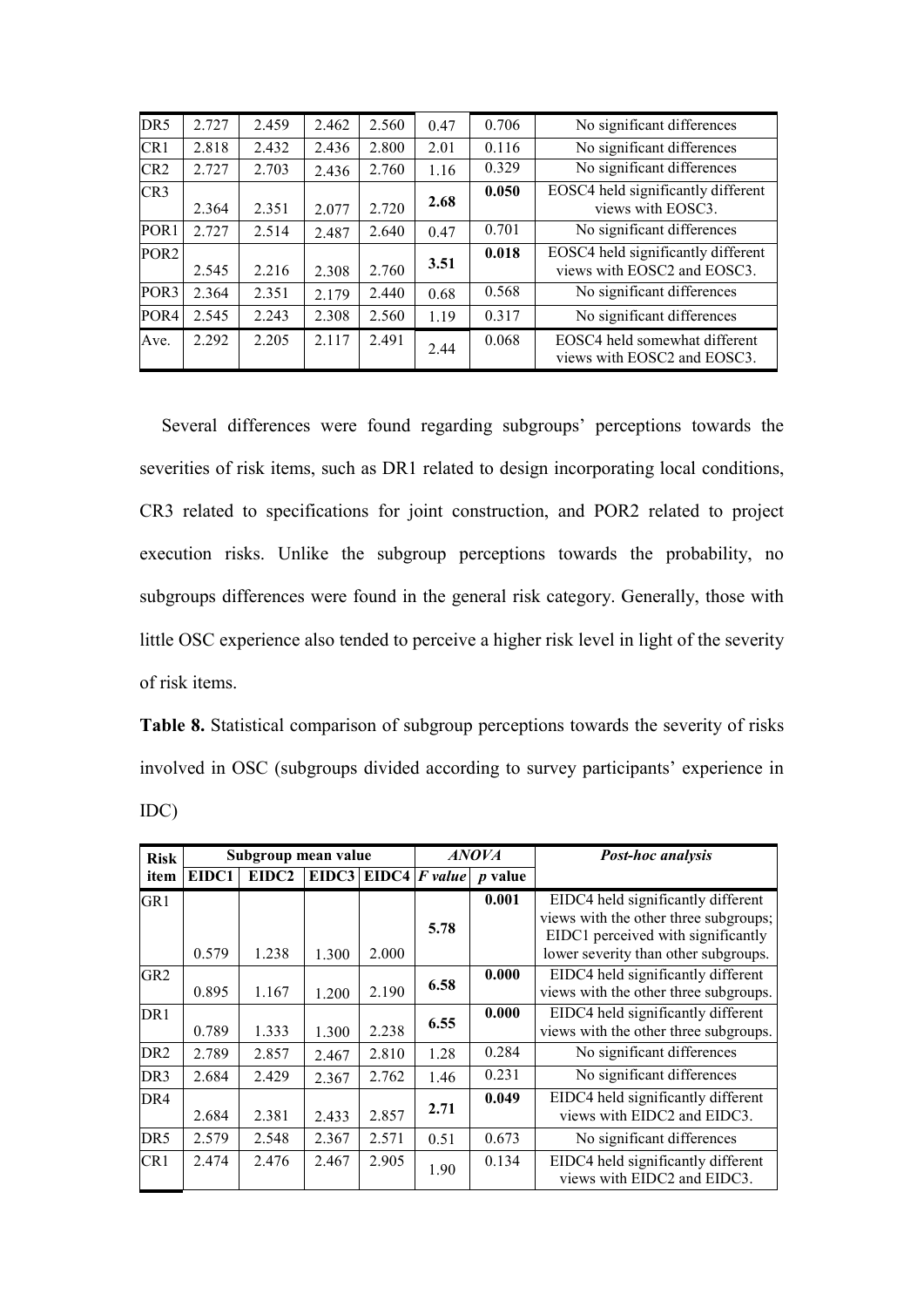| CR <sub>2</sub>  | 2.684 | 2.548 | 2.500 | 2.905 | 1.29 | 0.282 | No significant differences                                                  |  |
|------------------|-------|-------|-------|-------|------|-------|-----------------------------------------------------------------------------|--|
| CR3              | 2.316 | 2.310 | 2.033 | 2.857 | 3.70 | 0.014 | EIDC4 held significantly different<br>views with EIDC2 and EIDC3.           |  |
| POR <sub>1</sub> | 2.421 | 2.524 | 2.567 | 2.714 | 0.58 | 0.628 | No significant differences                                                  |  |
| POR <sub>2</sub> | 2.105 | 2.286 | 2.400 | 2.905 | 5.50 | 0.001 | EIDC4 held significantly different<br>views with the other three subgroups. |  |
| POR <sub>3</sub> | 2.211 | 2.190 | 2.333 | 2.619 | 1.65 | 0.182 | EIDC4 held somewhat different views<br>with EIDC2.                          |  |
| POR <sub>4</sub> | 2.368 | 2.214 | 2.367 | 2.667 | 1.74 | 0.162 | EIDC4 held somewhat different views<br>with EIDC2.                          |  |
| Ave.             | 2.113 | 2.179 | 2.150 | 2.643 | 4.75 | 0.004 | EIDC4 held significantly different<br>views with the other three subgroups. |  |

More significant differences were found among subgroups divided according to their experience levels in IDC, including the average perception towards the 14 risk items. It is seen in Table 8 that EIDC4 (i.e., those with little IDC experience) held significantly more conservative views towards the severity of risks than three other subgroups who had more IDC experience. It was indicated that gaining the IDC experience would change the perception of AEC professionals from "the risk is severe if it occurs" to "the risk is less severe". Compared to the perception variation among subgroups from different OSC experience levels, more variations were caused by the different experience levels in IDC.

## *4.5. Risk score of items involved in implementing OSC in the IDC project delivery*

The probability and severity of each risk item were integrated to evaluate the overall risk score as summarized in Table 9.

**Table 9.** Statistical analysis of risk scores involved in OSC in the IDC project delivery (overall Cronbach's Alpha value  $= 0.9103$ )

| <b>Risk item</b> | Item-total<br>Correlation | Cronbach's<br>Alpha | Mean  | <b>Standard</b><br><b>Deviation</b> | <b>RII</b> | Ranking |
|------------------|---------------------------|---------------------|-------|-------------------------------------|------------|---------|
| GR <sub>1</sub>  | 0.4820                    | 0.9127              | 1.309 | 1.062                               | 0.262      | 14      |
| GR <sub>2</sub>  | 0.5355                    | 0.9090              | 1.331 | 0.994                               | 0.266      | 13      |
| DR <sub>1</sub>  | 0.4988                    | 0.9127              | 1.542 | 1.102                               | 0.308      | 12      |
| DR <sub>2</sub>  | 0.5176                    | 0.9077              | 2.785 | 0.761                               | 0.557      |         |
| DR <sub>3</sub>  | 0.6188                    | 0.9041              | 2.485 | 0.701                               | 0.497      | 6       |
| DR4              | 0.7252                    | 0.9010              | 2.506 | 0.647                               | 0.501      |         |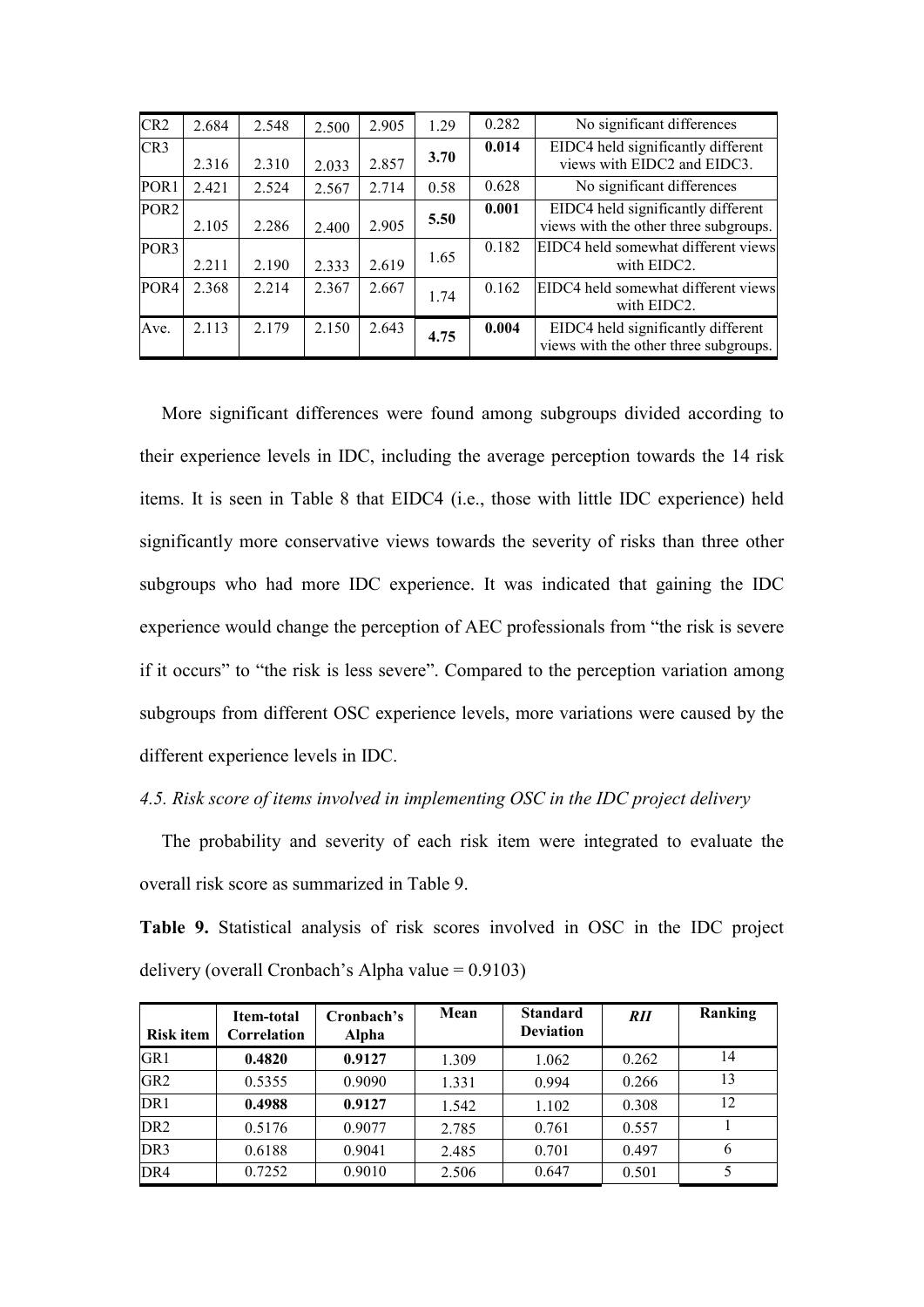| DR <sub>5</sub>  | 0.7193 | 0.9011 | 2.519 | 0.660 | 0.504 | 4  |
|------------------|--------|--------|-------|-------|-------|----|
| CR1              | 0.7207 | 0.9011 | 2.524 | 0.648 | 0.505 |    |
| CR <sub>2</sub>  | 0.7367 | 0.8999 | 2.564 | 0.716 | 0.513 |    |
| CR <sub>3</sub>  | 0.7136 | 0.9001 | 2.273 | 0.886 | 0.455 |    |
| POR <sub>1</sub> | 0.7165 | 0.9015 | 2.477 | 0.627 | 0.495 |    |
| POR <sub>2</sub> | 0.7228 | 0.9015 | 2.380 | 0.612 | 0.476 | 9  |
| POR <sub>3</sub> | 0.6565 | 0.9032 | 2.364 | 0.652 | 0.473 | 10 |
| POR <sub>4</sub> | 0.7237 | 0.9018 | 2.394 | 0.587 | 0.479 |    |

It is seen in Table 9 that although there is a high degree of internal consistency among risk items, two of them (i.e., GR1 and DR1) received differed views from survey respondents. These two risk items related to the relevant policy/regulation, and design incorporating local conditions were considered with lowest risk scores by the overall survey population. The top three ranked items measured by risk scores were: DR 2(i.e., design experience of architects and engineers), CR2 (i.e., safety and function of temporary structures on-site), and CR1 (i.e., site storage and security for off-site manufactured components). In contrast, risks in the general category as well as people and organization did not receive highest rankings in terms of their risk scores. Subgroup analyses according to survey respondents' experience levels in OSC and IDC were conducted as seen in Table 10 and Table 11.

**Table 10.** Statistical comparison of risk scores involved in OSC (subgroups divided according to survey participants' experience in OSC)

| <b>Risk</b>     |       | Subgroup mean value |       |       |                                     | <b>ANOVA</b>   | Post-hoc analysis                                                          |  |
|-----------------|-------|---------------------|-------|-------|-------------------------------------|----------------|----------------------------------------------------------------------------|--|
| item            | EOSC1 | EOSC2               |       |       | $\text{EOSC3}$ EOSC4 <i>F value</i> | <i>p</i> value |                                                                            |  |
| GR <sub>1</sub> | 0.715 | 1.310               | 1.269 | 1.630 | 1.98                                | 0.121          | EOSC4 held somewhat different<br>views with EOSC1                          |  |
| GR <sub>2</sub> | 1.001 | 1.339               | 1.058 | 1.889 | 4.38                                | 0.006          | EOSC4 held significantly different<br>views with the other three subgroups |  |
| DR <sub>1</sub> | 1.133 | 1.455               | 1.463 | 1.975 | 1.99                                | 0.119          | EOSC4 held somewhat different<br>views with EOSC1                          |  |
| DR <sub>2</sub> | 3.049 | 2.775               | 2.682 | 2.844 | 0.72                                | 0.540          | No significant differences                                                 |  |
| DR <sub>3</sub> | 2.477 | 2.474               | 2.391 | 2.649 | 0.69                                | 0.561          | No significant differences                                                 |  |
| DR4             | 2.525 | 2.372               | 2.429 | 2.817 | 2.76                                | 0.046          | EOSC4 held significantly different<br>views with EOSC2 and EOSC3           |  |
| DR <sub>5</sub> | 2.701 | 2.406               | 2.473 | 2.679 | 1.20                                | 0.313          | No significant differences                                                 |  |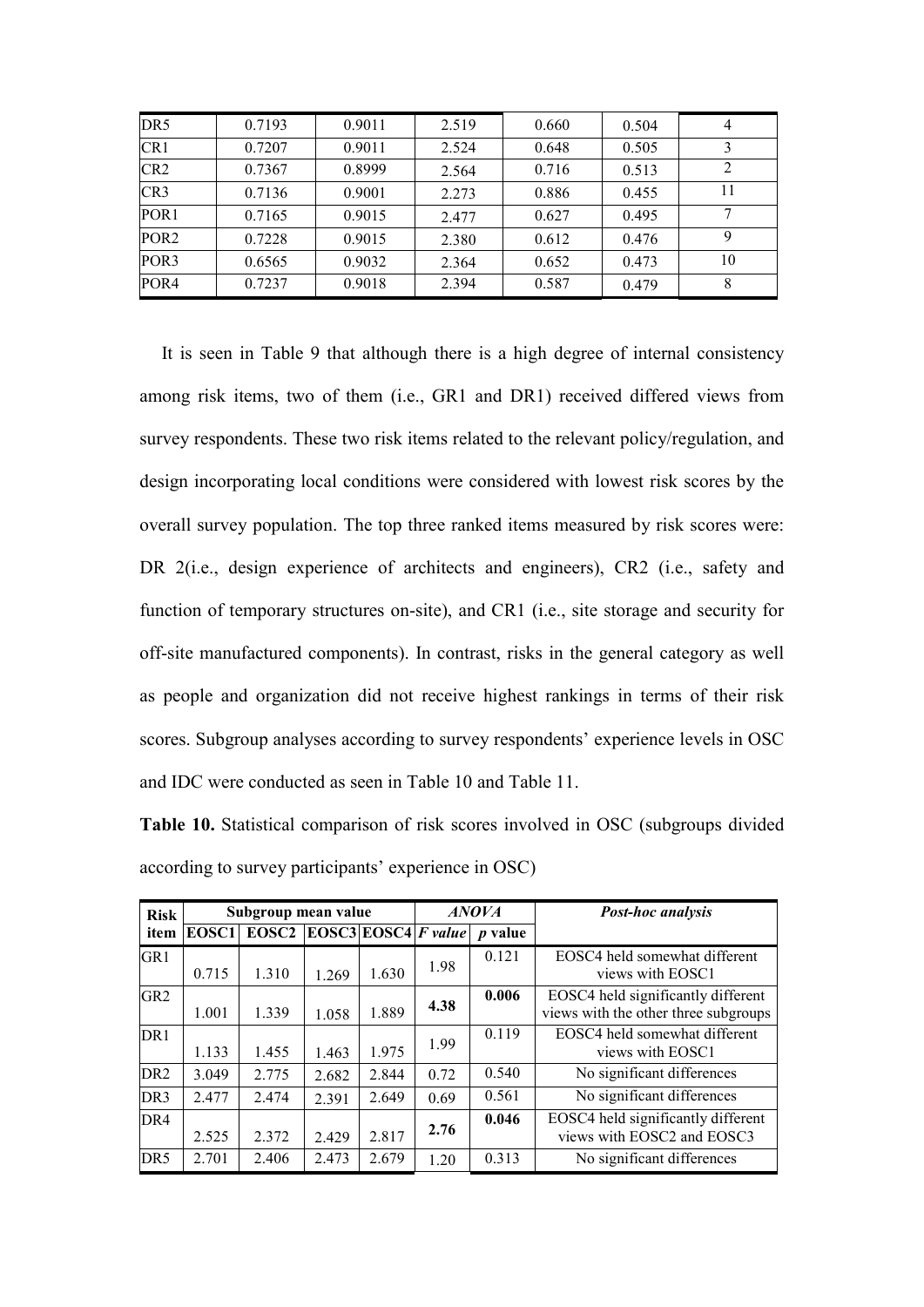| CR1              | 2.701 | 2.352 | 2.454 | 2.809 | 3.08 | 0.031 | EOSC4 held significantly different<br>views with EOSC2 and EOSC3 |  |
|------------------|-------|-------|-------|-------|------|-------|------------------------------------------------------------------|--|
| CR <sub>2</sub>  | 2.710 | 2.560 | 2.483 | 2.630 | 0.38 | 0.766 | No significant differences                                       |  |
| CR <sub>3</sub>  | 2.382 | 2.227 | 2.226 | 2.368 | 0.22 | 0.885 | No significant differences                                       |  |
| POR <sub>1</sub> | 2.602 | 2.432 | 2.411 | 2.594 | 0.64 | 0.591 | No significant differences                                       |  |
| POR <sub>2</sub> | 2.509 | 2.292 | 2.269 | 2.626 | 2.27 | 0.085 | EOSC4 held somewhat different<br>views with EOSC2 and EOSC3      |  |
| POR <sub>3</sub> | 2.436 | 2.352 | 2.226 | 2.564 | 1.44 | 0.236 | EOSC4 held somewhat different<br>views with EOSC3                |  |
| POR <sub>4</sub> | 2.405 | 2.323 | 2.332 | 2.591 | 1.27 | 0.287 | No significant differences                                       |  |
| Ave.             | 2.239 | 2.191 | 2.155 | 2.476 | 2.16 | 0.097 | EOSC4 held significantly different<br>views with EOSC2 and EOSC3 |  |

Three risk items (i.e., GR2, DR4, and CR1) were found with significant risk scores among subgroups from different OSC experience levels. Overall, the average score indicated that those with little OSC experience were more likely to perceive a higher risk score compared to those with more experience or knowledge.

**Table 11.** Statistical comparison of subgroup risk scores involved in OSC (subgroups divided according to survey participants' experience in IDC)

| <b>Risk</b>      |       | Subgroup mean value |       |             |         | <b>ANOVA</b> | <b>Post-hoc analysis</b>                                                                                          |  |
|------------------|-------|---------------------|-------|-------------|---------|--------------|-------------------------------------------------------------------------------------------------------------------|--|
| item             | EIDC1 | EIDC2               |       | EIDC3 EIDC4 | F value | $p$ value    |                                                                                                                   |  |
| GR1              |       |                     |       |             | 5.25    | 0.002        | EIDC4 held significantly different<br>views with the other three subgroups;<br>EIDC1 perceived with significantly |  |
|                  | 0.712 | 1.209               | 1.378 | 1.949       |         |              | lower severity compared to EIDC3<br>and EIDC4.                                                                    |  |
| GR <sub>2</sub>  | 0.991 | 1.132               | 1.243 | 2.161       | 7.33    | 0.000        | EIDC4 held significantly different<br>views with the other three subgroups.                                       |  |
| DR <sub>1</sub>  | 1.066 | 1.491               | 1.453 | 2.202       | 4.11    | 0.008        | EIDC4 held significantly different<br>views with the other three subgroups.                                       |  |
| DR <sub>2</sub>  | 2.806 | 2.839               | 2.670 | 2.823       | 0.31    | 0.816        | No significant differences                                                                                        |  |
| DR <sub>3</sub>  | 2.619 | 2.378               | 2.377 | 2.731       | 1.69    | 0.173        | No significant differences                                                                                        |  |
| DR4              | 2.491 | 2.361               | 2.438 | 2.909       | 3.80    | 0.012        | EIDC4 held significantly different<br>views with the other three subgroups.                                       |  |
| DR5              | 2.432 | 2.570               | 2.378 | 2.697       | 1.17    | 0.326        | No significant differences                                                                                        |  |
| CR1              | 2.364 | 2.392               | 2.509 | 2.953       | 4.41    | 0.006        | EIDC4 held significantly different<br>views with the other three subgroups.                                       |  |
| CR <sub>2</sub>  | 2.512 | 2.507               | 2.521 | 2.785       | 0.82    | 0.484        | No significant differences                                                                                        |  |
| CR <sub>3</sub>  | 2.267 | 2.328               | 2.059 | 2.476       | 1.01    | 0.392        | No significant differences                                                                                        |  |
| POR <sub>1</sub> | 2.357 | 2.460               | 2.473 | 2.627       | 0.64    | 0.592        | No significant differences                                                                                        |  |
| POR <sub>2</sub> | 2.152 | 2.329               | 2.388 | 2.677       | 2.76    | 0.046        | EIDC4 held significantly different<br>views with EIDC1 and EIDC2.                                                 |  |
| POR3             | 2.302 | 2.227               | 2.388 | 2.658       | 2.17    | 0.095        | EIDC4 held somewhat different views<br>with EIDC2.                                                                |  |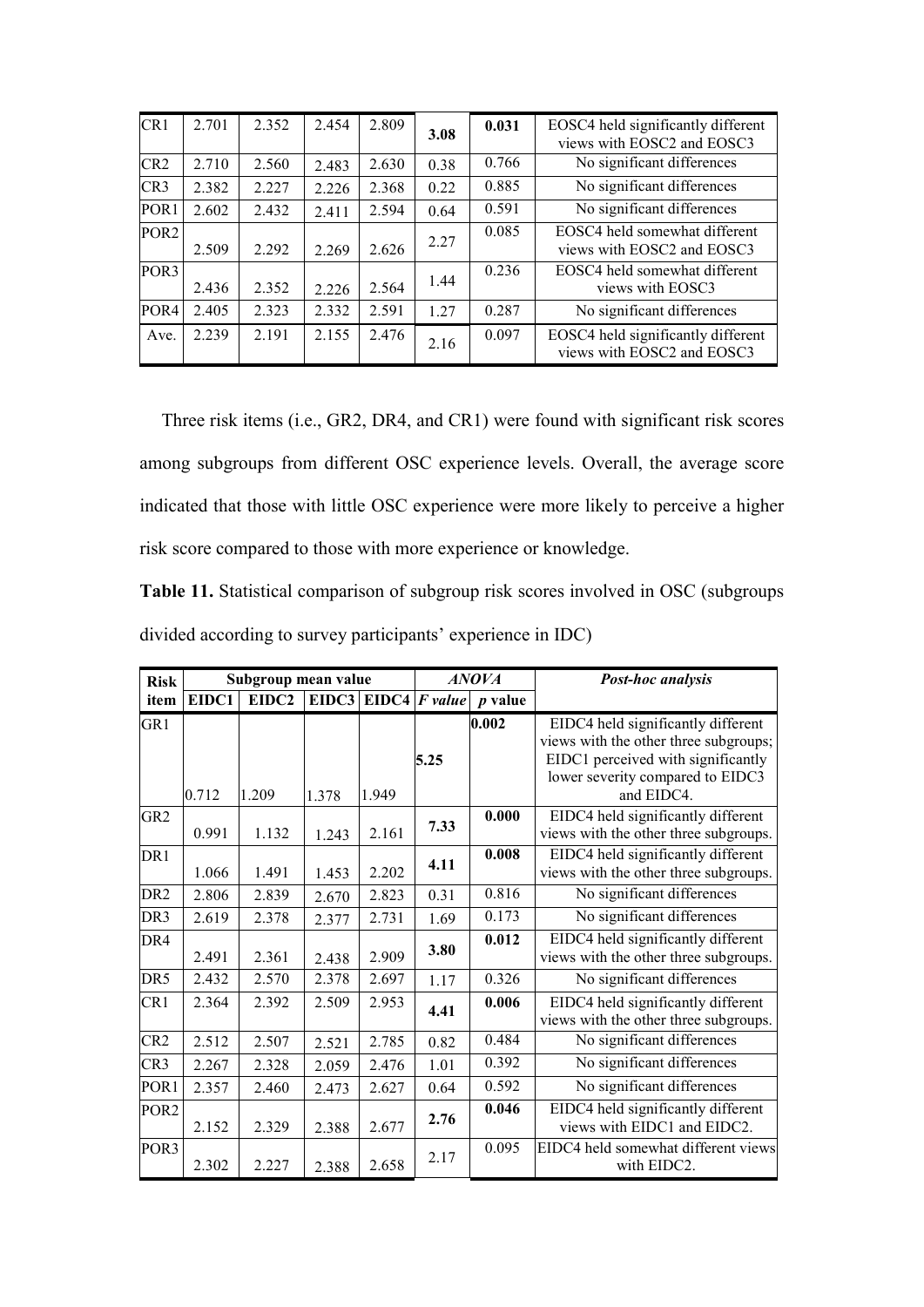|      | POR4 2.350     | 2.280 | 2.371 | 2.692 | 2.48 | 0.065 | EIDC4 held somewhat different views<br>with EIDC2.                          |
|------|----------------|-------|-------|-------|------|-------|-----------------------------------------------------------------------------|
| Ave. | $\sqrt{2.101}$ | 2.179 | 2.189 | 2.596 | 4.20 | 0.007 | EIDC4 held significantly different<br>views with the other three subgroups. |

It is found from Table 11 that the level of experience in IDC significantly affected survey participants' risk perceptions. Overall, those with little IDC experience or knowledge held significantly different risk perceptions compared to three other subgroups with more experienced in IDC. Those with little IDC experience tended to perceive risks with a higher level of significance. Those most experienced in IDC (i.e., EIDC1), instead, might perceive risks (e.g., GR1 displayed in Fig.7) less significant compared to their counterparts with less IDC experience.



Fig.7. Post-hoc analysis of perceptions towards GR1 among subgroups divided according to IDC experience levels

The subgroup analyses of risk scores suggested that gaining more IDC experience would affect AEC professionals' risk perceptions in practicing OSC. Those with more IDC experience were more likely to perceive risks with a lower degree of significance.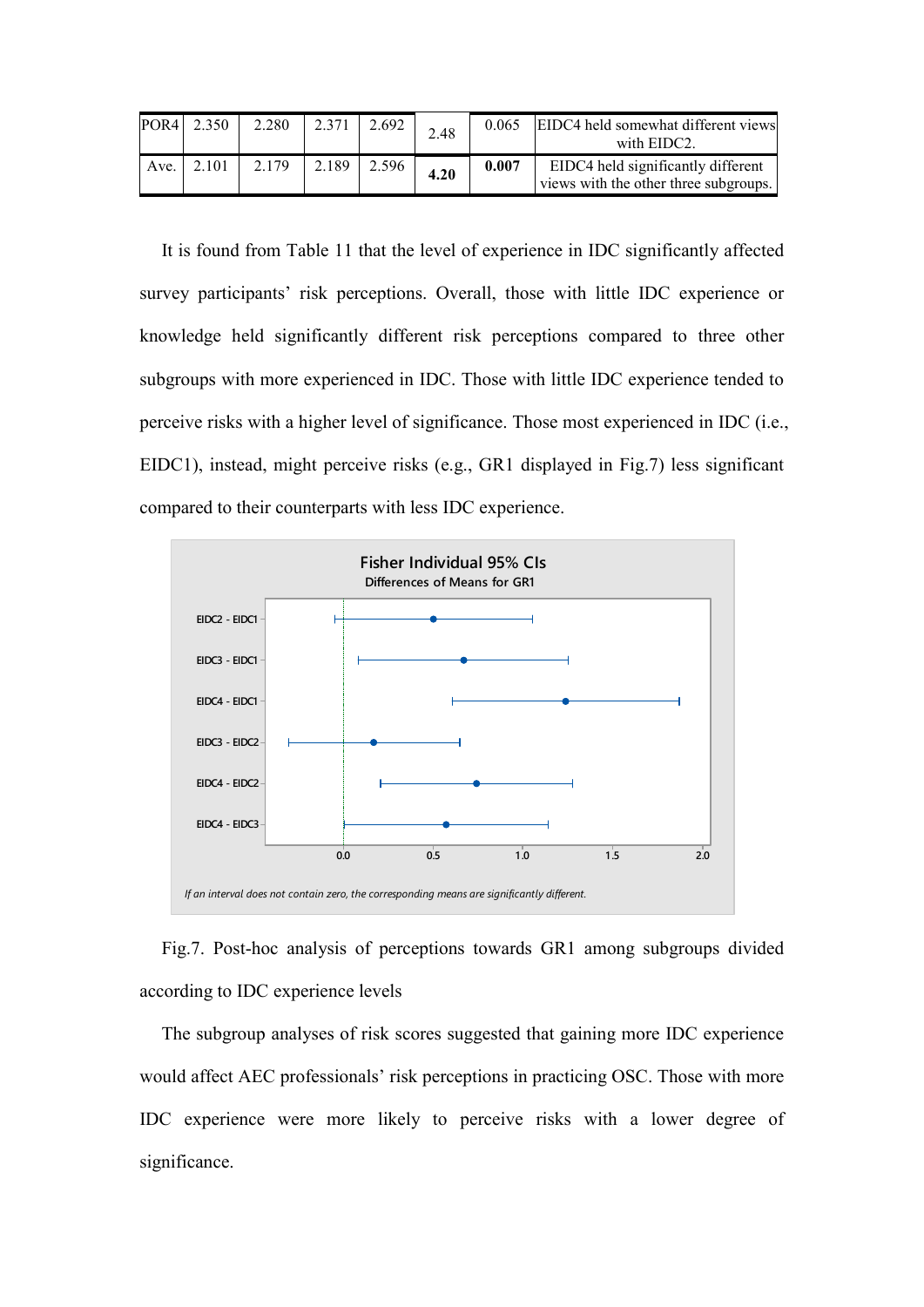## **5. Discussion**

Based on the 14 defined risk items involved in implementing OSC projects in the context of IDC project delivery approach, the questionnaire survey focusing on China's AEC professionals was designed and delivered aiming to the collect the perceptions of risk probability, severity, and risk score. The multiple choice-question showed that survey participants held varied views of whether OSC should be more widely applied in China's building industry, as well as how applying IDC approach in OSC would affect project risks. The further statistical analysis focused on the overall sample analysis and the investigations of perception variations among subgroups divided according to their experience levels in OSC and IDC. The statistical findings are illustrated in Fig.8.





Fig.8. Summary of the statistical results in risk perception analysis

Most top ranked risk items in all the three measurements of risk items fell into the category related to design and construction. The design experience of architects and engineers was considered the most critical factor in implementing OSC in terms of all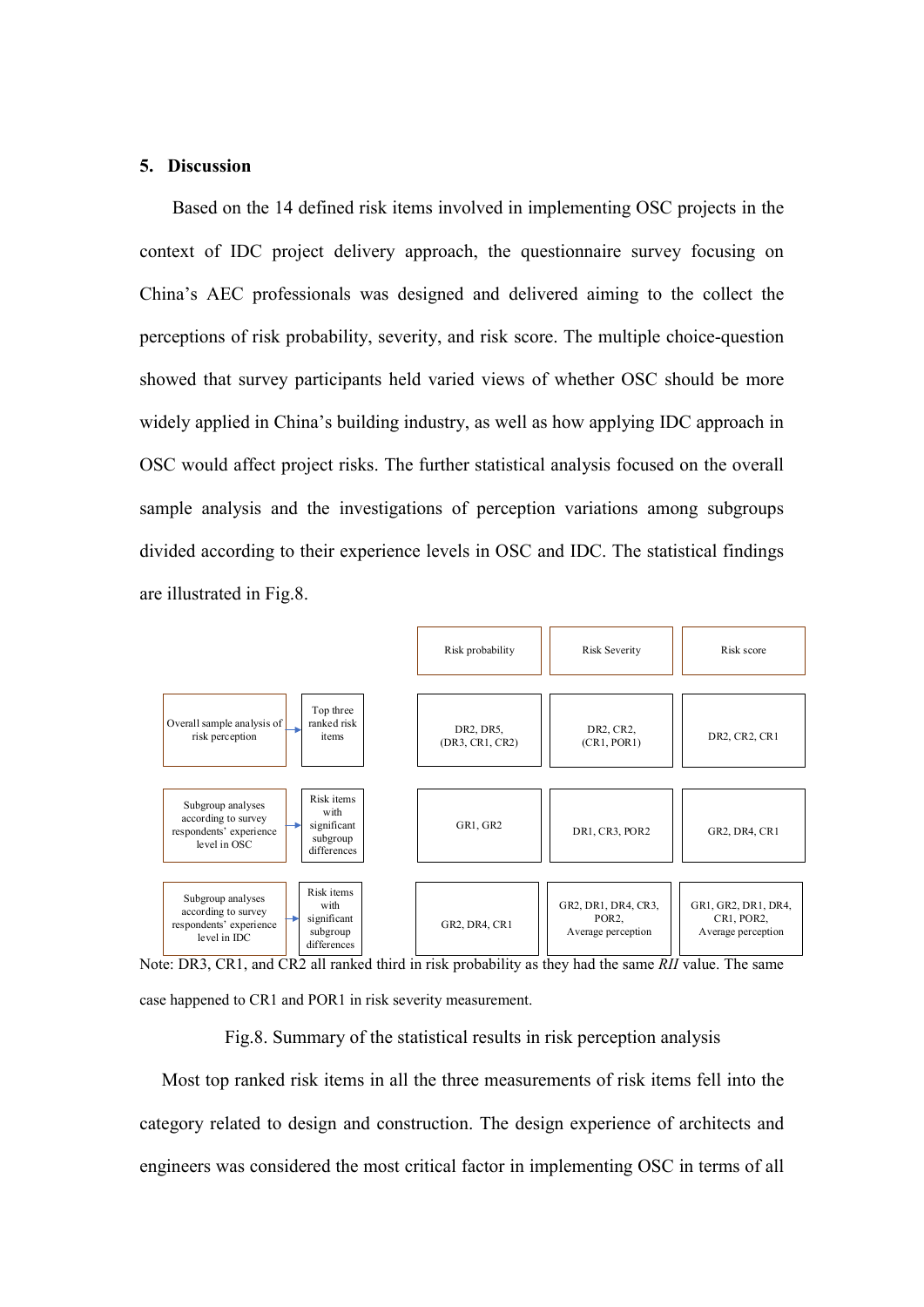the three measurements. Other critical risk items identified included site safety, storage of modular components, and experience of employees in OSC. In contrast, general risk items as well as those in the category of people and organization defined in Table 1 were generally not ranked as high. According to existing studies (e.g., Jiang et al., 2015; Pozin et al., 2017), coordination and communication among OSC project team members and their OSC experience were critical for successful OSC implementation. The disparity between the survey findings in this study and existing studies regarding people and organization related risks could be due to the fact that most Chinese practitioners were more concerned about a single project stage (e.g., design) as they would mostly face in the traditional building project delivery. Less attention had been paid by them on viewing OSC as an integrated project approach with multiple stakeholders involved.

Although the overall survey population emphasized more on the design and construction related risks, variations of perceptions in the general risk category as well as the category related to people and organization due to different experience levels in OSC or in IDC were found through subgroup analyses. Fig.8 shows that experience in both OSC and IDC would affect AEC professionals' perceptions towards the risk items in implementing OSC in terms of probability, severity, and risk score. More significant variations were found among subgroups divided according to IDC experience levels, compared to those divided by OSC experience levels. Also, more variations were found in the risk measurement in terms of severity compared to probability. Consistent among risk probability, severity, and risk score, those with little OSC or IDC experience were more likely to perceive risk items with higher degrees of significance. But less significant differences were found between those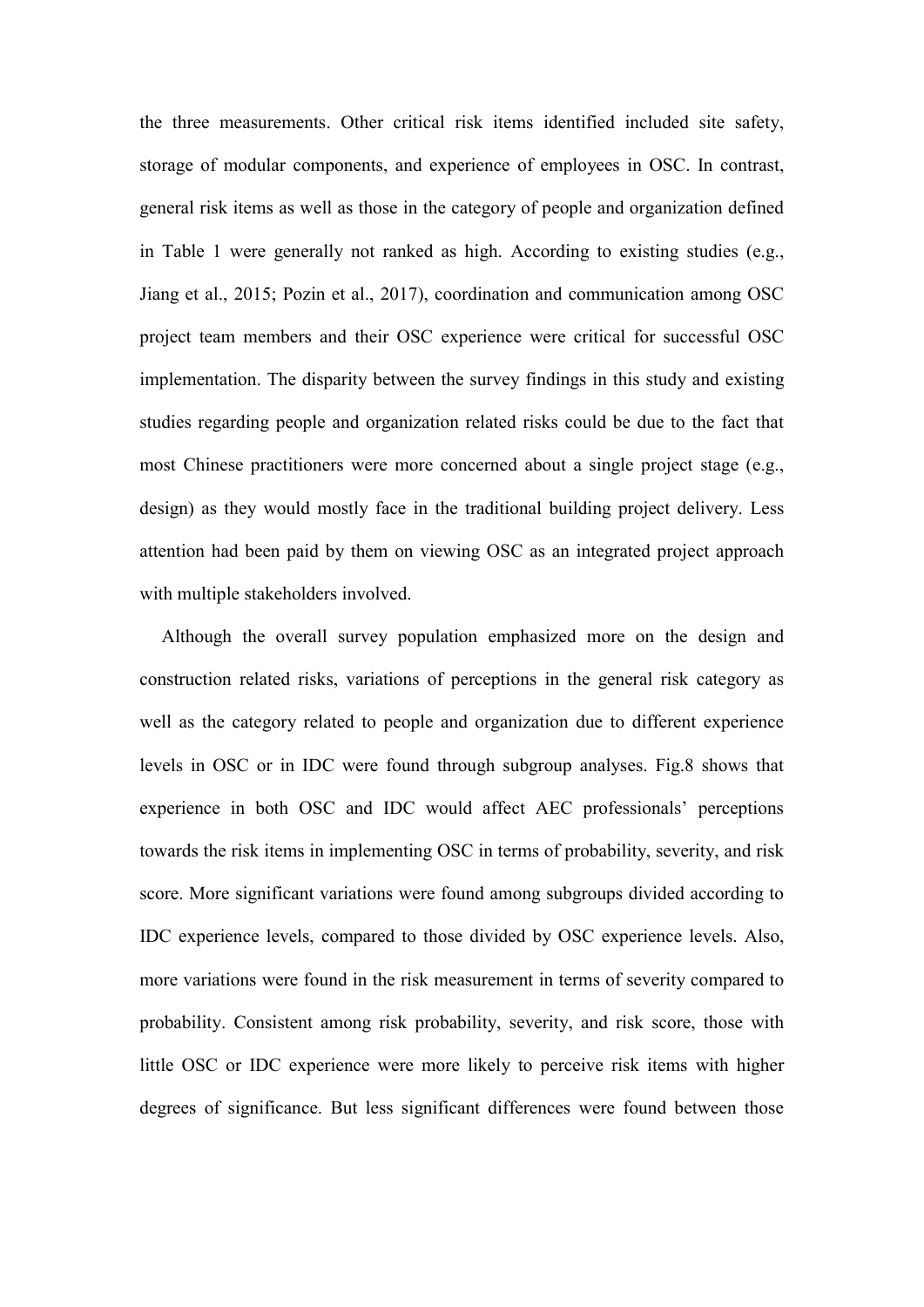having certain relevant knowledge but limited practice and those with sufficient practical experience.

Proper training or exposure of employees to OSC techniques and IDC project delivery approach would influence their risk perceptions in OSC projects. Due to the rare practices of implementing OSC adopting the IDC approach, this study was limited to the risk perception measurements. Continued from this research, more empirical case studies from China's construction industry are necessary in the future to test the risk perceptions. This study could be integrated with prior studies in the field of construction project management to further advance the body of knowledge, for example:

- extending the study of reverse logistics, which was introduced by Rameezdeen et al. (2015) to the construction sector, to OSC in a IDC project delivery system;
- similar to the study of Hosseini et al. (2018a) in the construction sector, the questionnaire survey sample was limited to a single country. Future research could target on international comparison of risk perceptions towards implementing OSC in IDC delivery method among countries such as China (Hong et al., 2018) and Australia (Mostafa et al., 2015);
- the effects of OSC on the tendering and bidding practices as described by Shokri-Ghasabeh and Chileshe (2016) compared to the conventional construction technique, especially in the IDC delivery approach;
- comparison of critical success factors for risk assessment and management (Chileshe and Kikwasi, 2014) between OSC and conventional construction techniques;
- application of BIM in OSC within the IDC delivery approach as suggested by Hosseini et al. (2018b).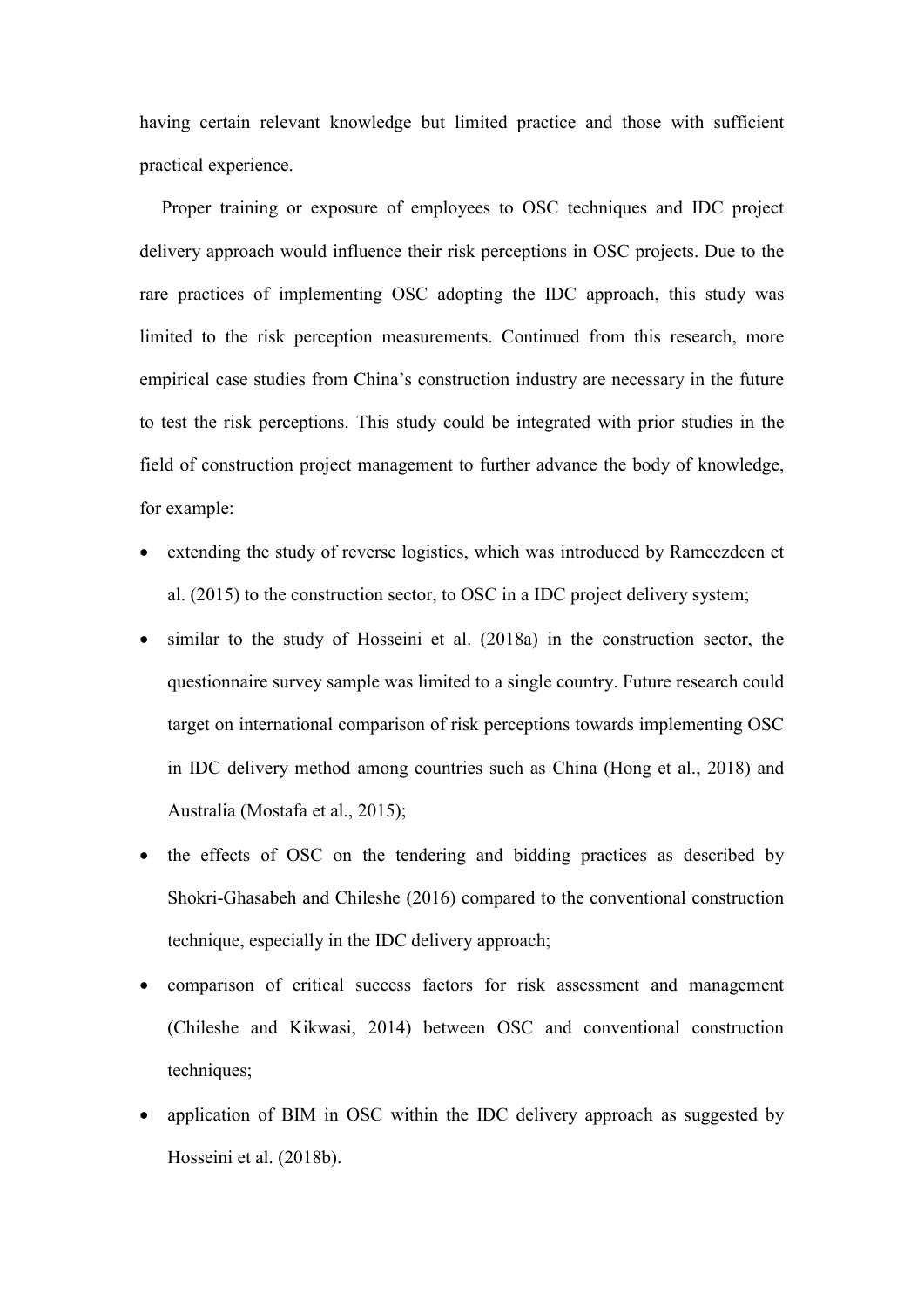### **6. Conclusion**

Despite of the fact that integrated design & construction (IDC) could be closely integrated into off-site construction (OSC) techniques, there have been insufficient studies addressing the issues of implementing OSC in an IDC approach. Although implementing OSC in the IDC delivery approach has started being emphasized in China's construction industry, there has been so far limited research addressing the risks related to the adoption of OSC in IDC approach. This research aimed to investigate the risk perceptions of Professionals in China adopting OSC in the context of IDC. A total of 14 key risk items were pre-defined through the literature review followed by expert review. A follow-up questionnaire was designed targeting on industry professionals from different experience levels of OSC and IDC. A total of 112 valid responses were received from multiple professional organizations in China's architectural, engineering, and construction industry. Survey responses were analyzed in a comprehensive statistical approach, including the overall risk perception analysis and subgroup analysis to survey participants from different experience levels of OSC and IDC.

The overall sample analysis revealed that survey participants held varied visions of the OSC projects in China's building sector, as well as differed opinions on how applying IDC in OSC would affect project risks. The design experience of architects and engineers for OSC was considered the most critical risk factor as measured in terms of both risk probability and severity. Design and construction related risks (e.g., connection joint) were considered more significant factors compared to the general risks (e.g., policy and regulation) and people and organization-related risks (e.g., project coordination).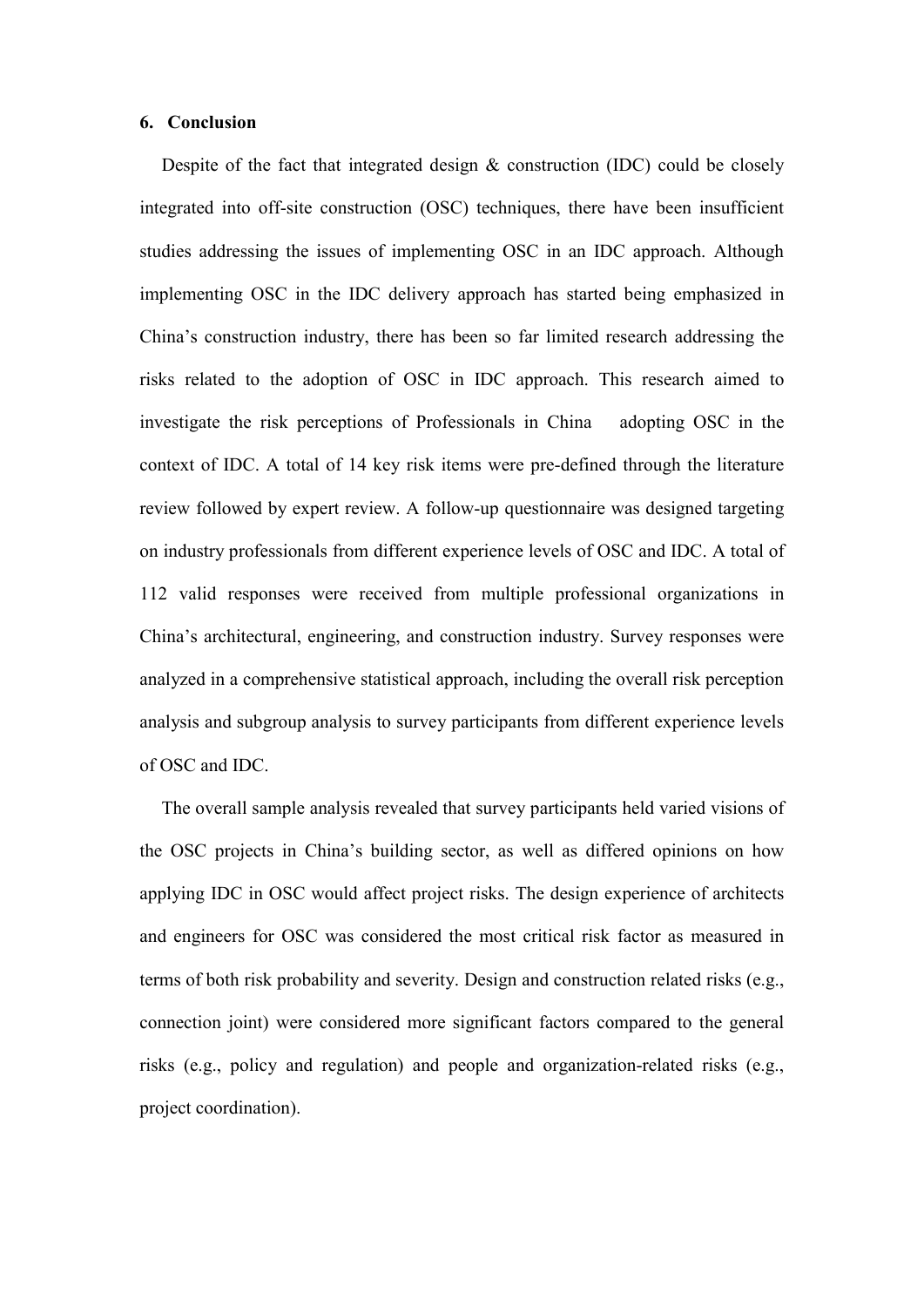The subgroup analysis indicated that AEC professionals' experience or knowledge in IDC approach and in OSC projects would affect their perceptions towards potential risks involved in implementing OSC. It was further identified that the subgroup variations of risk perceptions were generated more from the risk severity than probability. Those with less experience or knowledge in OSC projects would be more likely to perceive higher degrees of probability and severity of risks involved in OSC. Similar findings were identified in subgroups divided by IDC experience levels, as those with less IDC experience also tended to perceive risk items with higher degrees of probability and severity. Compared to the experience in OSC, the experience in IDC project delivery was found more significantly affecting practitioners' perceptions towards the risks involved in OSC projects adopting IDC approach. Overall, gaining more experience in either OSC or IDC would affect practitioners' risk perceptions of implementing OSC adopting IDC approach. Basically, those with more experience in OSC or IDC were more likely to perceive risk items with a lower degree of significance.

This research contributes to the body of knowledge of OSC implementation adopting the IDC approach. It serves as the prior work by linking IDC project delivery approach into OSC based on the fact that limited research or practical work has been conducted by applying IDC in OSC projects. Specifically, the current study addressed the question of what typical risks are when implementing OSC in a certain country context (e.g., China). Further, the research tested the hypotheses of whether stakeholders' perceptions would be affected by their experience in OSC and IDC. It was suggested that exposing AEC professionals to more IDC practice or providing IDC related training could cause a more significant mindset change towards OSC implementation. Proper training or exposure of employees to OSC techniques and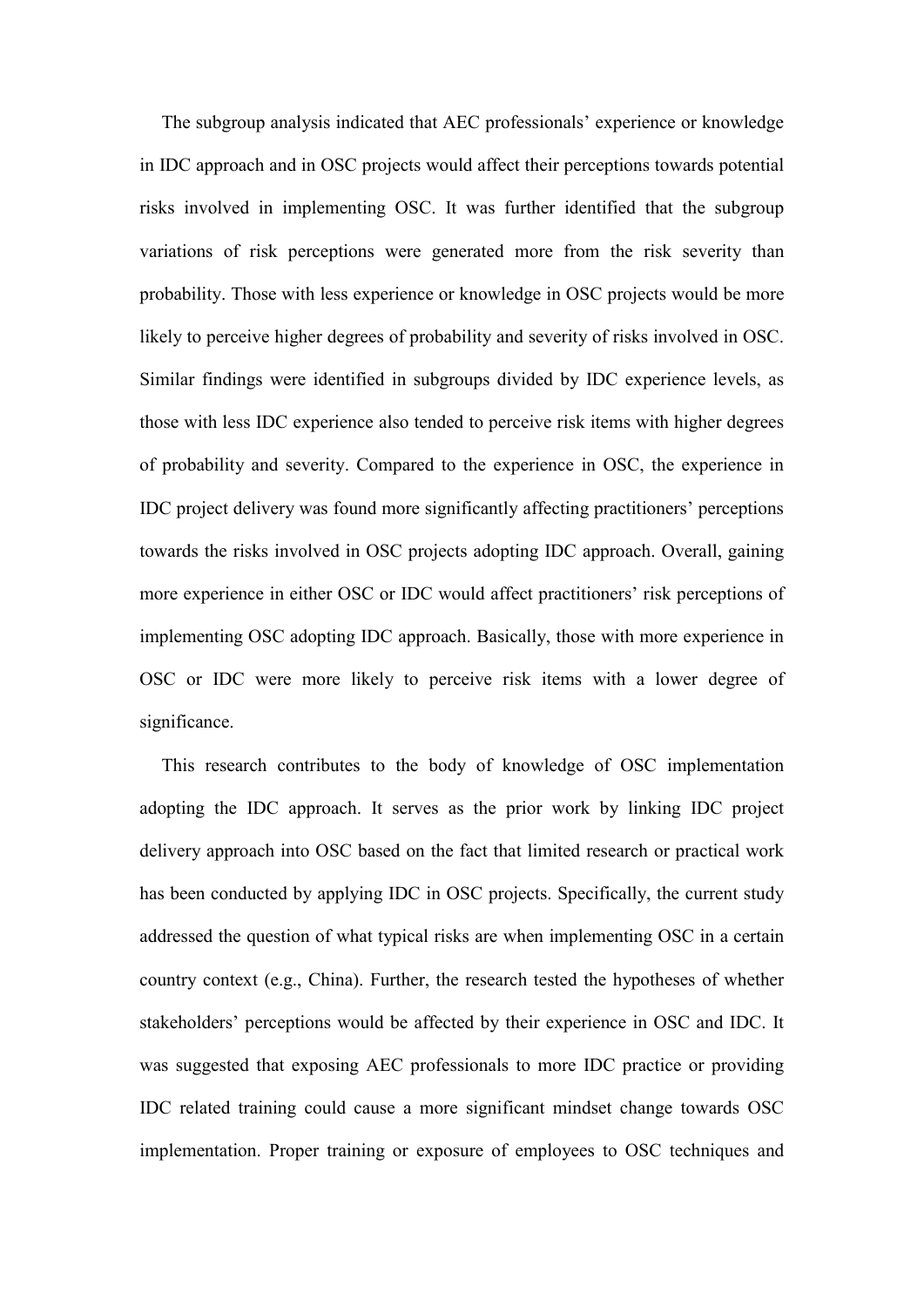IDC project delivery approach would influence their risk perceptions in OSC projects. It was indicated that gaining the IDC experience would change the perception of AEC professionals from "the risk is severe if it occurs" to "the risk is less severe".

This study is limited to the risk perceptions of industry practitioners towards implementing OSC in the IDC project delivery approach. The current study is limited to the AEC market in China. Future work could involve case studies or more empirical studies of risk management in OSC adopting IDC approach. The findings generated from this study could be extended to other developing and developed countries to allow international comparison of the implementation of OSC. The continued work could extend the study adopting IDC for OSC projects, by integrating it with other research topics in construction management, such as reverse logistics and Building Information Modeling.

#### **Acknowledgement**

The authors would like to acknowledge the support from Institutional Laboratory Research Project of Zhejiang Province (Contract No. 20180109) and the support from China Academy of Railway Sciences Corporation Ltd.

# **References**

- Akintoye, A. S., and MacLeod, M. J. (1997). "Risk analysis and management in construction." *Int. J. Pro. Manage.*15(1), 31-38.
- Arashpour, M., Wakefield, R., Abbasi, B., Arashpour, M., and Hosseini, R. (2018). "Optimal process integration architectures in off-site construction: Theorizing the use of multi-skilled resources."*Architectural Engineering and Design Management*, 14, 46-59.
- Bing, L., Akintoye, A., Edwards, P.J., and Hardcastle, C. (2005). "The allocation of risk in PPP/PFI construction projects in the UK." *Int. J. Proj. Manage*., 23(1), 25-35.
- Bogus, S.M., Migliaccio, G.C., and Jin, R. (2013). "Study of the relationship between procurement duration and project performance in Design-Build Projects: comparison between water/wastewater and transportation Sectors." *Journal of Management in Engineering*, 29(4), 382-391.
- Carifio, L., and Perla, R. (2008). "Resolving the 50 year debate around using and misusing Likert scales." *Med. Educ.*, 42(12), 1150-1152.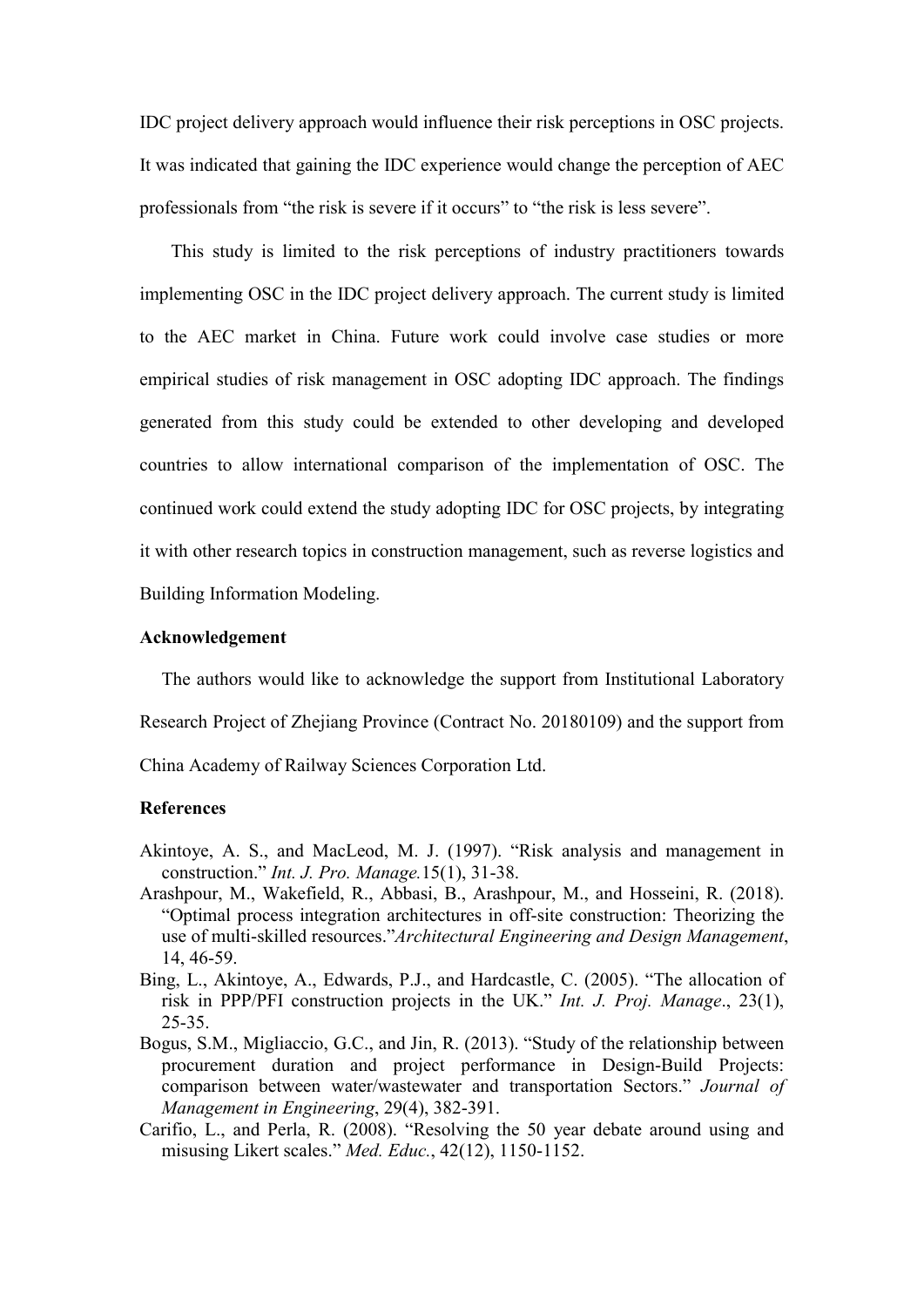- Chan, A.P.C., Ho, D.C.K., and Tam, C.M. (2001). "Design and Build Project Success Factors: Multivariate Analysis." *J. Constr. Eng. Manage.,* 127(2), 93-100.
- Chang, F., and Fan, L. (2016). "Research on the design and manufacturing of prefabricated concrete components." *Henan Building Materials*. 3, 7-9. DOI:10.16053/j.cnki.hnjc.2016.03.003. (In Chinese)
- Chileshe, N., Hosseini, M.R., and Jepson, J. (2016). "Critical barriers to implementing risk assessment and management practices (RAMP) in the Iranian construction sector." *Journal of Construction in Developing Countries,* 21(2), 81–112. <https://dx.doi.org/10.21315/jcdc2016.21.2.5>.
- Chileshe, N., and Kikwasi, G.J. (2014a)." Critical success factors for implementation of risk assessment and management practices within the Tanzanian construction industry." *Engineering, Construction and Architectural Management*, 21(3), 291-319. DOI: 10.1108/ECAM-01-2013-0001.
- Chileshe, N., and Kikwasi, G.J. (2014b). "Risk assessment and management practices (RAMP) within the Tanzania construction industry: Implementation *barriers and advocated solutions." International Journal of Construction Management*, DOI: 10.1080/15623599.2014.967927.
- Chen, J. H., Yan, S., Tai, H.W. and Chang, C.Y. (2017). "Optimizing profit and logistics for precast concrete production." *Canadian Journal of Civil Engineering*, 44(6), 393-406.
- Chiang, Y. H., Chan, E. H. W., and Lok, L. K. L. (2006). "Prefabrication and barriers to entry - a case study of public housing and institutional buildings in Hong Kong." *Habitat Int.* 30(3), 482-499.
- China Construction News (2016). "Three key issues in the design of prefabricated construction." Available via [http://www.chinajsb.cn/bz/content/2016-06/08/content\\_191024.htm](http://www.chinajsb.cn/bz/content/2016-06/08/content_191024.htm), accessed on April  $9<sup>th</sup>$ , 2018. (In Chinese)
- Choi, J. O., Chen, X. B., and Kim, T. W. (2018). "Opportunities and challenges of modular methods in dense urban environment." *International Journal of Construction Management*,In Press.
- Chu, H., Zhang, M., and Li, J. (2017). "Experiences summarization of the design for assembly house." *Zhejiang Construction*, 34(2). DOI:10.15874/j.cnki.cn33-1102/tu.2017.02.005. (In Chinese)
- Cronbach, L. J. (1951). "Coefficient alpha and the internal structure of tests."Psychometrika.,16 (3), 297-334.
- DeVellis, R. F. (2003). "Scale development: theory and applications."2nd Ed., SAGE Publications, Inc., Thousand Oaks, CA.
- Ding, X., and Xu, F. (2018). "Bayesian Network Modeling for project risk management: a case study of Hong Kong-Zhuhai-Macao Bridge." *Journal of Systems & Management*, 27 (1), 1005-2542, 01-0176-10.
- Eadie, R., Browne, M., Odeyinka, H., McKeown, C., and McNiff, S., 2013. BIM implementation throughout the UK construction project lifecycle: An analysis. *Autom. Constr.*, 36, 145–151.
- Fard, M.M., Terouhid, S.A., Kibert, C.J., and Hakim, H. (2017). "Safety concerns related to modular/prefabricated building construction." *International Journal of Injury Control and Safety Promotion*, 24(1), 10-23.
- Fernández, J.E. (2008). "Resource consumption of new urban construction in China." *Journal of Industrial Ecology.* 11(2), 99-115.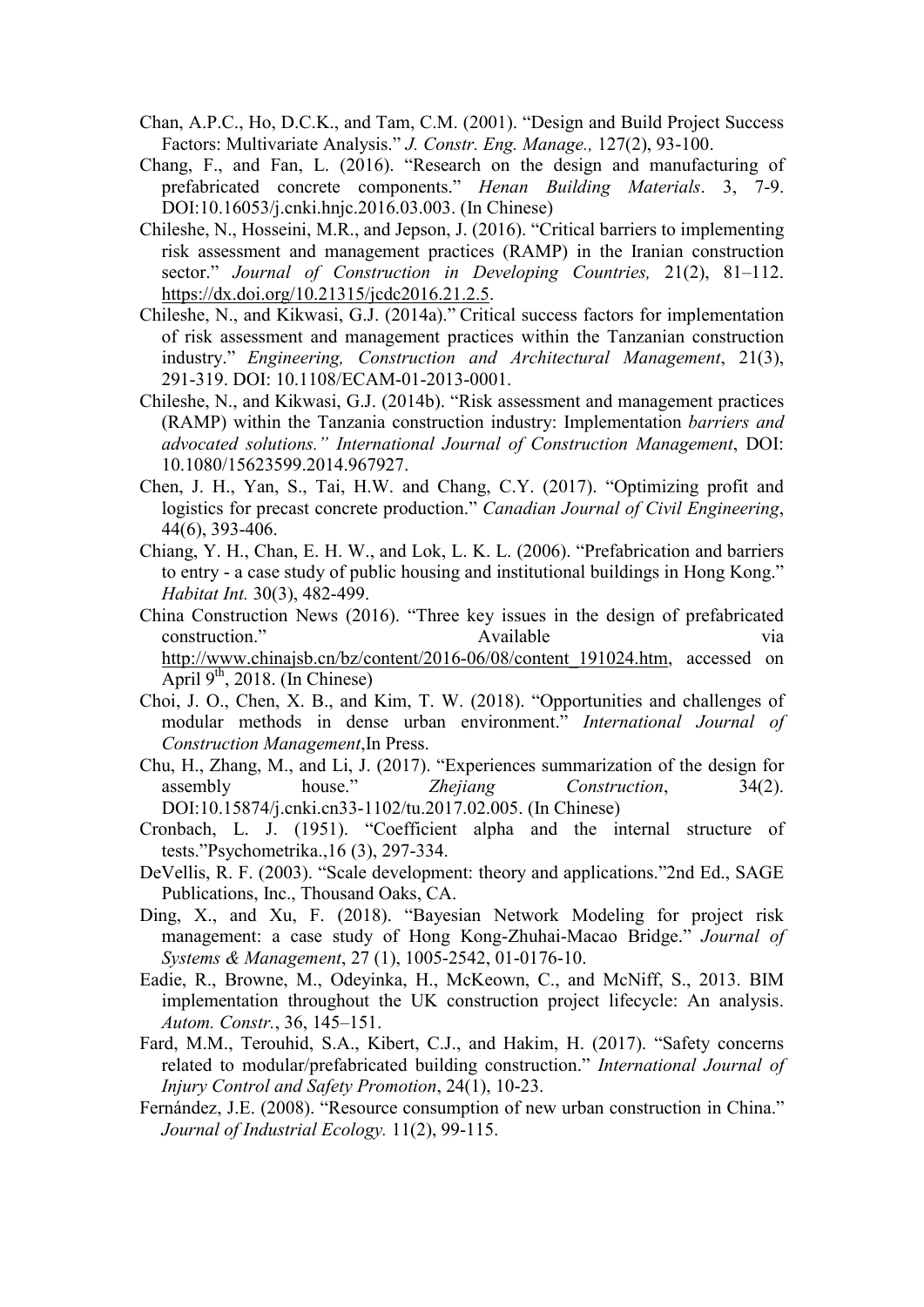- Gan X., Chang R., and Wen T. (2018a)"Overcoming barriers to off-site construction through engaging stakeholders: A two-mode social network analysis." *J. Clean. Prod.* 201, 735-747.
- Gan, X., Chang, R., Zuo, J., Wen, T., and Zliiante, G. (2018b). "Barriers to the transition towards off-site construction in China: an interpretive structural modeling approach." *J. Clean. Prod.* 197, 8-18.
- Grosskopf, K. R., J. W. Elliott and J. E. Killingsworth (2017). "Offsite construction—U.S. market trends in prefabrication. Challenges for Technology Innovation: An Agenda for the Future." - Proceedings of the International Conference on Sustainable Smart Manufacturing, S2M 2016.
- Guo, Z., and Zhang, R. (2017). "Research on safety risk management of prefabricated construction." *Value Engineering*, 35-36. DOI:10.14018/j.cnki.cn13-1085/n.2017.26.015. (In Chinese)
- Hallikas, J., Karvonen, I., Pulkkinen, U., Virolainen, V. M., and Tuominen, M. (2004). "Risk management processes in supplier networks." *International Journal of Production Economics*. 90(1), 47-58.
- Han, Y., Feng, Z., Zhang, J., Jin, R., and Aboagye-Nimo, E.(2019). "Employees' safety perceptions of site hazard and accident scenes." *J. Constr. Eng. Manage*., 145(1): 04018117. https://doi.org/10.1061/(ASCE)CO.1943-7862.0001590.
- He, L. (2008). "Study on the evaluation of contractor's engineering risks under EPC model." Master Thesis. Tianjin University, Tianjin, China. 22-23, 28-32.
- Hong, J., Shen, G.Q.P., Li, Z., Zhang, B., and Zhang, W. (2018). "Barriers to promoting prefabricated construction in China: A cost–benefit analysis."*J. Clean. Prod.*172: 649-660.
- Hosseini, M.R., Banihashemi, S., Chileshe, N., Namzadi, M.O., Udaeja, C., Rameezdeen, R., and McCuen, T. (2016). "BIM adoption within Australian Small and Medium-sized Enterprises (SMEs): an innovation diffusion model." *Construction Economics and Building*, 16(3), 71-86.
- Hosseini, M. R., Chileshe, N., Jepson, J., and Arashpour, M. (2016b). "Critical success factors for implementing risk management systems in developing countries." Construction Economics and Building, 16(1), 18-32. DOI: http://dx.doi.org/10.5130/AJCEB.v1i1.4651.
- Hosseini, M.R., Martek, I., Chileshe, N., Zavadskas, E.K., and Arashpour, M. (2018a). "Assessing the Influence of Virtuality on the Effectiveness of Engineering Project Networks: "Big Five Theory" Perspective." *J. Constr. Eng. Manage*., 2018, 144(7): 04018059.
- Hosseini, M.R., Martek, I., Zavadskas, E.K., Aibinu, A.A., Arashpour, M., and Chileshe, N. (2018b). "Critical evaluation of off-site construction research: a scientometric analysis."*Autom. Constr.*, 87, 235-247.
- Ismail Z.-A., MutalibA.A., and Hamzah N. (2016). "Case study to analyse problems and issues in IBS building maintenance."*International Journal of Applied Engineering Research*, 11(1), 226-232.
- Ji, Y., Jiao, R. J., Chen L., and Wu, C. (2013). "Green modular design for material efficiency: A leader-follower joint optimization model." *J. Clean. Prod*. 41, 187-201.
- Ji, Y., Zhu, F., Li H. X., and Al-Hussein, M. (2017). "Construction industrialization in China: Current profile and the prediction." *Appl. Sci. (Switzerland)*,6, 180.
- Jiang, L., Li, Z., Li, L., and Gao, Y. (2018a) "Constraints on the promotion of prefabricated construction in China." *Sustainability*, 10(7), 2516. DOI: 10.3390/su10072516.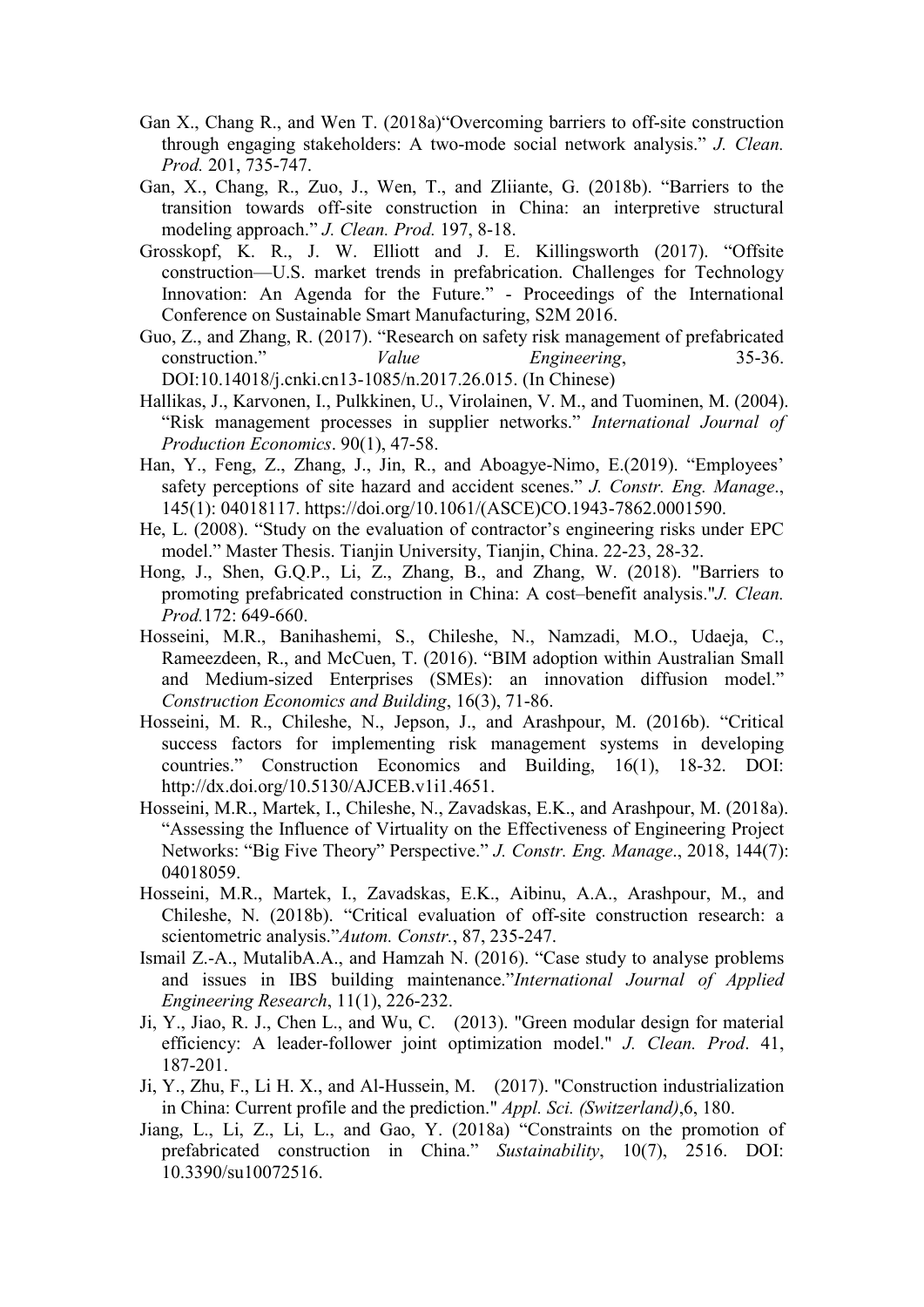- Jiang, Q., Huang, Q., Chang, S., and Xu, Y. (2016). "Quality management and acceptance of the prefabricated concrete structure engineering." *Quality Management*. 34(4), 5-13.
- Jiang, R., Mao, C., Hou, L., Wu, C., and Tan, J. (2018b). "A SWOT analysis for promoting off-site construction under the backdrop of China's new urbanisation." *J. Clean. Prod.* 173, 225-234.
- Jiang, S., Zhang, Z., and Wang, J. (2015). "Construction management and quality control for precast concrete construction." *Construction and Management*. 67-71.
- Jin, R. (2010). "Relationship between procurement duration and project performance in design-build water/wastewater projects." Master's thesis, University of New Mexico, Albuquerque, NM, U.S.
- Jin, R., Gao, S., Cheshmehzangi, A., and Aboagye-Nimo,E. (2018). "A Holistic Review of off-site Construction Literature Published between 2008 and 2018." *J. Clean. Prod.*, 202, 1202-1219. DOI: 10.1016/j.jclepro.2018.08.195.
- Jin, R., Li, B., Zhou, T., Wanatowski, D., and Piroozfar, P. (2017). "An empirical study of perceptions towards construction and demolition waste recycling and reuse in China." *Resources, Conservation and Recycling*, 126, 86-98.
- Kamar, K. A. M., Alshawi, M., and Hamid, Z. A. (2009). "Barriers to industrialised building system (IBS): the case of Malaysia." In M. Alshawi, V. Ahmed, C. Egbu, & M. Sutrisna (Eds.), *BuHu 9th International postgraduate research conference (IPGRC)*. Salford, UK.
- Kent, D., and Becerik-Gerber, B. (2010). "Understanding construction industry experience and attitudes toward integrated project delivery." *J. Constr. Eng. Manage.,* 10.1061/(ASCE)CO.1943-7862.0000188, 815–825.
- Kim, J., Hong, W.K., and Kim, J.H. (2017). "Experimental investigation of the influence of steel joints upon the flexural capacity of precast concrete columns."*Structural Design of Tall and Special Buildings*, 26(5), e1340.
- Konchar, M., and Sanvido, V. (1998). "Comparison of U.S project delivery systems." *J. Constr. Eng. Manage.,* 124(6), 435–444.
- Kong, L., Li, H., Luo, H., Ding, L., Luo, X., and Skitmore, M. (2017). "Optimal single-machine batch scheduling for the manufacture, transportation and JIT assembly of precast construction with changeover costs within due dates." *Automation in Construction*, 81, 34-43.
- Laerd Statistics (2018). "One-way ANOVA." Available via < https://statistics.laerd.com/statistical-guides/one-way-anova-statistical-guide-4.php >. Accessed on 6 November 2018.
- Lee, S., Park, J., Kwak, E., Shon, S., Kang, C., and Choi, H. (2017). "Verification of the seismic performance of a rigidly connected modular system depending on the shape and size of the ceiling bracket." *Materials*, 10(3), 263.
- Li, C.Z., Hong, J., Xue, Fan, Shen, G.Q., Xu, X. and Luo, L. (2016). "SWOT analysis and Internet of Things-enabled platform for prefabrication housing production in Hong Kong." *Habitat International*, 57, 74-87.
- Li, Z., Shen, G.Q., and Xue, X. (2014). "Critical review of the research on the management of prefabricated construction." *Habitat International*, 43, 240-249.
- Liao, L. (2018). "Experience analysis on the design, manufacture and construction of fabricated concrete structure." *Fujian Construction Technology*. 2, 59-62.
- Ling, Y. Y. F., Chan, L. S., Chong, E., and Ee, P. L. (2004). "Predicting performance of design-build and design-bid-build projects." *J. Constr. Eng. Manage.,* 130(1), 75–83.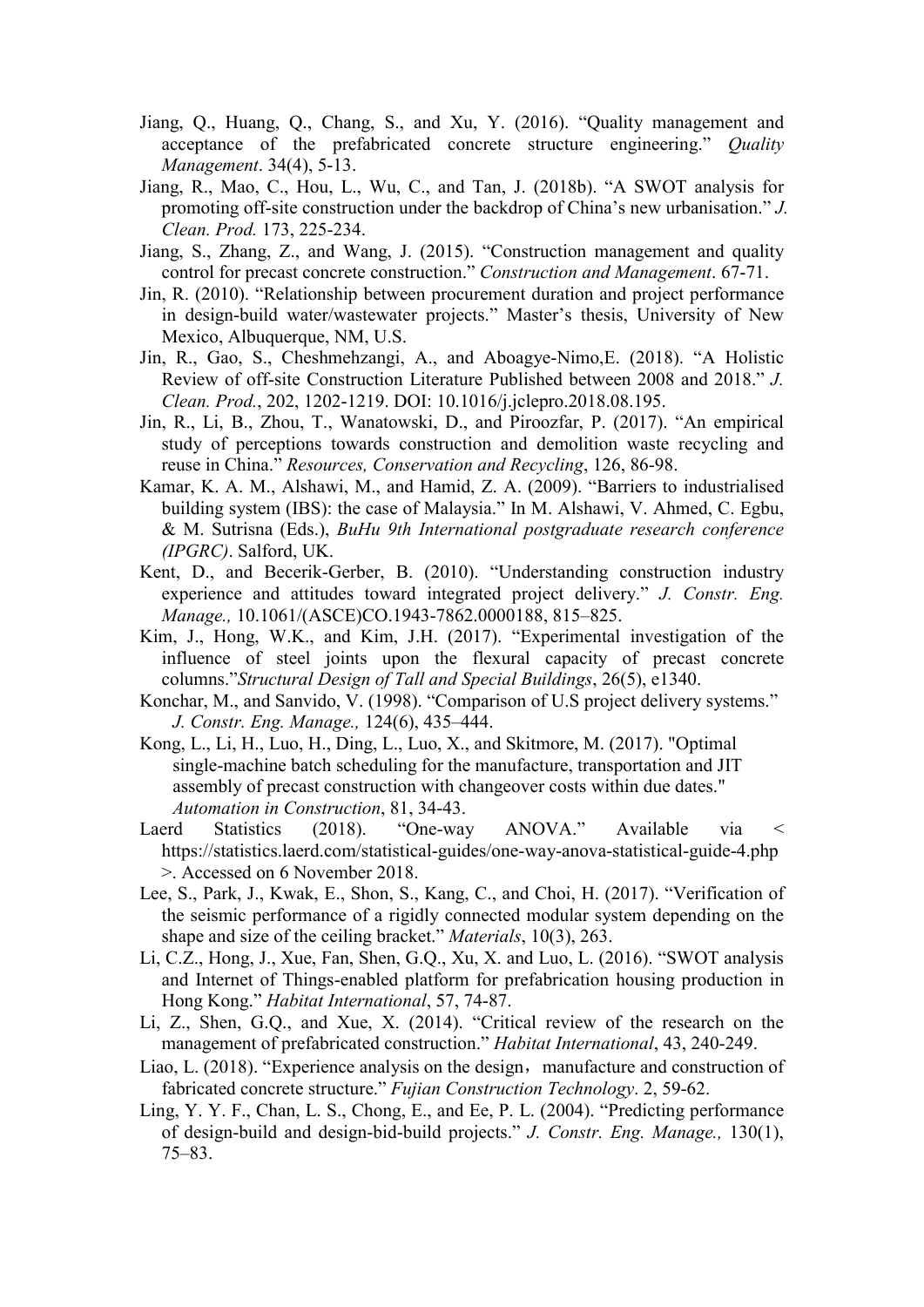- Luo, L.Z., Mao, C., Shen, L.Y., and Li, Z.D. (2015). "Risk factors affecting practitioners' attitudes toward the implementation of an industrialized building system a case study from China."*Engineering, Construction and Architectural Management*, 22(6), 622-643.
- Luo, J., Zhang, H., and Shen, W. (2017). "Insights into architects' future roles in off-site construction."*Construction Economics and Building*, 17(1), 107-120.
- Ma, L., Le, Y., Li, H., Jin, R., Piroozfar, P., and Liu, M.(2018). "Regional comparisons of contemporary construction industry concepts in the Chinese Context." *Sustainability*. 10(11), 3831; DOI:10.3390/su10113831.https://www.mdpi.com/2071-1050/10/11/3831/htm.
- Mao, C., Shen, L., Luo, L., and Li, Z. (2015). "Identification of Risk Factors Influencing the Implementation of Industrialized Building System in China." Proceedings of the 19th International Symposium on Advancement of Construction Management and Real Estate,(pp. 219-230). Springer, Berlin, Heidelberg.DOI: 10.1007/978-3-662-46994-1\_19.
- Mao, C., Shen, Q., Pan,W., and Ye, K. (2013). "Major barriers to off-site construction: the developer's perspective in China." *Journal of Management in Engineering*, 31(3), 04014043.
- Mao, C., Xie, F., Hou, L., Wu, P., Wang, J., and Wang, X. (2016). "Cost analysis for sustainable off-site construction based on a multiple-case study in China." *Habitat International*, 57, 215-222.
- Mesa, H. A., Molenaar, K. R., and Alarcón, L. F. (2016). "Exploring performance of the integrated project delivery process on complex building projects." *Int. J. Proj. Manage.*, 34(7), 1089-1101.
- Migliaccio, G. C., Gibson, G. E., and O'Connor, J. T. (2009). "Procurement of design-build services: Two-phase selection for highway projects." *J. Manage. Eng.,* 25(1), 29–39.
- Minghini, F., Ongaretto, E., Ligabue, V., Savoia, M., and Tullini, N. (2016). "Observational failure analysis of precast buildings after the 2012 Emilia earthquakes."*Earthquake and Structures*, 11(2), 327-346.
- Mostafa, S., Abdelhamid, T, Chileshe, N., and. Dumrak, J. (2016). "Decision support model using ANP to align leagile strategies to off-site manufacturing in Australia." International *Journal of the Analytic Hierarchy Process*, 7(3), 374-404.
- Mostafa, S., and Chileshe, N. (2018). "Application of discrete-event simulation to investigate effects of client order behaviour on off-site manufacturing performance in Australia." *Architectural Engineering and Design Management*, 14 (1-2), 139-157.
- Mostafa, S., Chileshe, N., and Abdelhamid, T. (2016). "Lean and agile integration within offsite construction using discrete event simulation: A systematic literature review."*Construction Innovation*,16 (4), 483-525.
- Mostafa, S., Chileshe, N., and Zuo, J. (2014a). "A synergistic supply chain enhancing offsite manufacturing uptake in Australian house building." *Procs 30th Annual ARCOM Conference*, Portsmouth, UK, Association of Researchers in Construction Management, 1143-1152.
- Mostafa, S., Dumrak, J., Chileshe, N., and Zuo, J. (2014b). "Offsite manufacturing in developing countries: current situation and opportunities." International Conference on Engineering, Project, and Production Management. Port Elizabeth, South Africa. 64-73.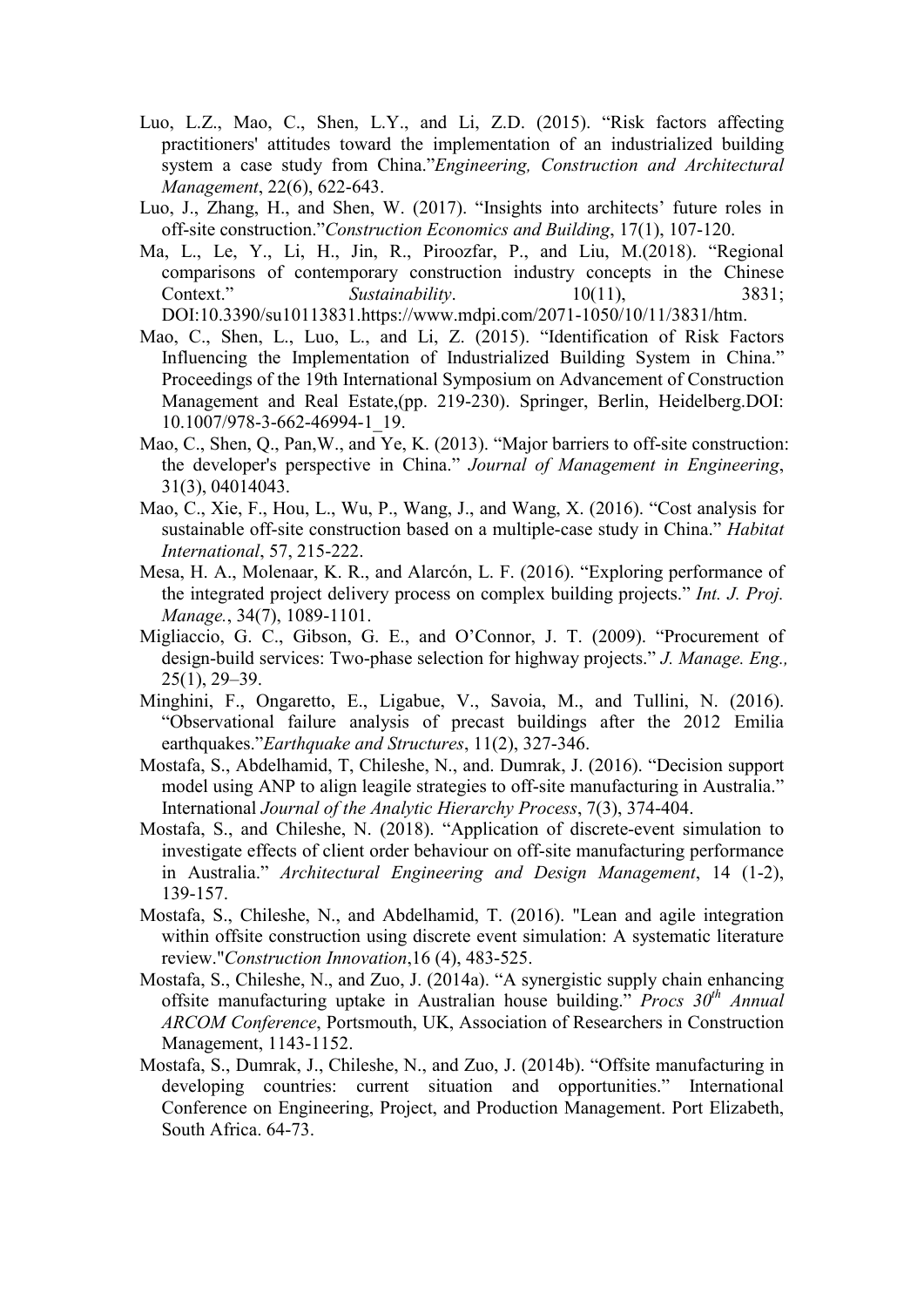- Mu, Z. (2015). "Development Research of China's Construction Industry under the Background of the New Urbanization." *Qingdao Technological University*, Shandong (In Chinese).
- Nawi, M. N. M., Lee, A., and Nor, K. M. (2011). "Barriers to implementation of the Industrialized Building System (IBS) in Malaysia." *The Built & Human Environment Review*. 4, 22-35.
- Nawi, M.N.M., Haron, A.T., Hamid, Z.A., Kamar, K.A.M., and Baharuddin, Y. (2014). "Improving integrated practice through Building Information Modeling-Integrated Project Delivery (BIM-IPD) for Malaysian Industrialised Building System (IBS) construction projects." *Malaysian Construction Research Journal*, 15(2): 29-38.
- Norman, G. (2010). "Likert scales, levels of measurement and the 'laws' of statistics." *Adv. Health. Sci. Edu.,* 15(5), 625-632.
- Osman, W.N., Nawi, M.N., Anuar, H.S., Radzuan, K., and Osman, N.N. (2015). "Readiness assessment for implementation of Integrated Project Delivery (IPD) in Industrialised Building System (IBS) projects." *JurnalTeknologi*, 77(4), 91-95.
- Park, J., Choi, J., Jang, Y., Park, S.K., and Hong, S. (2017). "An experimental and analytical study on the deflection behavior of precast concrete beams with joints." *Applied Sciences (Switzerland)*, 7(11), 1198.
- Pozin M.A.A., NawiM.N.M., AzmanM.N.A., and Lee A. (2017). "Improving communication in managing industrialised building system (IBS) projects: Virtual environment." *Malaysian Construction Research Journal*, 2, 1-13.
- Rahman, M.M. "Barriers of implementing modern methods of construction."*Journal of Management in Engineering*, 30(1), 69-77.
- Rameezdeen, R., Chileshe, N., Hosseini, M.R., and Lehmann, S. (2015). "A qualitative examination of major barriers in implementation of reverse logistics within the South Australian construction sector." *International Journal of Construction Management*, 16(3), 185-196, DOI: 10.1080/15623599.2015.1110275.

the South Australian construction sector

- Sahin, O., Miller, D., and Mohamed, S. (2018). "Value-based modelling: an Australian case of off-site manufactured buildings." *International Journal of Construction Management*, 18(1), 34-52.
- Shanghai Housing and Urban and Rural Construction Management Committee (2016). "The 2016-2020 Development Plan for Shanghai's Prefabricated Construction." Available via

http://www.shijw.gov.cn/Attach/Attaches/201701/201701170326311191.pdf (in Chinese), accessed on July  $11^{th}$ , 2018.

- Shokri-Ghasabeh, M., and Chileshe, N. (2016). "Critical factors influencing the bid/no bid decision in the Australian construction industry." *Construction Innovation*, 16(2), 127-157. DOI 10.1108/CI-04-2015-0021.
- Shrestha, P. P., Batista, J., and Maharjan, R. (2016). "Risks Involved in Using Alternative Project Delivery (APD) Methods in Water and Wastewater Projects." *Procedia Engineering*, 145, 219-223.
- Slovic, P. (1992). "Perception of risk: Reflections on the psychometric paradigm." Decision Research. Eugene, Oregon, U.S.
- Smits, W., Buiten, M.V., and Hartmann, T. (2017). "Yield-to-BIM: impacts of BIM maturity on project performance." Build. Res. Inf., 45(3), 336-346, DOI: 10.1080/09613218.2016.1190579.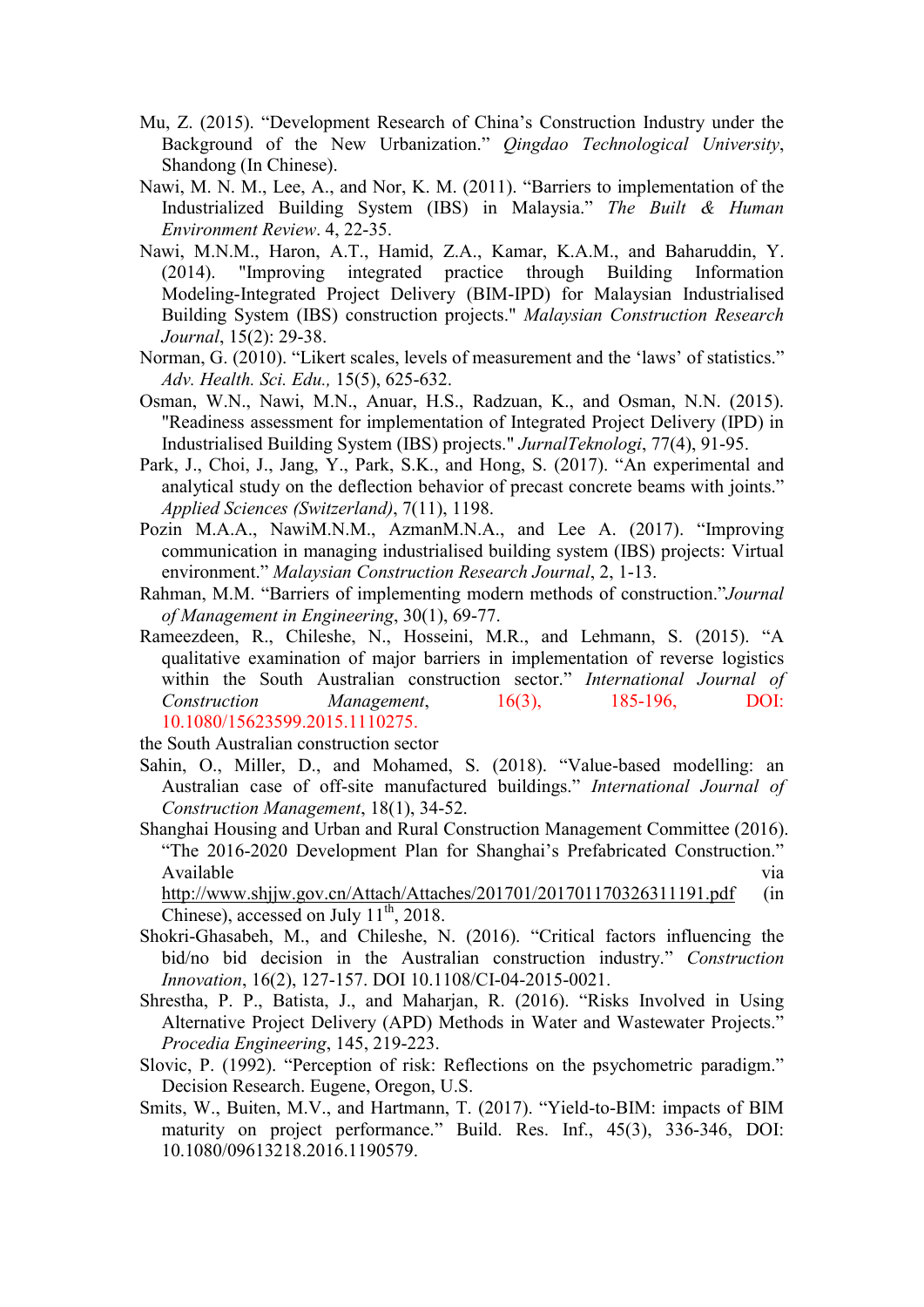- Statistics How To (2018). "Post-hoc definition and types of post hoc tests." Available via < https://www.statisticshowto.datasciencecentral.com/post-hoc/#PHfishers>, accessed on 12 August 2018.
- Su, Y., Zhao, J., and Xu, Y. (2016). "Research of quality defects about industrialized building in construction." *Journal of Engineering Management*, 30(4), 19-23. (In Chinese)
- Swierk, E. (2005). "Prefabricated residential construction, project report for ARCH 030." available at: website [http://www-cs-students.stanford.edu/weswierk/misc/arch030/prefab-report.pdf.](http://www-cs-students.stanford.edu/weswierk/misc/arch030/prefab-report.pdf) Accessed on March  $10^{th}$ , 2018.
- Tam, V.W.Y. (2009). "Comparing the implementation of concrete recycling in the Australian and Japanese construction industries." *J. Clean. Prod.,* 17(7), 688-702.
- Tam, V.W.Y., Fung, I.W.H., Sing, M.C.P. and Ogunlana, S.O. (2015). "Best practice of prefabrication implementation in the Hong Kong public and private sectors." *J. Clean. Prod.*, 109, 216-231.
- Tam, V. W. Y., Tam, C. M., Zeng, S. X., and Ng, W. C. Y. (2007). "Towards adoption of prefabrication in construction." *Build. Environ.* 42(10), 3642-3654.
- Tian, L. (2014). "Field Construction Technology and Safety Risk Management for Prefabricated Assembled Housing." *Residential Technology*. 06, 91-96.DOI:10.13626/j.cnki.hs.2014.06.023. (In Chinese)
- The State Council (2016). "Several Opinions on Further Strengthening the Management of Urban Planning and Construction." The State Council, Beijing.
- Vaghei, R., Hejazi, F., Taheri, H., Jaafar, M.S., and Ali, A.A.A. (2016). "A new precast wall connection subjected to monotonic loading."*Computers and Concrete*, 17(1), 1-27.
- Wang, A., Yang, Z., Wang, L., and Wang, S. (2015). "Organization and management of assembled monolithic concrete shear wall construction." *Architecture Technology*. 46(3), 224-227. DOI:10.13731/j.issn.1000-4726.2015.03.007. (In Chinese)
- Wang, Q., Zeng, Y.E., and Wu, B.W. (2016). "Exploring the relationship between urbanization, energy consumption, and CO2 emissions in different provinces of China." *Renew. Sustain. Energy Rev.* 54, 1563-1579.
- Wang T., Gao S., Li X., and Ning X. (2018). "A meta-network-based risk evaluation and control method for industrialized building construction projects." *J. Clean. Prod*. 205, 552-564.
- Xu, J., Jin, R., Piroozfar, P., Wang, Y., Kang, B.G., Ma, L., Wanatowski, D., and Yang, T. (2018). "An Initiated BIM Climate-based Framework Incorporating Regional Comparison." *Journal of Construction Engineering and Management*, in Press, DOI: 10.1061/(ASCE)CO.1943-7862.0001568.
- Xue, H., Zhang, S., Su, Y., Wu, Z., and Yang, R.J. (2018). "Effect of stakeholder collaborative management on off-site construction cost performance." *J. Clean. Prod.*, 184, 490-502.
- Yan, M., Zhao, F., Tian, J., Li, C., and Guo, N. (2014). "Introduction of construction organization management and technology system of assembly concrete structure." *Engineering Quality*. 32(6), 13-18. (In Chinese)
- Yang, C. (2011). "Study on quantitative risk analysis of the overseas projects." Master Thesis. Shanghai Jiaotong University, Shanghai, China. 20-22.
- Yuan, H. (2013). "A SWOT analysis of successful construction waste management." *J. Clean. Prod.* 39, 1-8.<http://dx.doi.org/10.1016/j.jclepro.2012.08.016>.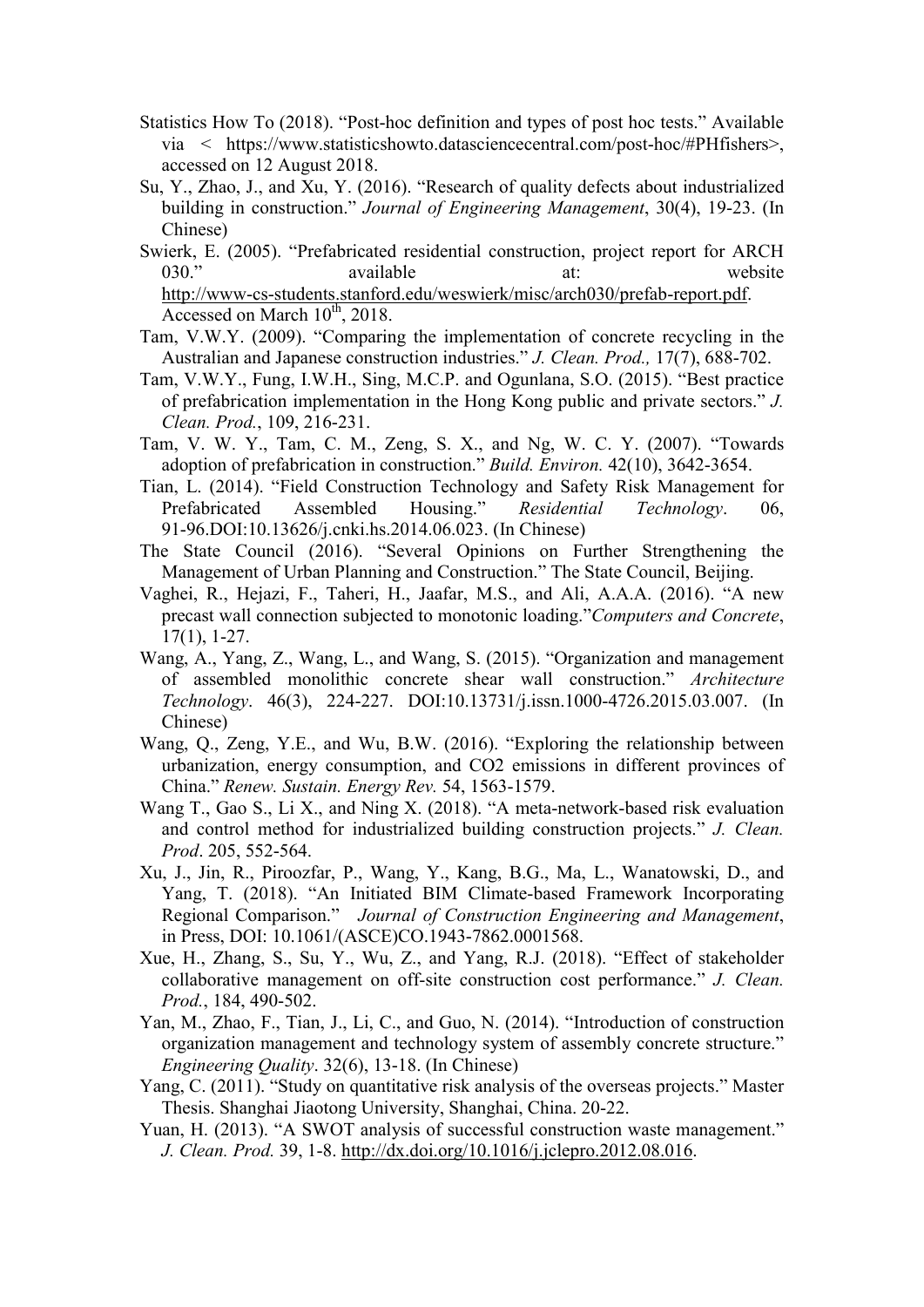- Yunus, R., and Yang, J. (2014). "Improving ecological performance of industrialized building systems in Malaysia." *Construction Management and Economics*, 32, 183-195.
- Zhang, X., Shen,L.Y., and Tsui, Y. (2012). "Policy risks in developing the housing product process: a holistic perspective." *J. Clean. Prod.,* 53, 47-55.
- Zhang, X., Skitmore, M., and Peng, Y. (2014). "Exploring the challenges to industrialized residential building in China." *Habitat International*, 41, 176-184.
- Zhao, Q. (2017). "Key points of precast structure construction deep design." *Construction Technology*. 46(4), DOI: 10. 7672 /sgjs2017040021. (In Chinese).
- Zou, X.W., and Zhang, G. (2009)."Managing risk in construction projects: life cycle and stakeholder perspectives." *Int. J. Constr. Manage.,* 2, 61–77

### **Appendix: Questionnaire Survey on risk perceptions towards implementing off-site construction in integrated design & construction project delivery**

#### *Part One: Background and Experience of survey participants (single choice)*

- 1. Your organization. A. Architectural  $\&$  engineering design firms B. Building contractor C. Housing developer D. Academic institutions E. Others (Please specify).
- 2. Please describe your experience level in off-site construction projects. A. with sufficient practical experience working in OSC projects; B. with certain knowledge but limited practices in OSC projects; C. with limited knowledge in OSC projects; D. with little knowledge or experience in OSC
- 3. Please describe your experience level integrated design & construction projects. A. with sufficient practical experience working in IDC project delivery; B. with certain knowledge but limited practices in IDC project delivery; C. with limited knowledge in IDC projects; D. with little knowledge or experience in IDC
- 4. In your opinion, would OSC projects be more widely applied in China's building industry in the near future? A. Yes, OSC has significant advantages over traditional cast on-situ construction; B. No, due to multiple barriers such as higher cost and lack of technical standards; C. Others (please specify).
- 5. Which of the following statements best describes your opinion towards applying IDC in OSC projects? A. OSC and IDC could complement each other to reduce project risks; B. The project risks are increased due to the uncertainties brought by both OSC and IDC; C. It is hard to tell the risks by applying IDC in OSC projects.

#### *Part Two: Likert-scale question of probability and severity of risks involved in OSC projects adopting IDC project delivery approach*

Please not that the definitions for the numerical scales of probability in Question 6 and severity in Questions 7 were also provided during the questionnaire survey as consistent with Table 2.

**6. Please rank the probability of risks that may occur in OSC projects adopting IDC. The numerical choices are 1-5 (1. Almost impossible; 2. Unlikely; 3. Occasionally; 4. Likely; 5. Very often)**

| <b>Risk item</b>            | <b>Description</b>                                                | Probab<br>-ility | <b>Severity</b> |
|-----------------------------|-------------------------------------------------------------------|------------------|-----------------|
|                             |                                                                   |                  |                 |
| Law, policy, and regulation | Insufficiently developed regulation and policies to promote OSC   |                  |                 |
|                             | (e.g., lack of incentive policy from the government)              |                  |                 |
| Resilience performance      | Uncertainty of prefabricated structure in resisting natural       |                  |                 |
|                             | disasters and its resilience performance                          |                  |                 |
| Design incorporating the    | Insufficient consideration of the local supply chain condition in |                  |                 |
| local condition             | the design stage                                                  |                  |                 |
| Design experience of        | Insufficient experience of architects and engineers in designing  |                  |                 |
|                             |                                                                   |                  |                 |